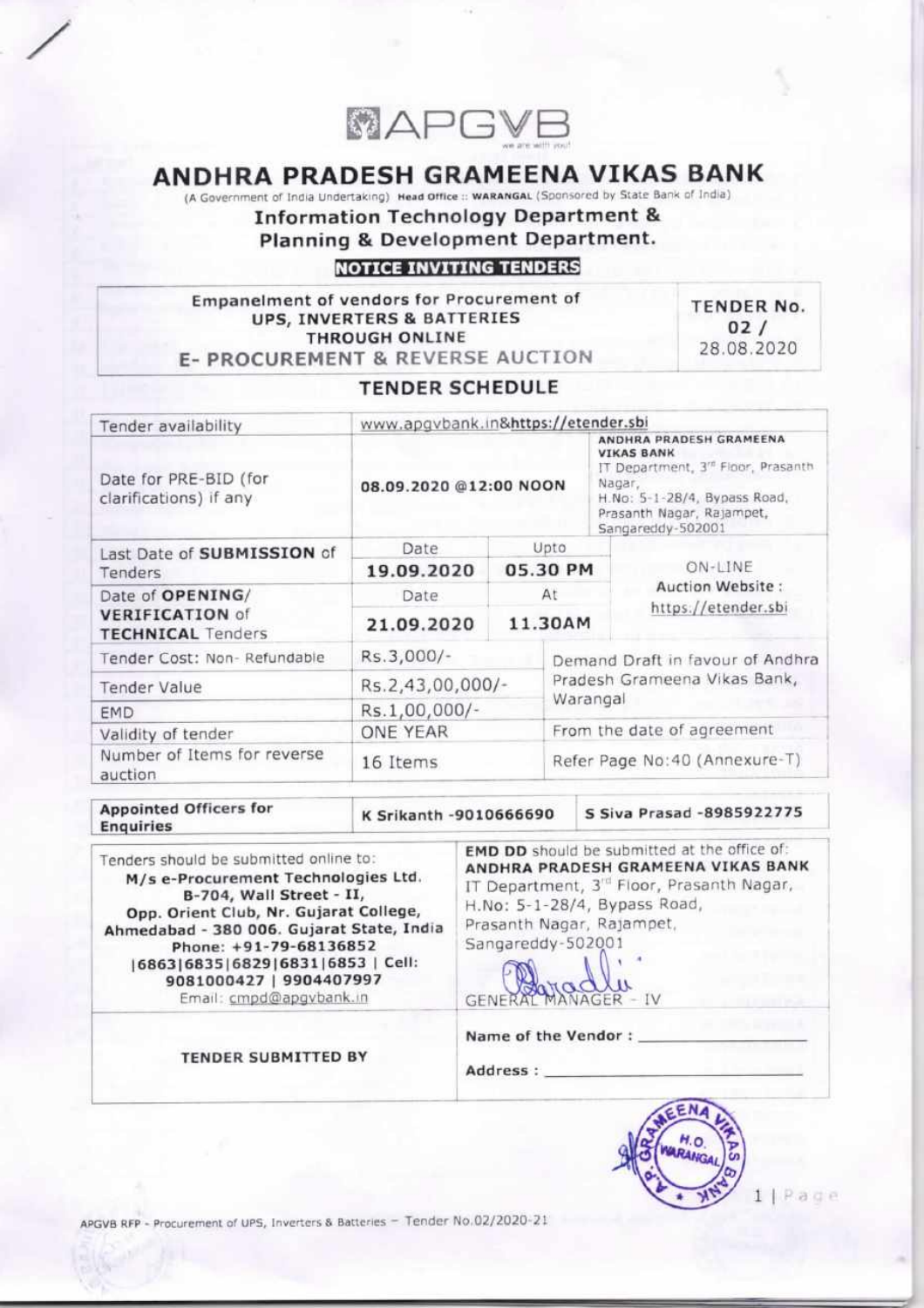

# **ANDHRA PRADESH GRAMEENA VIKAS BANK**

(A Government of India Undertaking) **Head Office :: WARANGAL** (Sponsored by State Bank of India)

# **Information Technology Department &**

**Planning & Development Department.**

# **NOTICE INVITING TENDERS**

#### **Empanelment of vendors for Procurement of UPS, INVERTERS & BATTERIES THROUGH ONLINE**

**E- PROCUREMENT & REVERSE AUCTION**

**TENDER No. 02 /** 28.08.2020

# **TENDER SCHEDULE**

| Tender availability                                | www.apgybank.in & https://etender.sbi  |  |                                  |                                                                                                                                                                                       |  |
|----------------------------------------------------|----------------------------------------|--|----------------------------------|---------------------------------------------------------------------------------------------------------------------------------------------------------------------------------------|--|
| Date for PRE-BID (for<br>clarifications) if any    | 08.09.2020 @12:00 NOON                 |  |                                  | <b>ANDHRA PRADESH GRAMEENA</b><br><b>VIKAS BANK</b><br>IT Department, 3rd Floor, Prasanth<br>Nagar,<br>H.No: 5-1-28/4, Bypass Road,<br>Prasanth Nagar, Rajampet,<br>Sangareddy-502001 |  |
| Last Date of <b>SUBMISSION</b> of                  | Date<br>Upto<br>19.09.2020<br>05.30 PM |  |                                  |                                                                                                                                                                                       |  |
| Tenders                                            |                                        |  |                                  | <b>ON-LINE</b>                                                                                                                                                                        |  |
| Date of <b>OPENING</b> /                           | Date                                   |  | At                               | <b>Auction Website:</b>                                                                                                                                                               |  |
| <b>VERIFICATION of</b><br><b>TECHNICAL</b> Tenders | 21.09.2020<br>11.30AM                  |  |                                  | https://etender.sbi                                                                                                                                                                   |  |
| Tender Cost: Non- Refundable                       | Rs.3,000/-                             |  | Demand Draft in favour of Andhra |                                                                                                                                                                                       |  |
| Tender Value                                       | Rs.2,43,00,000/-                       |  |                                  | Pradesh Grameena Vikas Bank,                                                                                                                                                          |  |
| EMD                                                | Rs.1,00,000/-                          |  | Warangal                         |                                                                                                                                                                                       |  |
| Validity of tender                                 | <b>ONE YEAR</b>                        |  |                                  | From the date of agreement                                                                                                                                                            |  |
| Number of Items for reverse<br>auction             | 16 Items                               |  | Refer Page No:40 (Annexure-T)    |                                                                                                                                                                                       |  |

| <b>Appointed Officers for Enquiries</b>                                                                                                                                                                                                                                                                | K Srikanth -<br>9010666690                                                                                                                                                                                                                              | S Siva Prasad -<br>8985922775 |
|--------------------------------------------------------------------------------------------------------------------------------------------------------------------------------------------------------------------------------------------------------------------------------------------------------|---------------------------------------------------------------------------------------------------------------------------------------------------------------------------------------------------------------------------------------------------------|-------------------------------|
| Tenders should be submitted online to:<br>https://etender.sbi/SBI/<br><b>Support Details:</b><br>Name: Nanadan Valera, Fahad Khan &<br><b>Dharam Rathod</b><br>E-mail Id: nandan.v@eptl.in, fahad@eptl.in,<br>dharam@eptl.in<br>Land Line No:079-68136857, 6820, 6842<br>Official Mobile No.9081000427 | <b>EMD DD</b> should be submitted at the office of:<br>ANDHRA PRADESH GRAMEENA VIKAS BANK<br>IT Department, 3rd Floor, Prasanth Nagar,<br>H.No: 5-1-28/4, Bypass Road,<br>Prasanth Nagar, Rajampet,<br>Sangareddy-502001<br><b>GENERAL MANAGER - IV</b> |                               |
| <b>TENDER SUBMITTED BY</b>                                                                                                                                                                                                                                                                             | Name of the Vendor:<br>Address : www.com                                                                                                                                                                                                                |                               |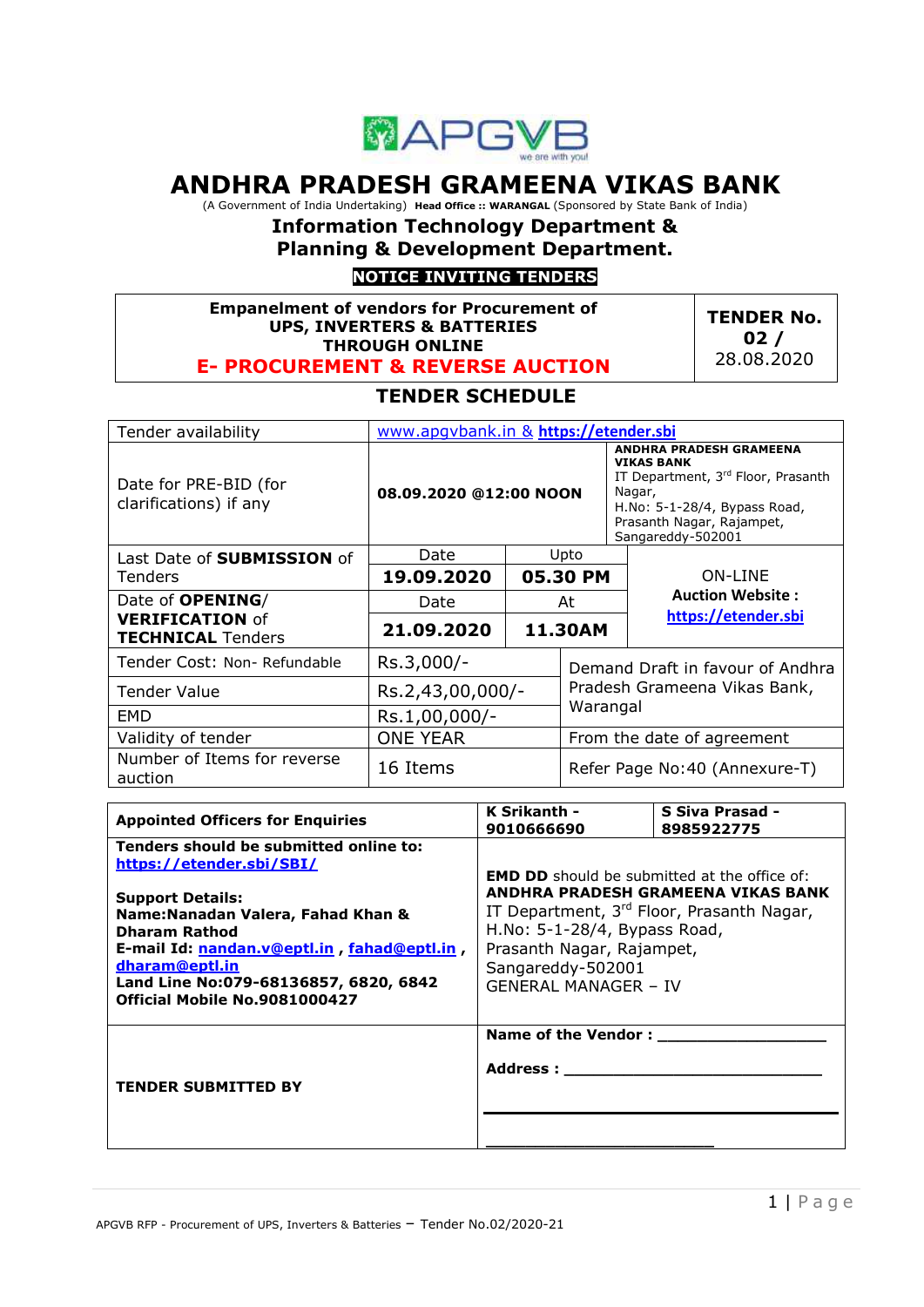| <b>Item Description</b>                                       | Page No |
|---------------------------------------------------------------|---------|
| <b>1. INTRODUCTION</b>                                        | 3       |
| <b>2. SCOPE OF WORK</b>                                       | 3       |
| <b>3. IMPORTANT DETAILS</b>                                   | 5       |
| 4. MODIFICATIONS OR CORRIGENDUM                               | 5       |
| 5. BIDDING PROCESS ON-LINE E-PROCUREMENT WITH REVERSE AUCTION | 6       |
| <b>6. BIDDING - THREE STAGES</b>                              | 9       |
| <b>7.BID FEATURES</b>                                         | 9       |
| <b>8. BID EVALUATION</b>                                      | 10      |
| <b>9. AWARD NOTIFICATION</b>                                  | 11      |
| 10. BIDDER'S DISQUALIFICATION                                 | 11      |
| <b>11. TERMS AND CONDITIONS</b>                               | 11      |
| <b>12. NON-TRANSFERABLE OFFER</b>                             | 12      |
| <b>13. PLACING OF ORDERS</b>                                  | 12      |
| <b>14. PROPOSAL OWNERSHIP</b>                                 | 12      |
| <b>15. ADDRESS FOR COMMUNICATION</b>                          | 12      |
| <b>16. MODIFICATION AND WITHDRAWAL OF OFFER</b>               | 12      |
| <b>17. PRELIMINARY SCRUTINY</b>                               | 12      |
| 18. L1 & MATCHING/EMPANELMENT OF VENDORS                      | 13      |
| <b>19. CLARIFICATION ON OFFERS</b>                            | 13      |
| <b>20. LOCATIONS OF INSTALLATION</b>                          | 13      |
| <b>21. SHORT-LISTING OF VENDORS</b>                           | 13      |
| 22. RIGHT TO ALTER QUANTITIES & ISSUE OF PURCHASE ORDERS      | 13      |
| <b>23. LIABILITIES OF THE BANK</b>                            | 13      |
| 24. PROPOSAL PROCESS MANAGEMENT                               | 13      |
| <b>ANNEXURE-A</b>                                             | 14      |
| <b>ANNEXURE-B</b>                                             | 15      |
| <b>ANNEXURE-C</b>                                             | 22      |
| <b>ANNEXURE-D</b>                                             | 23      |
| <b>ANNEXURE-E</b>                                             | 24      |
| <b>ANNEXURE-F</b>                                             | 26      |
| <b>ANNEXURE-G</b>                                             | 27      |
| <b>ANNEXURE-H</b>                                             | 28      |
| <b>ANNEXURE-I</b>                                             | 29      |
| <b>ANNEXURE-J</b>                                             | 30      |
| <b>ANNEXURE-K</b>                                             | 31      |
| <b>ANNEXURE-L</b>                                             | 32      |
| <b>ANNEXURE-M</b>                                             | 33      |
| <b>ANNEXURE-N</b>                                             | 34      |
| <b>ANNEXURE-0</b>                                             | 35      |
| <b>ANNEXURE-P</b>                                             | 36      |
| <b>ANNEXURE-Q</b>                                             | 37      |
| <b>ANNEXURE-R</b>                                             | 38      |
| <b>ANNEXURE-S</b>                                             | 39      |
| <b>ANNEXURE-T</b>                                             | 40      |

|  |  | <b>TABLE OF CONTENTS</b> |  |
|--|--|--------------------------|--|
|--|--|--------------------------|--|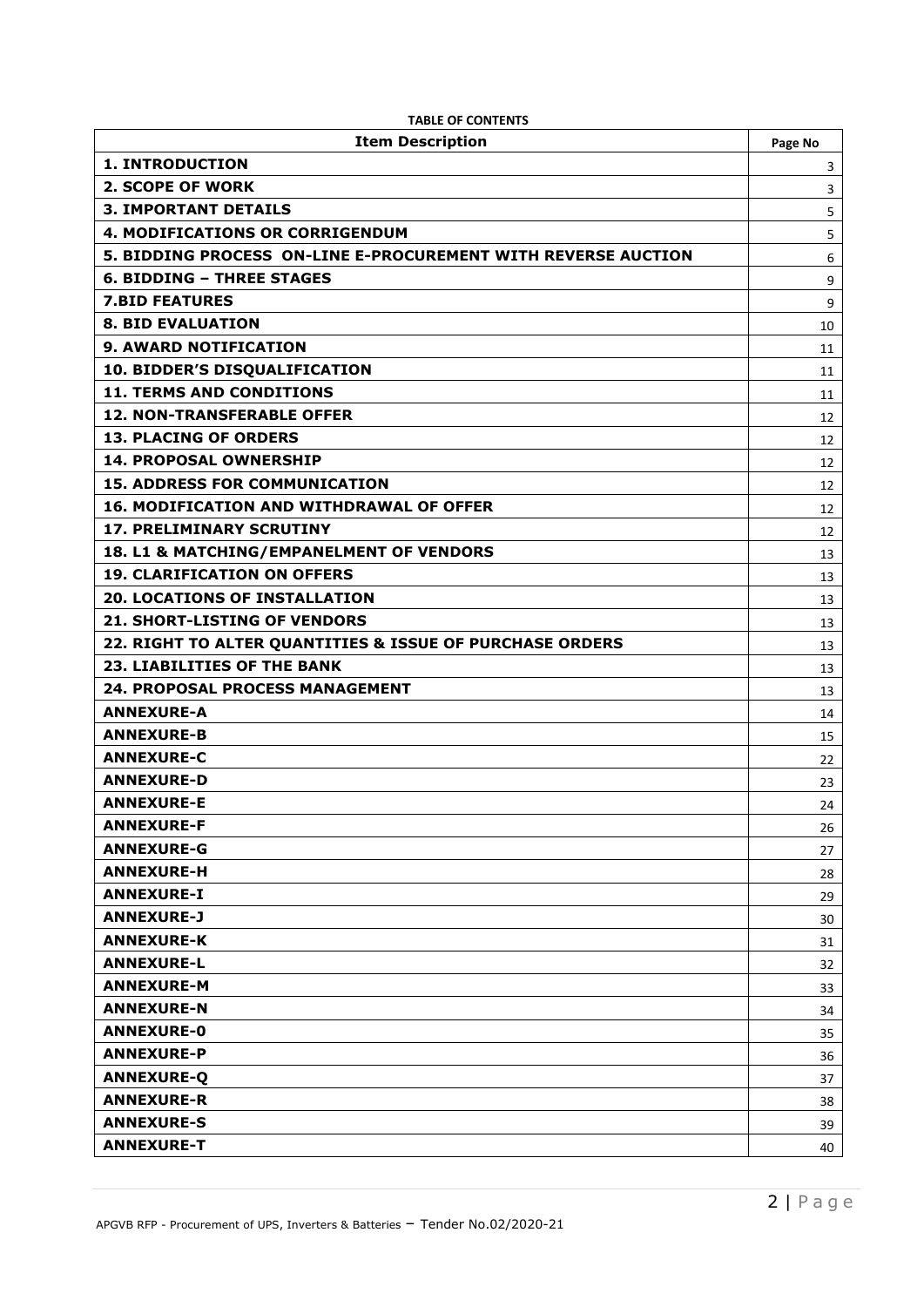#### **INTRODUCTION**

#### **1. Introduction**

Andhra Pradesh Grameena Vikas Bank is a Regional Rural Bank, sponsored by State Bank of India, and jointly established by Government of Andhra Pradesh and Government of India. Our bank has 775 branches as of now and are operating in eleven regions viz. Ashoknagar, Bhadrachalam, Khammam, Mahabubnagar, Nalgonda, Parvathipuram, Sangareddy, Srikakulam, Vizianagaram, Vishakhapatnam, and Warangal in the States of Telangana and Andhra Pradesh. All the 775 branches have been functioning in a computerized environment on CBS platform.

The Bank invites technically complete and commercially competitive bids from the vendors for supplying UPS, Inverters and Batteries to our branches located in 11(eleven) Regional Offices & Head Office at Warangal.

The locations of our Regional Offices in Telangana State are: Sangareddy Region :District Sangareddy, Medak&Siddipet Warangal Region :District Warangal Urban & Rural, Bhupalapally, Jangaon, Mahabubabad Ashoknagar Region :District Sangareddy, Medak, Siddipet, Mahabubnagar Mahabubnagar :District Mahabubnagar, Gadwal, Wanaparthy&Nagarkurnul Nalgonda Region : District Nalgonda&YadagiriBhuvanagiri Khammam Region : District Khammam BhadrachalamRegion : District BhadradriKothagudem SLC/IT Dept/Audit Dept/CSD : District Sangareddy Head Office : District Warangal Urban FIC/LCPC : District Sangareddy

The locations of regions in Andhra Pradesh State are:

Srikakulam Region:District Srikakulam Vizianagaram Region:District Vizianagaram ParvathipuramRegion :District Vizianagaram VishakapatnamRegion :DistrictVishakapatnam LCPC,VZM : District Vizianagaram

### **2. Scope of Work**

Andhra Pradesh Grameena Vikas Bank, Head Office, Warangal, (APGVB) invites offers through online with the following details:

- 1. EMD (Earnest Money Deposit) along with Tender Cost
- 2. TechnicalBid
- 3. Commercial Bid(Indicative)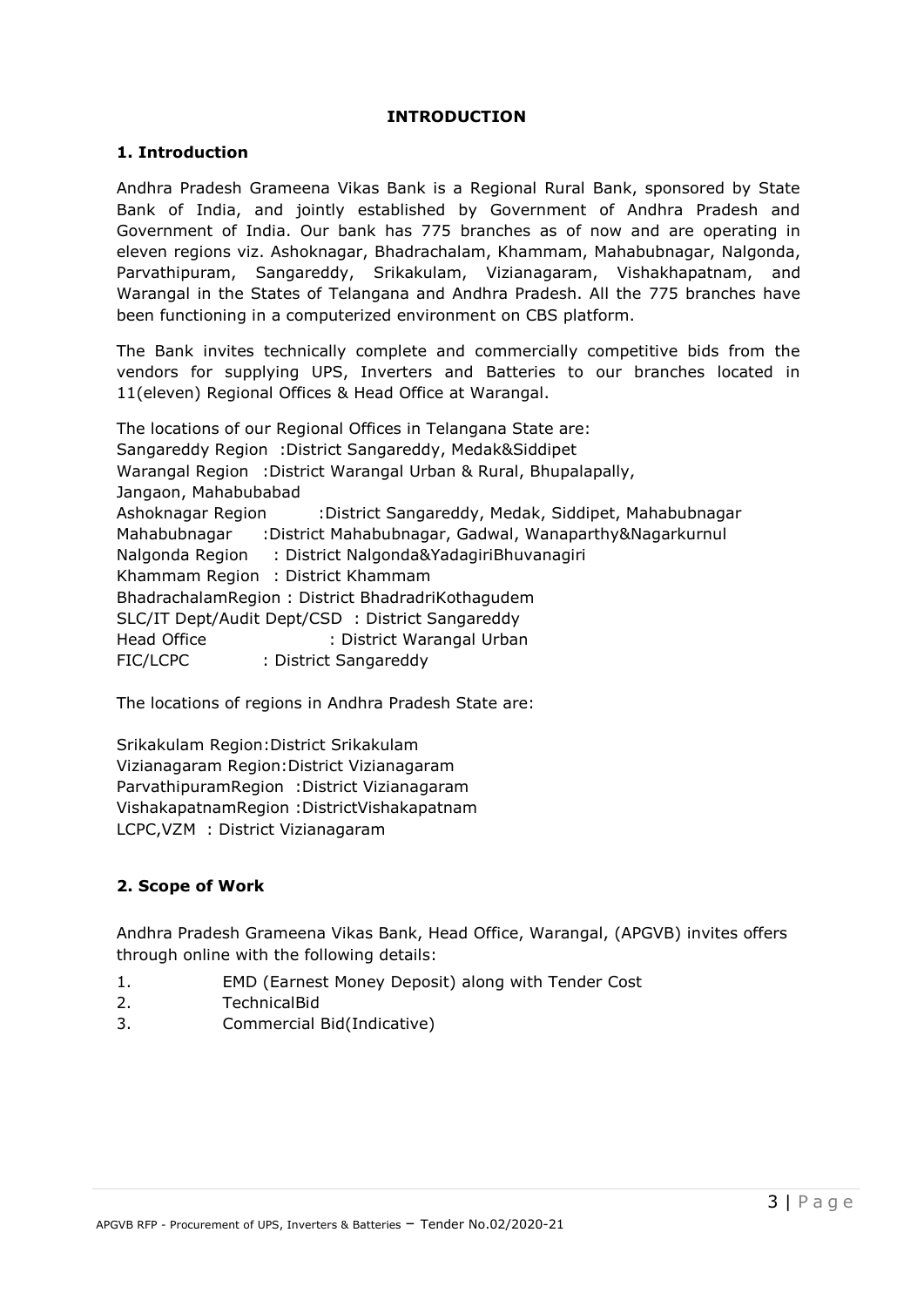From eligible, reputed manufacturers and/or their authorized dealers/agents of good track of providing after sales service, for supply, installation as given below (the quantity is tentative):

| S.No | <b>PROCUREMENT CATEGORY</b> | <b>Tentative Quantity</b> | <b>Approx. Cost</b> |
|------|-----------------------------|---------------------------|---------------------|
|      | <b>UPS</b>                  | 175                       |                     |
|      | <b>Batteries</b>            | 1150                      |                     |
|      | <b>Inverters</b>            | 200                       | <b>Rs.2.43</b>      |
|      | <b>Inverter Batteries</b>   | 350                       | cores               |

For supply & installation at various Regional Offices/Branches/Offices of the Bank located in the districts of Andhra Pradesh & Telangana State as described in this document.

The tender is for procurement of the following as per the specifications given below:  $\mathbf{r}$ 

| S.<br><b>No</b> | <b>Specifications of UPS, Inverters &amp; Batteries</b>                                                                                                                                                  |
|-----------------|----------------------------------------------------------------------------------------------------------------------------------------------------------------------------------------------------------|
|                 | <b>UPS With 3 Years Warranty</b><br>As per the Technical Specifications given in Annexure - F                                                                                                            |
| 1               | a) 3KVA/96V ON LINE UPS                                                                                                                                                                                  |
|                 | b) 5KVA/192V ON LINE UPS                                                                                                                                                                                 |
| $\overline{2}$  | 100 AH Tubular Batteries for UPS With 4 Years<br><b>Warranty C10 Discharge Rate UPS Batteries</b><br>along with stand / without stand<br>Note: Stand height should be 2 time the height of the batteries |
|                 | a) AMARON S-XEL 100                                                                                                                                                                                      |
|                 | b) EXIDE 6 EL 100                                                                                                                                                                                        |
|                 | <b>Inverter With 3 Years Warranty</b><br>As per the Technical Specifications given in Annexure - G                                                                                                       |
| 3               | $a)$ 1 KVA                                                                                                                                                                                               |
|                 | $b)$ 1.5 KVA                                                                                                                                                                                             |
|                 | $c)$ 2 KVA                                                                                                                                                                                               |
|                 | 150 AH Tubular Batteries for INVERTER With 4 Years Warranty<br><b>C20 Discharge Rate Inverter Batteries</b><br>along with stand / without stand                                                          |
|                 | a) AMARON                                                                                                                                                                                                |
| 4               | b) Exide                                                                                                                                                                                                 |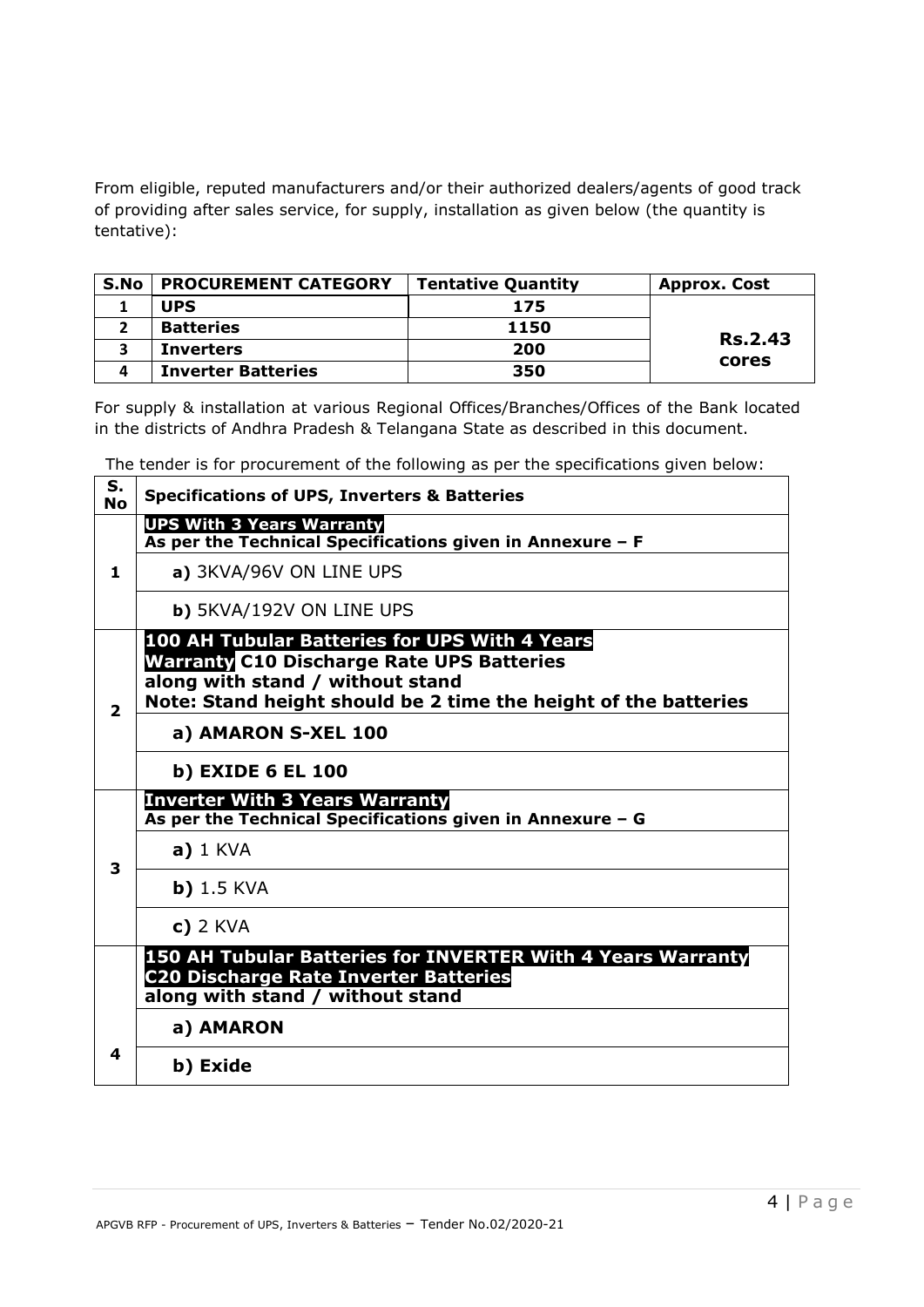# **3. Important Details**

| <b>Tender Reference</b>                                                             |                                                                                                                                                                                                          | No.02/2020-21 dated 28.08.2020                                                                          |  |
|-------------------------------------------------------------------------------------|----------------------------------------------------------------------------------------------------------------------------------------------------------------------------------------------------------|---------------------------------------------------------------------------------------------------------|--|
| Tender Cost (Not Refundable)                                                        | Rs.3,000/-                                                                                                                                                                                               | Demand Draft favoring                                                                                   |  |
| <b>Earnest Money Deposit (EMD)</b> for<br>Supply of UPS and Batteries.              | Rs.1,00,000/-                                                                                                                                                                                            | Andhra Pradesh Grameena Vikas<br>Bank.<br><b>MSMEs &amp; NSSIC are exempted</b>                         |  |
| Security Deposit*- to be<br>deposited within 14 days of issue of<br>the empanelment | Rs.4,86,000/-<br>(2% of the<br>total of<br><b>Tender value)</b>                                                                                                                                          | Demand Draft or Bank Guarantee<br>from any commercial bank. This<br>includes the EMD already submitted. |  |
| Tender document available from                                                      |                                                                                                                                                                                                          | 28.08.2020 in Bank's website - www.apgybank.in                                                          |  |
| Correspondence for any Technical<br>Enquiry (IT Department, Sangareddy)             | 1. S Siva Prasad -8985922775<br>2. K Srikanth -9010666690<br>3. Email:cmit@apgybank.in                                                                                                                   |                                                                                                         |  |
| Last date for submission                                                            | 19/09/2020, 5:30PM                                                                                                                                                                                       |                                                                                                         |  |
|                                                                                     |                                                                                                                                                                                                          | THROUGH ONLINE AS GIVEN IN THIS DOCUMENT                                                                |  |
| Mode of receipt of tenders                                                          |                                                                                                                                                                                                          |                                                                                                         |  |
| Date and time of opening Bids/Offers                                                | On 21/09/2020                                                                                                                                                                                            | at 11:30AM                                                                                              |  |
| <b>Address for Communication</b>                                                    | The General Manager-IV,<br>ANDHRA PRADESH GRAMEENA VIKAS BANK<br>IT Department, 3 <sup>rd</sup> Floor, Prasanth Nagar,<br>H.No: 5-1-28/4, Bypass Road,<br>Prasanth Nagar, Rajampet,<br>Sangareddy-502001 |                                                                                                         |  |

The following are the important details to be noted:

**\*Security Deposit of Rs.4,86,000/- :** The total security deposit of Rs.4,86,000/- would be collected from all the empaneled vendors (including L1 and L2 & L3 (if matched with L1 price)) in the approximate proportions as per the order (regions) assigned to the vendors.

### **4. Modifications or Corrigendum**

The Any modifications or corrigendum to this tender document that may require after floating this tender shall be uploaded to the same website addresses, i.e., [www.apgvbank.in](http://www.apgvbank.in/) and https://etender.sbion any day before closure of the tender. The aspiring vendors may visit the websites till the last day of tender for updates.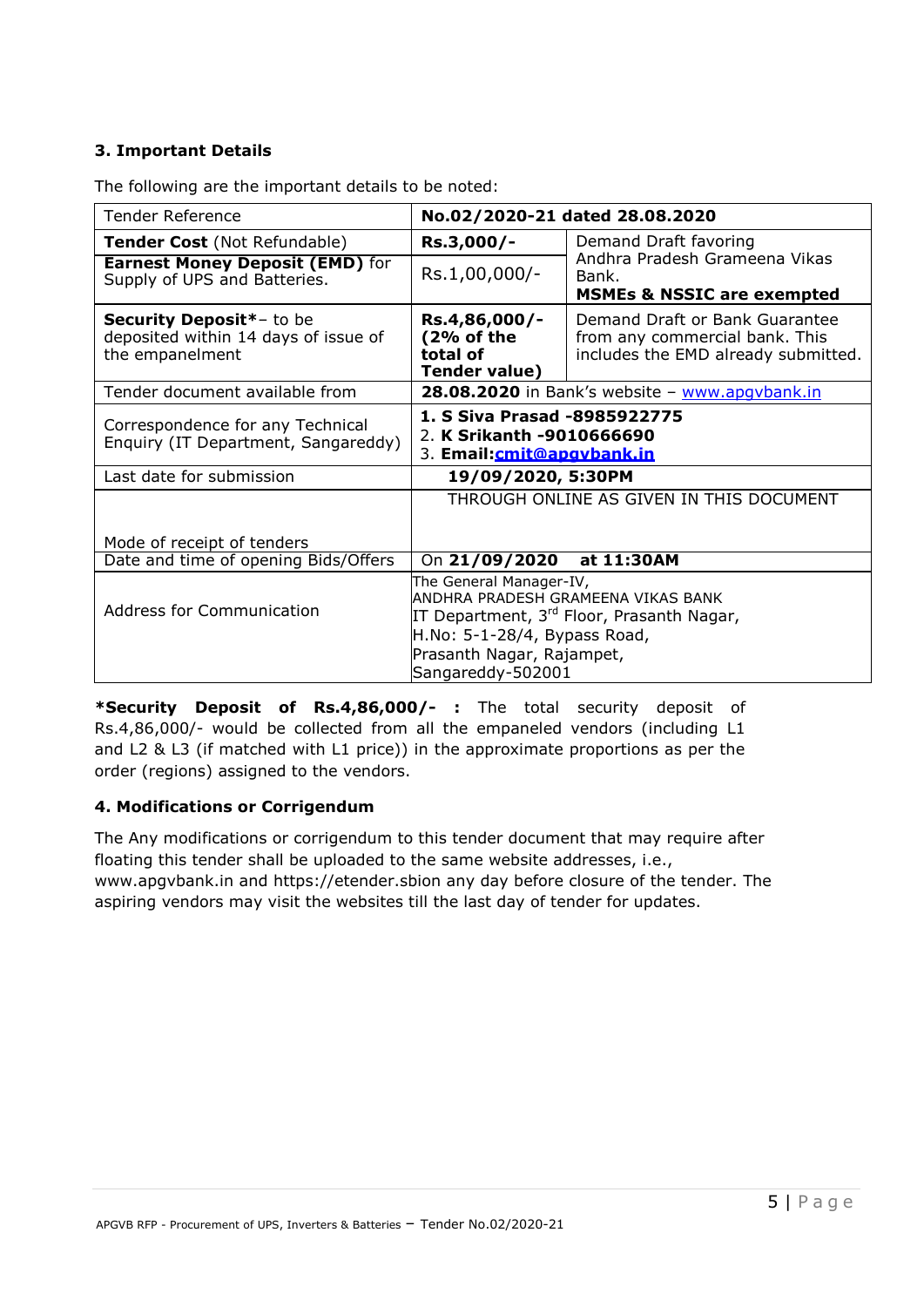#### **PROCESS OF THE TENDER**

### **5. Bidding Process - ON-LINE E-PROCUREMENT WITH REVERSE AUCTION**

#### **5.1 RFP and Bid Submission**

The bidder shall have to submit the tender **ON-LINE** downloaded either from our website [www.apgvbank.como](http://www.apgvbank.com/)r from the following e-procurement portal:

M/s e-Procurement Technologies Ltd. B-704, Wall Street - II, Opp. Orient Club, Nr. Gujarat College, Ahmedabad - 380 006. Gujarat State, India Phone: +91-79-68136852 |6863|6835|6829|6831|6853 | Cell: 9081000427 | 9904407997

#### **Auction Website : [https://etender.sbi](https://etender.sbi/)**

The Bank shall not consider any request for date-extension for bid-submission on account of late receiving / downloading of RFP by any bidder. But, however, any suggestion or advice of value addition from the vendors to the tender or rectification of any short comings in tender may entail in issue of Corrigenda before the last date or postpone the tender as the Bank may deem necessary.

#### **5.2 Mode of submission of tender – ON-LINE**

Tenders are to be submitted **ON-LINE** by uploading in the portal advised above.

- 1. **Tender Fee &Earnest Money Deposit – The DDs should be scanned and uploaded / For exemption, MSME Certificate to be uploaded**
- 2. **Non-financial /Technical Bid – Should be signed on all pages and uploaded**
- 3. **Financial Bid / Price Bids - The documents pertaining to the financial bid should be scanned and uploaded**

#### **5.3 Procedure of opening of tender**

After the last date of submission of the tenders, the Bank will open the technical bids **ON-LINE** and evaluate by verifying the eligibility documents submitted in the portal:

- 1. The EMD will be verified first. Those **not** submitting the **EMD DD (IN ORIGINAL)** to **APGVB** will be rejected ab initio. Vendors with MSME certification in printing shall be exempted from EMD.
- 2. Other eligibility documents will be verified. Vendors should take **CARE** to submit all the eligibility requirements and it will be at the Bank's discretion to allow or not to allow to ask for any further documents for evaluation.
- 3. Price bids will be considered for only those vendors who have qualified in the technical verification.

Bank reserves the right to, open or not to open the financial bid of any vendor basing on the acceptance/rejection of non-financial bid and past performance.

#### **5.4 Decision of the Bank shall be final**

The decision of the Bank shall be final and binding on the vendor in the matter of interpretation of any clause included in this tender or any dispute arising out of the execution of tender. Bank can also terminate the tender without assigning any reason.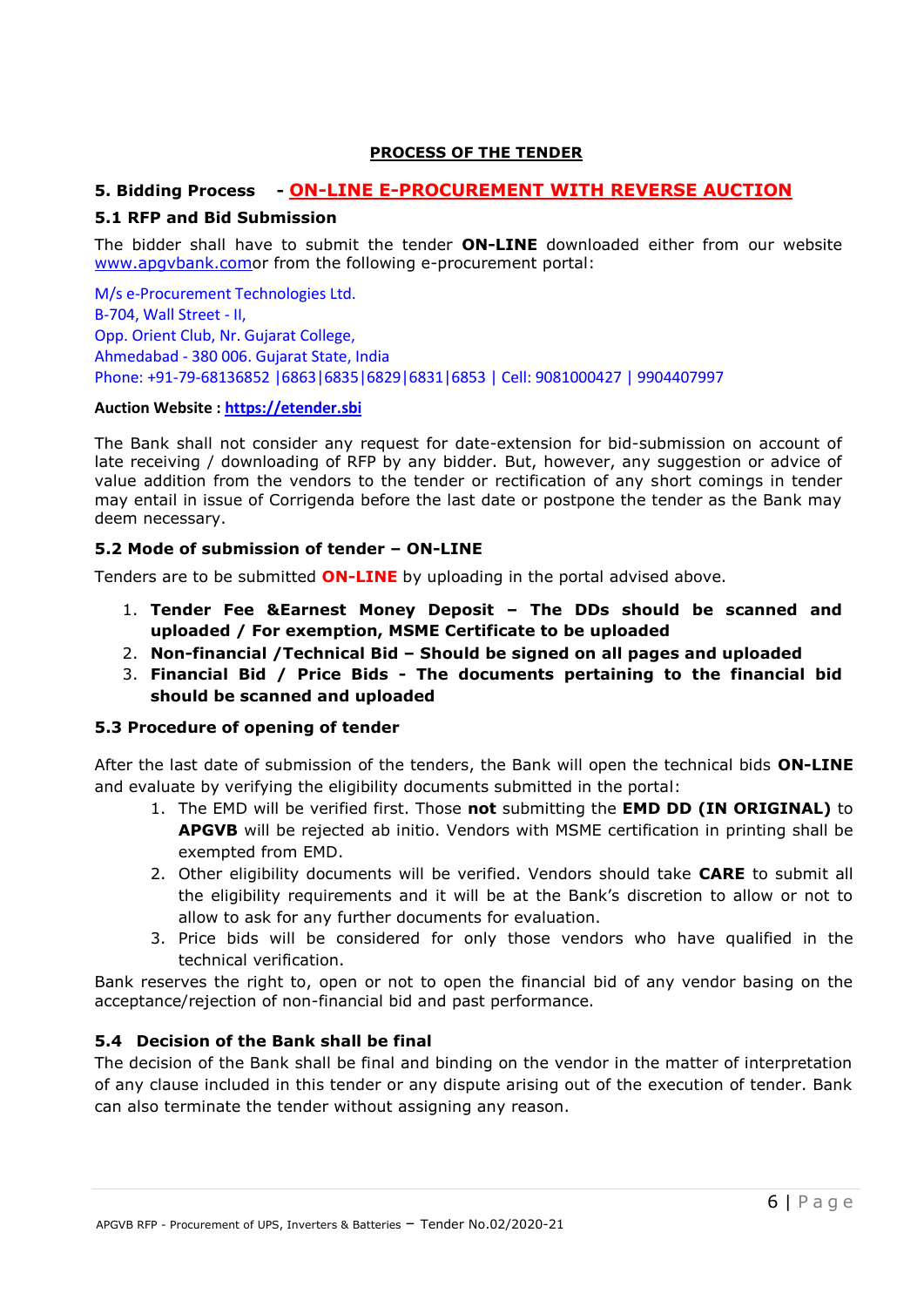### **5.5 Address for submission**

Bids should be submitted ON-LINE to , M/s e-Procurement Technologies Ltd. B-704, Wall Street - II, Opp. Orient Club, Nr. Gujarat College, Ahmedabad - 380 006. Gujarat State, India Phone: +91-79-68136852 |6863|6835|6829|6831|6853 | Cell: 9081000427 | 9904407997

#### **Auction Website : [https://etender.sbi](https://etender.sbi/)**

The tender offer with all necessary documents mentioned are to be submitted on or before **19/09/2020, before 5.30 PM**.

#### **Contact: For any technical enquires : K Srikanth – Manager-IT-9010666690 S Siva Prasad – Senior Manager-IT -8985922775**

#### **5.6 Change of Tender date in case of holiday**

In the event of the specified date for bid-submission being declared a holiday for the Bank, the bids will be received up to the appointed time on the next working day.

#### **5.7 Cost of Bidding – Vendor to bear**

The bidder shall bear all costs associated with the preparation and submission of its bid and the Bank will, in no case, be responsible or liable for these costs, regardless of the conduct or outcome of the bidding process.

#### **5.8 Late Bids – Rejection**

Tenders cannot be submitted late.

#### **5.9 Withdrawal / Amendment to RFP Contents:**

The bank reserves the right to accept or reject any / all proposal(s), to revise the tender, to request one or more resubmissions or clarifications from one or more vendors, or to cancel the process in part or whole. The Bank also reserves the right to amend the RFP at any time prior to the last date for bid-submission. The Bank may, for any reason, whether at its own initiative or in response to clarification(s) requested by a bidder, modify the RFP contents by amendment. Amendment / Corrigendum will be notified on the Bank's website / portal and will be binding on participating bidders. The Bank shall not be liable for any communication gap. In order to provide prospective bidders, reasonable time to take the amendment into account for preparation of their bid, the Bank may, at its discretion, extend the last date for bid-submission.

#### **5.10 Two Stage Bidding Process**

The bidder will have to submit response to the RFP with the documents mentioned in PART-A and PART-B as mentioned below.

#### **PART – A - TECHNICAL BID** –**for supply & installation of UPS, Inverters & Batteries,** should include the relevant supporting papers.

2. **Tender Cost of Rs.3000/-**&**Earnest Money Deposit of Rs.1,00,000/-**(Rupees One Lakh only) in the form of two separate Demand Drafts issued by scheduled commercial bank favouring **Andhra Pradesh Grameena Vikas Bank, payable at Warangal**, must be part of the Technical Bid by uploading the scanned DDs.

- PROVISIONS FOR MICRO,SMALL and MEDIUM ENTERPRISES (MSME) and NATIONAL SMALL SCALE INDUSTRIES/CORPORATIONS: - As per Government of India's Public Procurement Policy act 2012, certain benefits will be given for MSME Units and NSSIC. The details are as under:
	- A) The Public Procurement Policy shall apply to MSMEs registered with District Industries Centres or Khadi Village Industries Commission or Khadi & Village Industries Board or Coir Board or National Small Industries Corporation or Directorate of Handicrafts &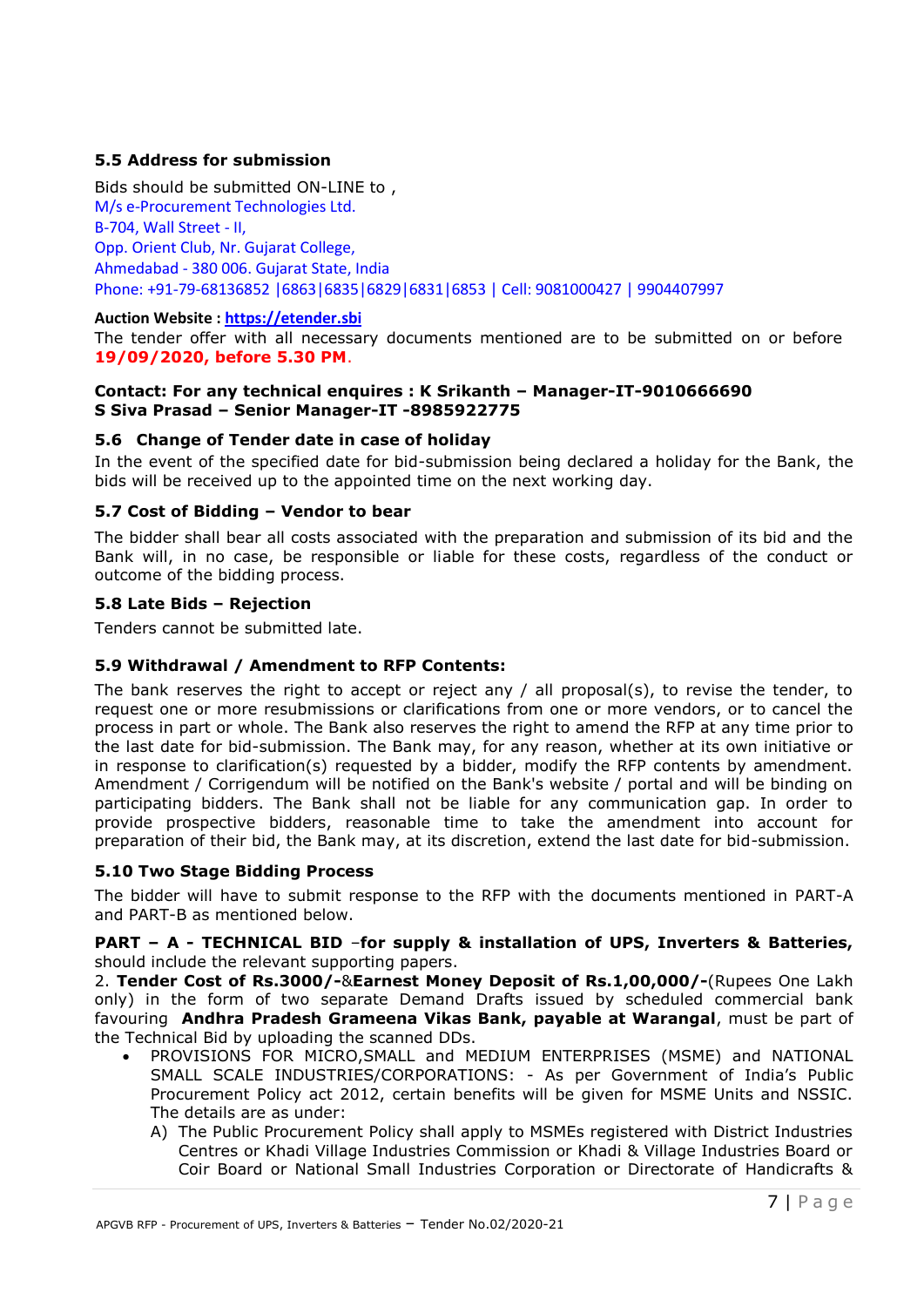Handloom or any other body specified by Ministry of Micro, Small & Medium Enterprises.

B) **MSMEs and NSSIC are exempted from paying Tender/RFP fee/cost, EMDs. For getting the benefits in case of MSE firms and NSSIC, the firms shall submit relevant documents such as valid registration Certificates and exemption certificate from relevant authorities.(Note for Relevant trade only).**

**HOWEVER,** 

**TWOSEPARATE DEMAND DRAFTSFOR TENDER COST & EMD (MSME CERTIFICATE FOR EXEMPTION) SHOULD BE SUBMITTED AT OUR IT-DEPARTMENT, SANGAREDDY BEFORE THE LAST DATE OF SUBMISSION OF THE TENDER ONLINE.**

**Address : ANDHRA PRADESH GRAMEENA VIKAS BANK IT Department, 3rd Floor, Prasanth Nagar, H.No: 5-1-28/4, Bypass Road, Prasanth Nagar, Rajampet, Sangareddy-502001**

**IF THE DEMAND DRAFTS (MSME CERTIFICATE COPY FOR EXEMPTION) DOES NOT REACH THE APGVB OFFICE. SANGAREDDY BEFORE THE LAST DATE AND TIME OF SUBMISSION, THE TENDER SHALL NOT BE CONSIDERED FOR EVALUATION.**

- **Return of Earnest Money Deposit:** The earnest money of the unsuccessful bidders will be returned after entering into rate contract agreement with successful bidders.
- **Forfeiture of Earnest Money Deposit:** This EMD amount will be forfeited, if the successful bidder refuses to accept purchase order or having accepted the purchase order fails to carry out his obligation mentioned therein.

#### **SECURITY DEPOSIT:**

The EMD of the successful bidder/s will be held by the Bank throughout the rate contract period of the tender as **Security Deposit**. No interest will be payable on the Earnest Money Deposit/Security Deposit.

- 3. **Technical Bid:** The technical bid should **COMPULSORILY** include all the requirements of Technical specifications, Terms & Conditions and the following documents, duly filled in, stamped, signed, filed in the seriatim as below and serially numbered.
	- 1. Tender Cost & EMD amount Two separate Demand Drafts / MSME Certificate for exemption of EMD & Tender Cost
	- 2. **Annexure – D** (Vendors Response / Acceptance Letter)
	- 3. **Annexure – E** (Vendors Particulars)
	- 4. **Annexure - F** (Technical specifications acceptance for UPS)
	- 5. **Annexure - G** (Technical specifications acceptance for Inverters)
	- 6. Certificate of Registration copy.
	- 7. Memorandum of Articles of association, Partnership Deed, if any
	- 8. GST Tax Registration Copy (Regular or Composite)
	- 9. Authorization Certificate from OEM (original document should be scanned).
	- 10. Financial Statement/ Turnover Statement of Last 3 Years
	- 11. Experience documents / Purchase Orders Copies for supply of UPS, Inverters & Batteries of Last three years
	- 12. List of Service centers & names of Service Engineers along with phone No's
	- 13. Tender form set including all annexures, duly signed on all pages accepting the terms & conditions. The document containing alterations, erasures or any handwritten material shall not be considered.
	- 14. Annexure-R Letter of Intent (to be printed on the Letter Head of the vendor)
	- 15. Other required documents mentioned elsewhere in this tender document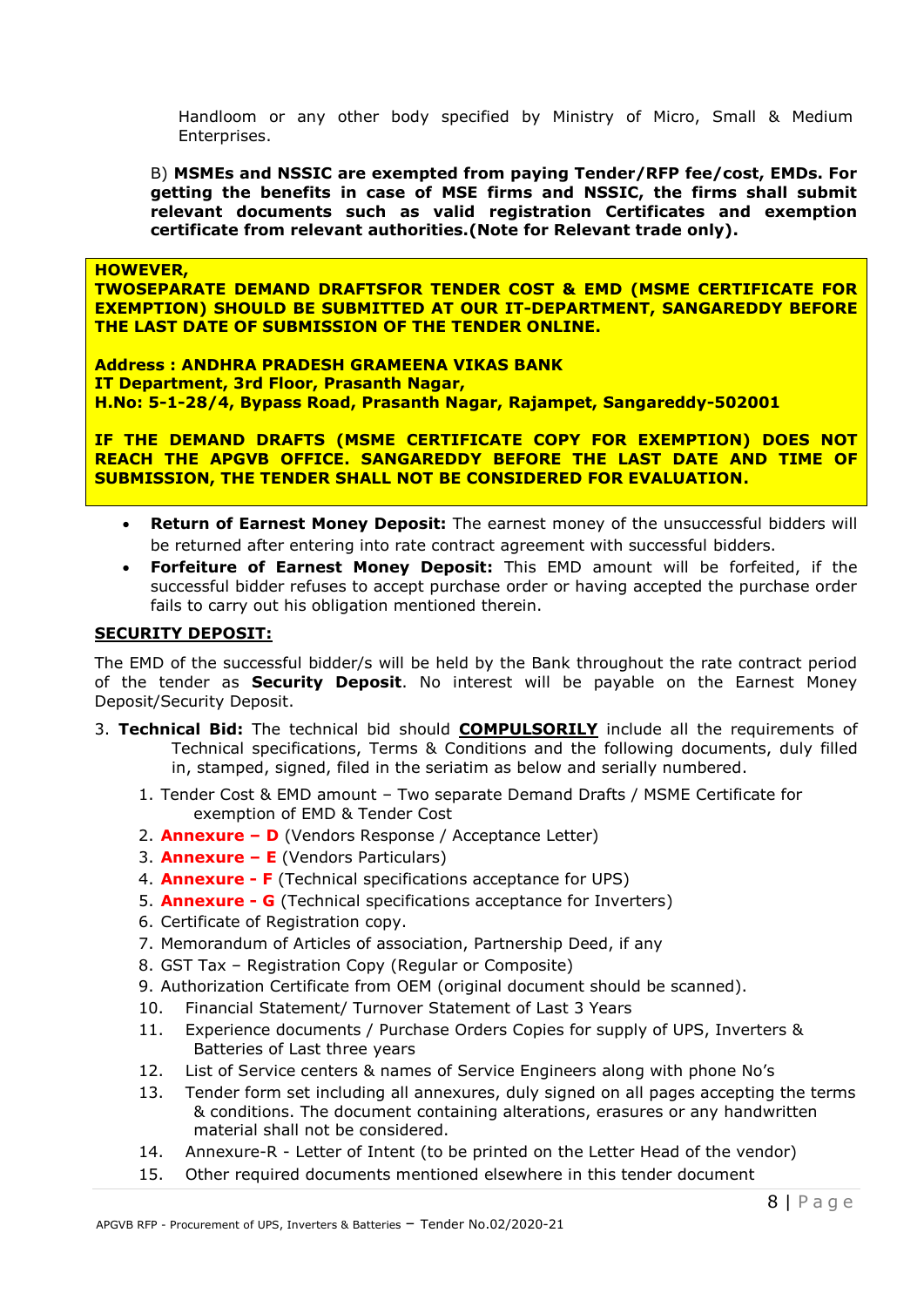#### **PART – B (COMMERCIAL/PRICE BID)** – "**Price Bid for supply & installation of UPS, Inverters & Batteries**" consisting of:

1. Priced Bid duly filled, stamped and signed on all pages for all items (partial quote is not acceptable).

2. The Bank expects the bidder to carefully examine all instructions, forms, terms & conditions, technical specifications etc., mentioned in this RFP. Failure to furnish all information required for submission of a bid not substantially responsive to the RFP in every respect will be at the bidder's risk and may result in the rejection of its bid without any further reference to bidder.

3. The signed and stamped documents of Annexure-H to Annexure-Q (Annexure-H, Annexure-I,Annexure-J,Annexure-K,Annexure-L,Annexure-M,Annexure-N,Annexure-O,Annexure-

P,Annexure-Q) should be uploaded as price bid.

#### **5.11Conditional Bid**

Any conditional bid is not valid and shall be summarily rejected

#### **5.12 Rates quoted to be EXCLUSIVE of all taxes**

The RATES quoted should be **EXCLUSIVE of all Taxes (GST).** No condition, such as, + GST will be accepted.

However, the quoted rates should be inclusive of all the charges for shipping, transit insurance and installation at the delivered locations.

#### **6. BIDDING – THREE STAGES**

#### **6.1. Bidding – FIRST STAGE of bidding Technical Evaluation**

In the first stage, only the **Technical Bids** will be opened by the "*Tender Opening Committee"*.

**After the technical bids pass the qualification, the Bank may make site visits to the factories, firms, units. The vendors will be short listed, after the site inspections and the date of opening the COMMERCIAL BID will the informed.**

#### **6.2. SECOND STAGE of Bidding – Submission of Indicative Price Bids – Base Price & Decrement Value**

In the second stage, **Indicative commercial/price bids** of short-listed, technically qualified bidders shall be opened ON-LINE and a Base price will be advised to the E-Procurement agency for further evaluation.

#### **6.3. THIRD STAGE of Bidding – REVERSE AUCTION**

In the third stage, **REVERSE AUCTION** shall be conducted for final rates of supply.

#### **7. BID FEATURES**

#### **7.1. Language of the Bid**

All bids and supporting documentation must be in English only.

#### **7.2. Bid Currency & Price Structure**

Prices shall be expressed in the Indian Rupees only.

#### **The Prices quoted by the bidders should be:**

- a) **Inclusive of all costs in delivering the goods to the location**
- b) **Inclusive of all costs in installation of the goods at the location**
- c) **Packing**
- d) **Transportation costs**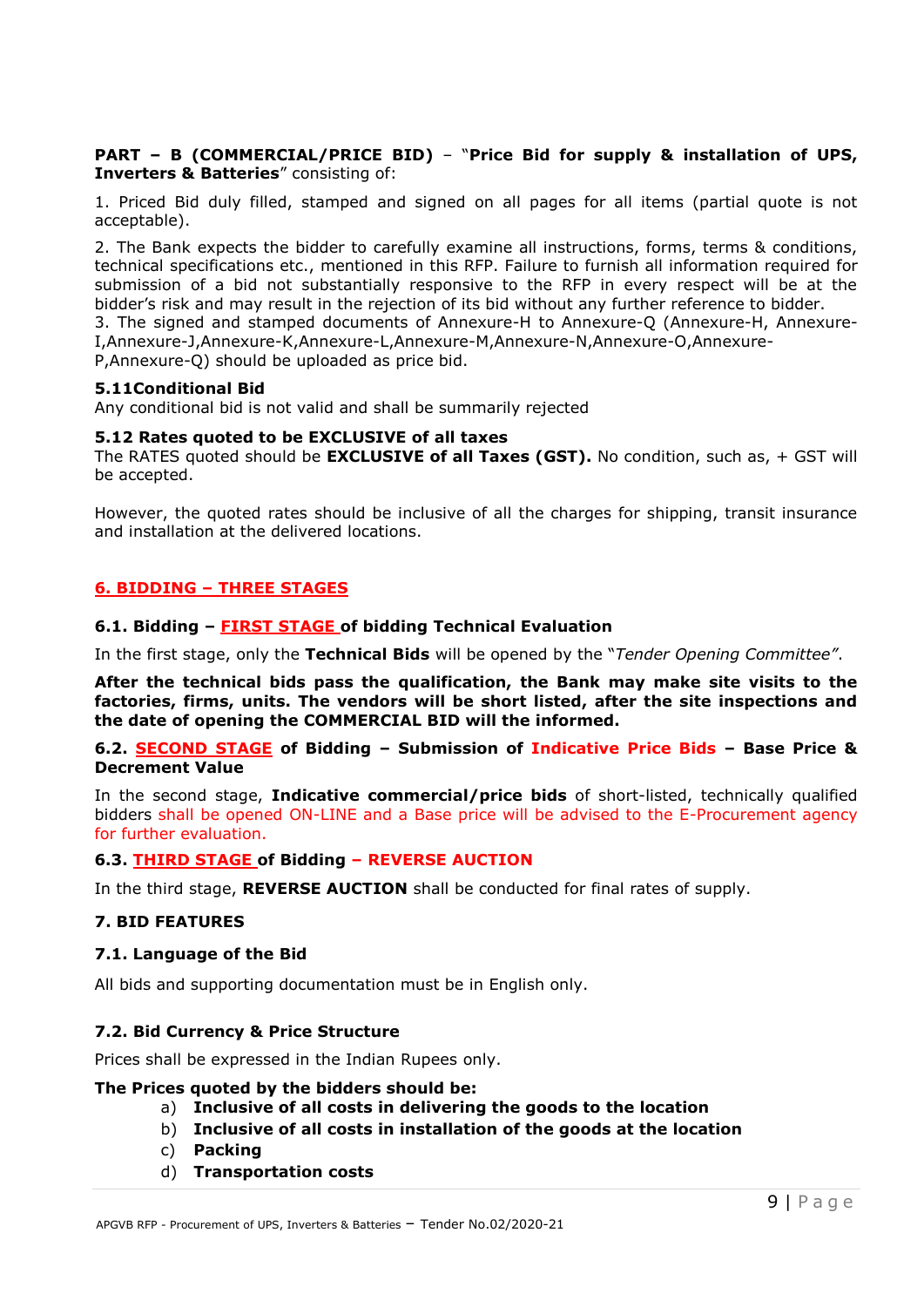# e) **Insurance during transit until reaching the destination& installation**

# f) **EXCLUSIVE OF GST**

The Bank shall neither pay any other cost nor consider any other cost apart from approved L-1 rates.

### **7.3. Validity Period**

The Bids shall be **valid for a period of 12 months/ONE years** from the date of entering into rate contract / AGREEMENT. A bid submitted for a shorter period shall be rejected by the Bank as non-responsive.

# **7.4. Format & Signing of Bid**

(a) The Bank, in case of non-adherence to the Format or partial submission of bid will not evaluate the bid

(b) Each bid shall be made in the legal name of the bidder

(c) Each page of it shall be serially numbered, signed and duly stamped by the bidder or a duly authorized person to sign on behalf of the Bidder,

(d) Any interlineations, erasure or overwriting shall be valid only if these are initialled /authenticated by the person(s) signing the bid.

(e) Executive(s) representing the bidder should be duly authorized to sign the bid, interacting with the Bank for all sorts of communication as well as appearing in for price negotiation meeting, in case the bidder emerges as L-1 as a result of commercial evaluation of all technically qualified bids.

(f) A letter of this intent, issued by the Proprietor / CEO / Director or any top-level executive, authorizing representing executive(s) should be submitted as part of the Technical Bid.

#### **8. BID EVALUATION**

The purpose of bid evaluation is to determine: -

- (a) Reputation of the vendor for quality and reliability;
- (b) Acceptance of terms and conditions
- (c) Service capability of the vender
- (d) Vendor's standing i.e. experience in supply
- (e) Vendor meeting the qualification criteria as specified in the tender documents;

### **8.1. General Evaluation**

- **1.** The Bank will examine the bids against *Bidder's Eligibility Criteria* mentioned in the RFP.
- **2.** The Bank will examine the bids to determine whether they are complete, whether any computational errors have been made, whether required sureties have been furnished, whether the documents have been properly signed, and whether the bids are generally in order.
- **3.** The Bank may waive any minor informality, nonconformity, or irregularity in a bid which does not constitute a material deviation, provided such waiver does not prejudice or affect the relative ranking of any other bidder.
- **4.** Prior to the detailed evaluation, the Bank will determine the substantial responsiveness of each bid against this RFP. For purposes of these clauses, a substantially responsive bid is one, which conforms to all the terms and conditions of the RFP without material deviations.
- **5.** During evaluation of the bids, the Bank may, at its discretion, ask the bidder for providing clarification on any point mentioned in its bid. The request for clarification and the response shall be in writing, and no change in the prices or substance of the bid shall be sought, offered, or permitted.
- **6.** Commercial bids of only those vendors will be opened, who are technically qualified and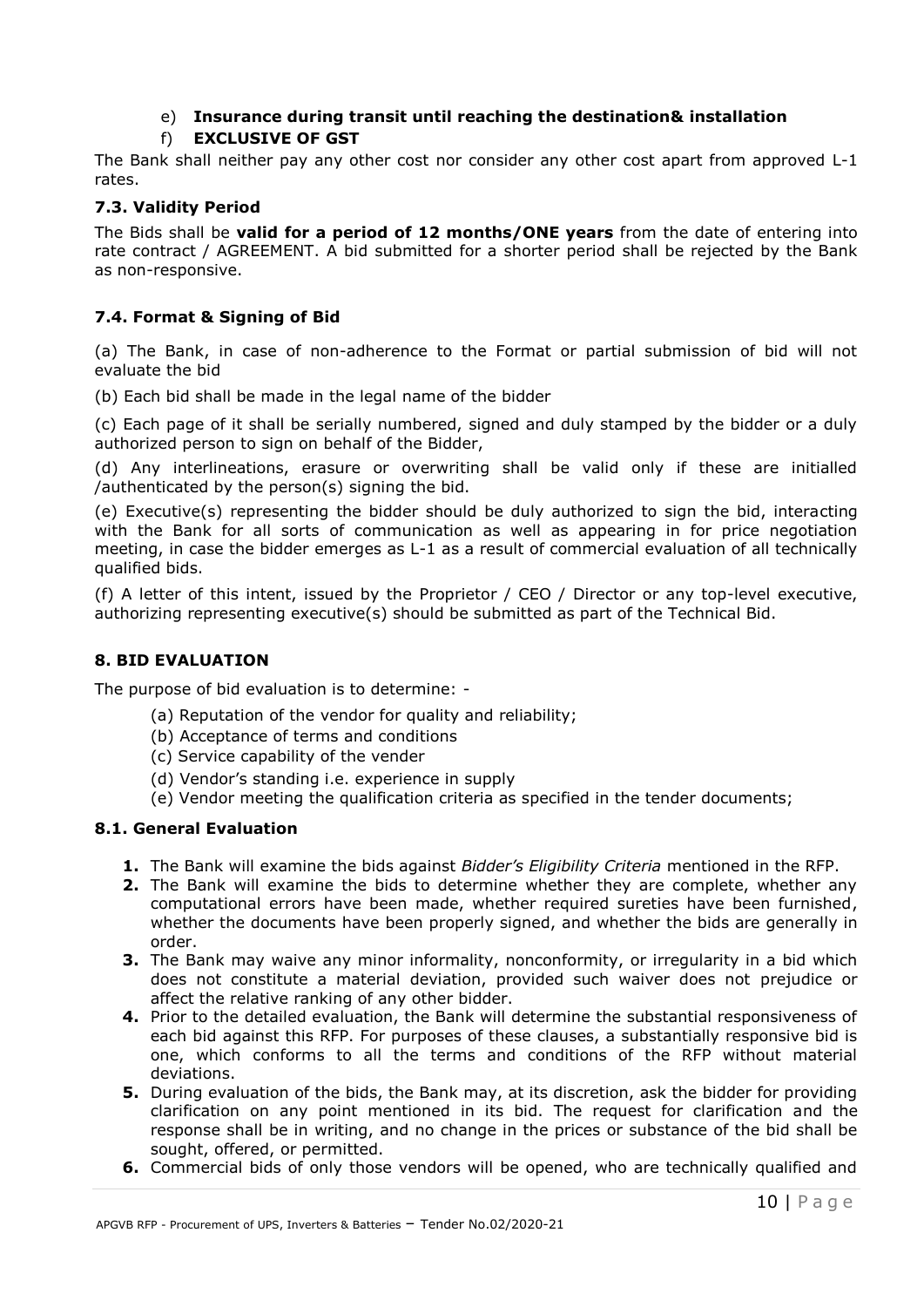fulfil all other requirements as enlisted in the RFP.

#### **8.2 Commercial Evaluation, Indicative Prices & Reverse Auction**

- 1. Commercial bids submitted will be opened only for those bidders, who have qualified in the general and technical evaluation.
- **2.** The vendors are required to submit the **INDICATIVE PRICES** which will be considered for further evaluation through **REVERSE AUCTION**
- 3. The LOWEST prices arrived at in REVERSE AUCTIONS will be declared as L-1. However, the bank shall be under no obligation to accept the lowest or any other offer received in response to this notice, if the quality of the procuring item is not the same as required and shall be entitled for rejection of any or all the offers assigning reasons therefor.
- 2. The bank reserves its right for placing the orders as per requirement.
- 3. L1 & Matching/Empanelment of vendors:

Based on the unit-prices without buy back  $&$  net prices with buy back (net price = unit price

– buy back price) of each individual item, the vendors who have quoted low would be ranked in the order L1 (the lowest bidder), L2, L3, L4 etc. The orders will be distributed to the L1 vendor and other Vendors (i.e. L2, L3 only) also, based on their willingness to supply the said equipment at the rates quoted by L1, subject to furnishing a written matching letter to the Bank. If L2 or L3 doesn't give the Matching letter the next higher bidder will be considered (i.e., L4, L5 etc.). The Bank reserves the right to decide the maximum number of Regional Offices (areas) that can be allotted to a single vendor and also reserves the right in allocation of the regions to the vendors.

4. L1, L2 and L3 will be identified among the bidders/vendors who have participated and submitted at least a quote in the Reverse Auction. The reverse auction will be conducted **ITEM WISE** separately for all the items in the Financial Bid. For UPS and Inverters, the reverse auction will be conducted as per its capacity (3KVA/5KVA - UPS & 1/1.5/2KVA -INVERTERS) wise also. For list of items for reverse auction, kindly refer Annexure-T (Page-40).

### **9. AWARD NOTIFICATION**

#### **9.1 Change of Address & Contact Details**

The acceptance of a bid, subject to contract, commercial considerations & compliance with all terms and conditions will be communicated in writing by means of placing order at the address supplied by the bidder in its bid. Any change of bidder's address, E-Mail address, Phone Numbers, should therefore be promptly notified to: -

#### **ANDHRA PRADESH GRAMEENA VIKAS BANK, HEAD OFFICE: Warangal, 2-5-8 / 1 RAMNAGAR, HANMAKONDA, WARANGAL – 506 001, State : Telangana, PH: 0870 – 2577766**

#### **10. Bidder's Disqualification**

Any bidder not complying with the bidding process is liable for disqualification at any stage without assigning any reason. Decision of the Bank in this regard shall be final, conclusive and binding on the bidder.

#### **11. TERMS AND CONDITIONS**

The Terms and Conditions for vendors who participate in this tender are specified in the – Annexure-B. These terms and conditions are binding on all the vendors. These terms and conditions will also form part of the purchase order, to be issued to the successful Bidder(s)/Vendor(s). All the terms and conditions in the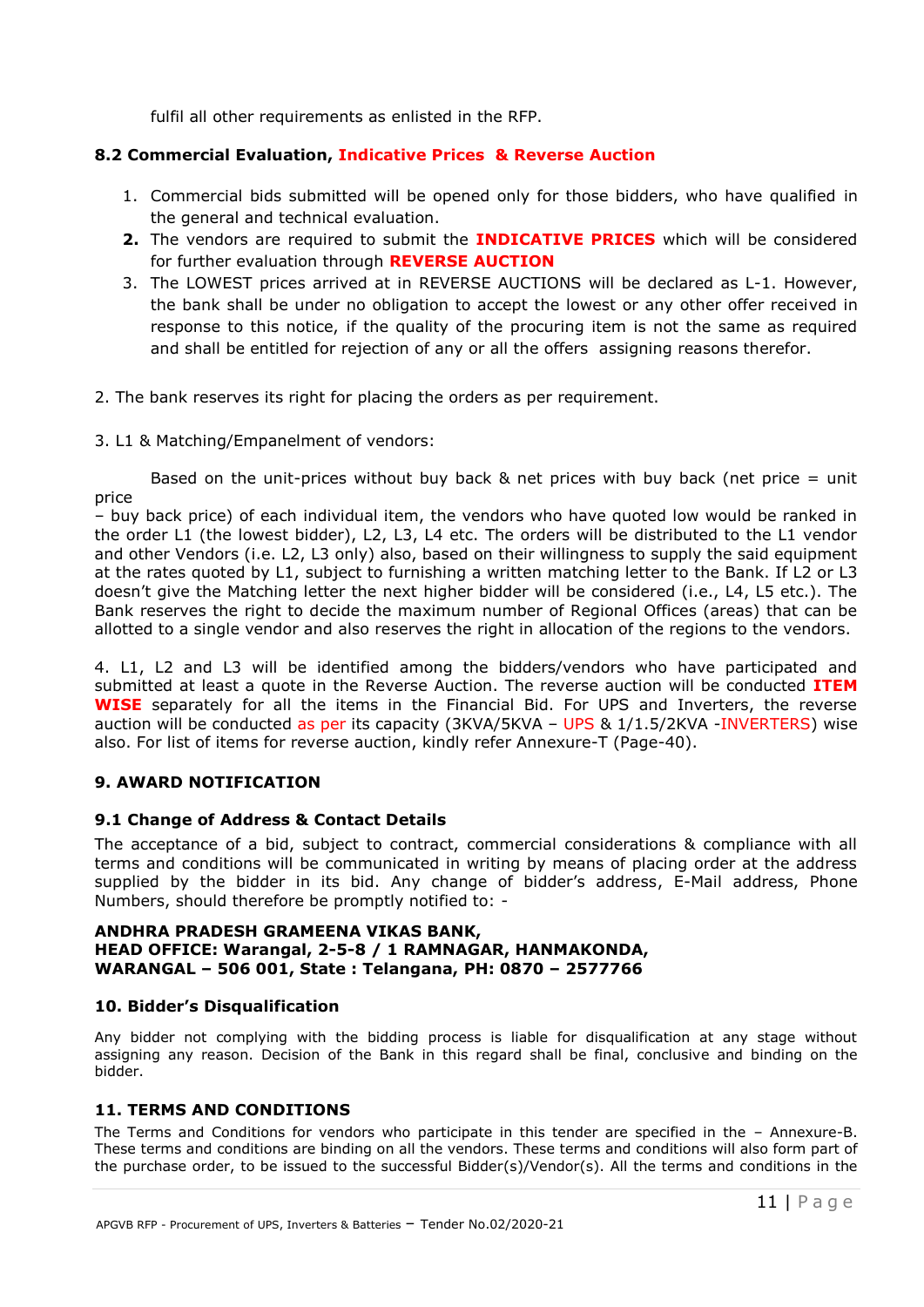tender document should be stamped and signed and attached with the Technical Bid as acceptance of these terms and conditions.

#### **12. NON-TRANSFERABLE OFFER**

This tender document is not transferable. Only the Vendor, who has downloaded the tender document, is entitled to quote/participate.

#### **13. PLACING OF ORDERS**

The orders will be distributed to the L1 vendor and other Vendors (i.e. L2, L3 only) also, based on their willingness to supply the said equipment at the rates quoted by L1, subject to furnishing a written matching letter to the Bank. If L2 or L3 doesn't give the Matching letter the next higher bidder will be considered (i.e., L4, L5 etc.). The Bank reserves the right to decide the maximum number of Regional Offices that can be allotted to a single vendor. The Bank also reserves right in allocation of the regions to the vendors. The Orders shall be placed with the vendor in a staggered manner as and when required and shall have to be supplied and installed / commissioned as per the terms & conditions specified here in this document.

#### **14. PROPOSAL OWNERSHIP**

The proposal and all supporting documents submitted by the Vendor shall become the property of the Bank.

#### **15. ADDRESS FOR COMMUNICATION**

Bids should be submitted ON-LINE to: https://etender.sbi M/s e-Procurement Technologies Ltd. B-704, Wall Street - II,Opp. Orient Club, Nr. Gujarat College, Ahmedabad - 380 006. Gujarat State, India Phone: +91-79-68136852 |6863|6835|6829|6831|6853 | Cell: 9081000427 | 9904407997

#### Auction Website :https://etender.sbi

The tender offer with all necessary documents mentioned are to be submitted on or before 19/09/2020, before 5.30 PM.

Contact: For any technical enquires : K Srikanth – Manager-IT- 9010666690 S Siva Prasad – Senior Manager-IT – 8985922775

For any other communication, the below mentioned official may be contacted. Shri Srihari Rao, Senior Manager(P&D), Phone: 9440663873 Andhra Pradesh Grameena Vikas Bank, Head Office, Warangal, H.No.2-5-8/1, Ram Nagar, Hanmakonda, Warangal Urban District– 506001 Telangana State

#### **16. MODIFICATION AND WITHDRAWAL OF OFFER**

The Vendors will not be allowed to modify their offer once submitted. However, the Vendors are allowed to withdraw their offers at any time before the last date and time specified for receipt of offers. No offer can be withdrawn by a Vendor after the last date and time specified for submission of offers.

#### **17. PRELIMINARY SCRUTINY**

Offers from Vendors not meeting the qualification criteria shall be rejected.

The Bank will scrutinize the offers received to determine whether they are complete and as per tender requirement, whether any errors have been made in the offer, whether technical documents as asked for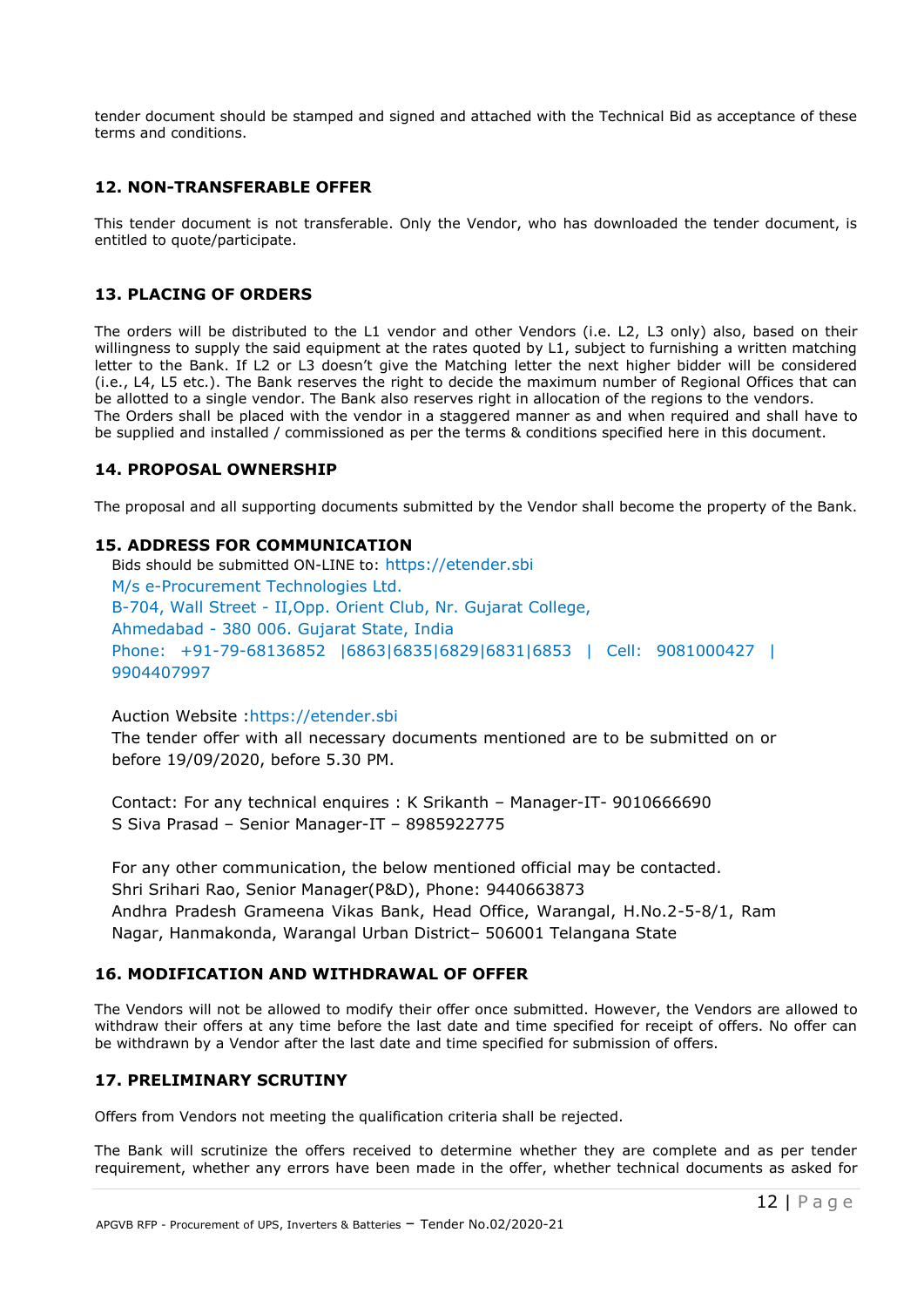and required to evaluate the offer has been submitted, whether the documents have been properly signed and whether items are offered as per the tender requirements.

The Bank may, at its discretion, waive any minor non-conformity or any minor irregularity in the offer. This waiver shall be binding on all Vendors and the Bank reserves the right for such waivers.

#### **18. L1 & Matching/Empanelment of vendors:**

Based on the unit-prices without buy back & net prices with buy back (net price = unit price– buy back price) of each individual item, the vendors who have quoted low would be ranked in the order L1 (the lowest bidder), L2, L3, L4 etc. The orders will be distributed to the L1 vendor and other Vendors (i.e. L2, L3 only) also, based on their willingness to supply the said equipment at the rates quoted by L1, subject to furnishing a written matching letter to the Bank. If L2 or L3 doesn't give the Matching letter the next higher bidder will be considered (i.e., L4, L5 etc.). The Bank reserves the right to decide the maximum number of Regional Offices (areas) that can be allotted to a single vendor and also reserves the right in allocation of the regions to the vendors.

#### **19. CLARIFICATION ON OFFERS**

To assist in the scrutiny, evaluation and comparison of offers, the Bank may, at its discretion, ask some or all Vendors for clarifications on the offer made by them. The request for such clarifications and the Vendor response will necessarily be in writing/e-mail.

#### **20. LOCATIONS OF INSTALLATION**

The Head Office of the Bank is floating this tender for purchase of UPS, Inverters & Batteries which shall be installed and commissioned/supported by the Vendor at various locations of the Bank, is provided in **Annexure-C**. The Bank reserves the right to make changes in the locations/quantity list given to the Vendor.

#### **21. SHORT-LISTING OF VENDORS**

The Bank shall prepare a shortlist of technically qualified Vendors based on the technical evaluation of the offers received and the performance evaluation by Bank's Consultant. The Bank shall intimate the Vendors whose Offer is technically in line with the tender requirement.

#### **22. RIGHT TO ALTER QUANTITIES & ISSUE OF PURCHASE ORDERS**

The Bank reserves the right to alter the quantities specified by the Bank up to  $\pm 30\%$  of the Tendered quantity while placing the order.

#### **23. LIABILITIES OF THE BANK**

This tender is not an offer by the Bank, but an invitation for Vendor responses. No contractual obligation on behalf of the Bank, whatsoever, shall arise from the tender process unless and until a formal contract is signed and executed by duly authorized officers of the Bank and the Vendor.

#### **24. PROPOSAL PROCESS MANAGEMENT**

The Bank reserves the right to accept or reject any/all proposal/ to revise the tender, to request one or more re-submissions or clarifications from one or more Vendors, or to cancel the process in part or whole. No Vendor is obligated to respond to or to continue to respond to the tender. Additionally, the Bank reserves the right to alter the requirements, in part or whole, during the tender process. Each party shall be entirely responsible for its own costs and expenses that are incurred while participating in the tender, subsequent presentation and contract negotiation processes.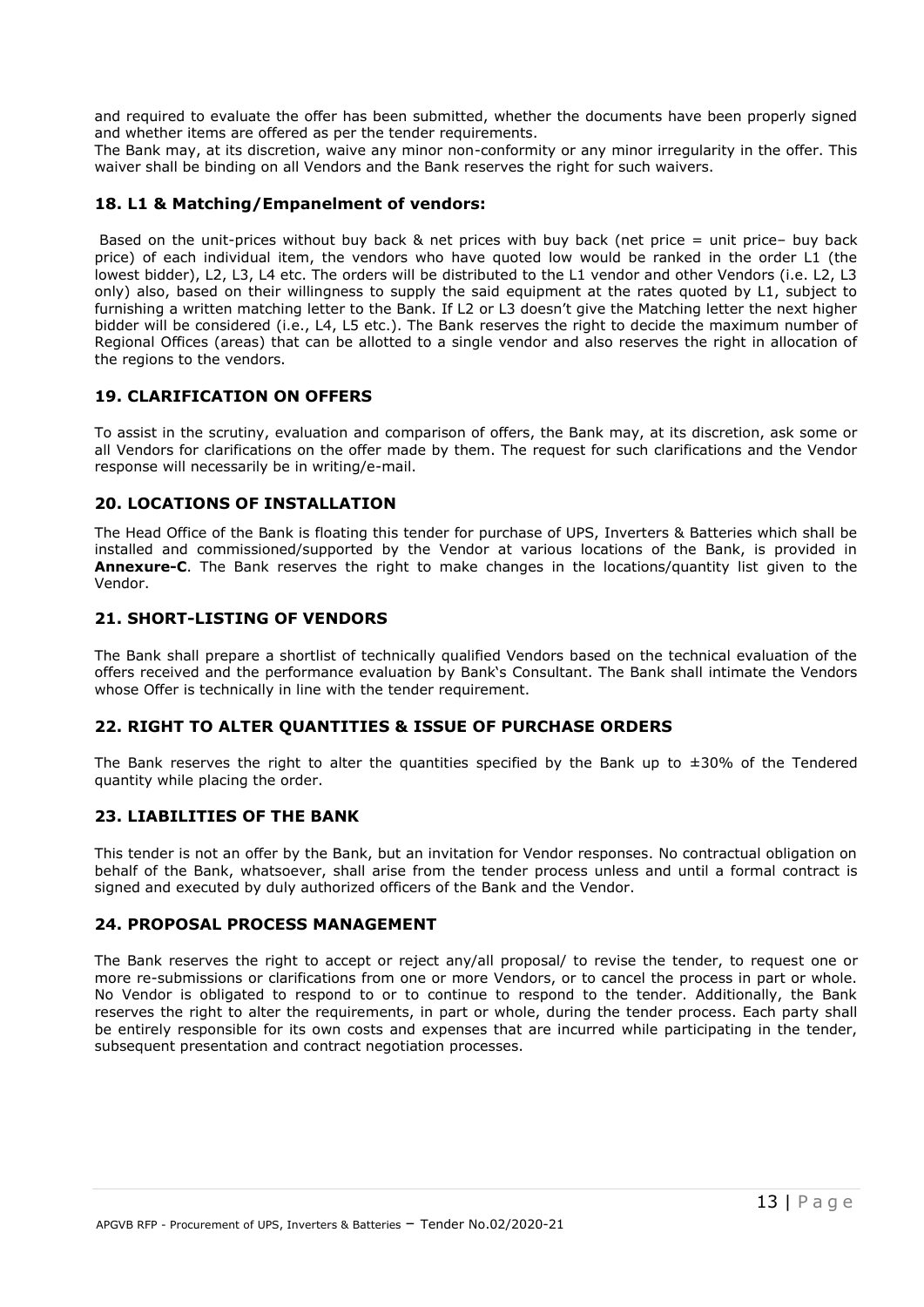**ELIGIBILITY CRITERIA ANNEXURE-A**

### **(PROCUREMENT OF UPS, INVERTERS& BATTERIES)**

The following eligibility laid down by the Bank needs to be ensured / fulfilled by the applicants / vendors /suppliers before submitting their applications duly filled in.

- $\triangleright$  The Bidder should have necessary registrations from GOI & Govt. of AP/TG
- $\triangleright$  The bidders shall be the authorized dealers of the Branded companies. They should submit necessary Certificate from the Company. Original document should be scanned & uploaded.
- The Bidders shall give **three years onsite warranty** for UPS &Inverters, **four years onsite warranty** for Batteries.
- $\triangleright$  The Bidder Should be in the line of business of Supply, Installation and commissioning of Inverters/UPS/ Batteries, at least for a period of **last three years** and the bidder should have supplied **UPS, Inverters & Batteries** to public sector/private sector Banks/ Government Departments. They should submitPurchaseOrdersinsupportoftheirsuppliesforthelastthreeyears.
- $\triangleright$  The Bidder should have proven track record of providing adequate support and service through its branches/dealers etc. They should have **service centers** in **all the district headquarters**. They should provide Address of the service centers along the names of service engineers.
- The Bidder should presently **not** be **banned / blacklisted** from dealing with the Government/Banks.
- The bidders have to submit their financial statements for the **last three years.**
- The minimum turnover should be **Rupees 1.25 crores** per year during last 3 financial years. The bidders have to submit their turnover statements for the last three years.

General Manager (I)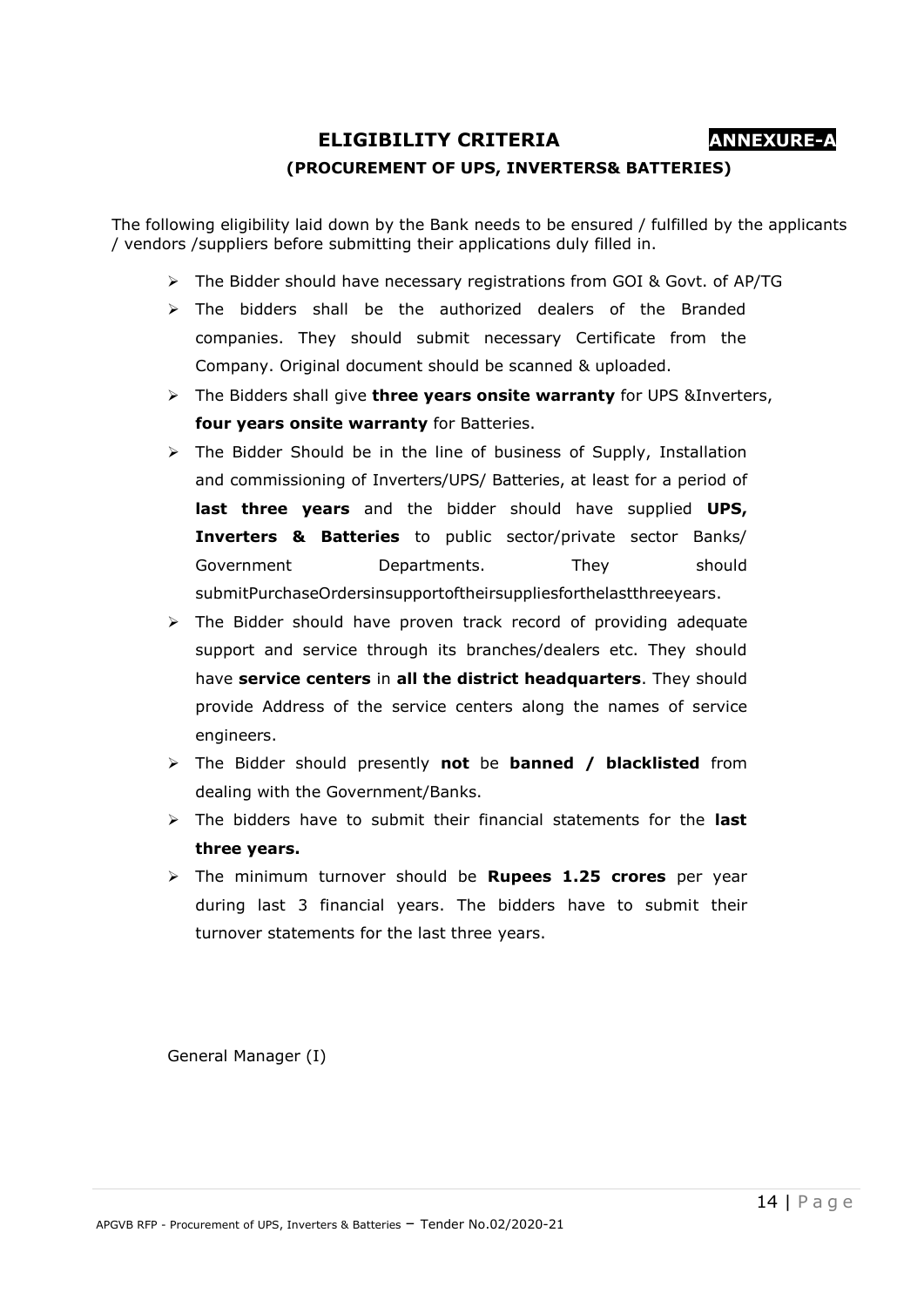# **TERMS & CONDITIONS ANNEXURE-B**

#### **1. COMPLYING WITHCONFIGURATION**

The indicated configuration has to be strictly adhered to and quotation submitted as per the formats given therein. Non-furnishing of any responses in the 'response sheet' of technical bid may result in disqualification of the tender. The Bank reserves the right to decide whether or not, to open one or all the covers of the vendor/to permit the vendor to participate in the reverse auction without assigning any reason what so ever.

In case the supply is not according to the order or if the components, if any, are found to be varying from the order in any respect, the vendor will undertake to replace at no extra cost to the bank, during the period of use after the warranty also.

#### **2. VALIDITY OFOFFER**

The offer shall be valid for a period of **ONE YEAR** from the date of awarding the contract / date of entering into the agreement.

#### **3. NON-TRANSFERABLEOFFER**

This tender document is not transferable. Only the Vendor, who has downloaded the tender document, is entitled to quote/participate.

#### **4. PLACING OF ORDERS**

The orders will be distributed to the L1 vendor and other Vendors (i.e. L2, L3 only) also, based on their willingness to supply the said equipment at the rates quoted by L1, subject to furnishing a written matching letter to the Bank. If L2 or L3 doesn't give the Matching letter the next higher bidder will be considered (i.e., L4, L5 etc.). The Bank reserves the right to decide the maximum number of Regional Offices that can be allotted to a single vendor. The Bank also reserves right in allocation of the regions to the vendors.

The Orders shall be placed with the vendor in a staggered manner as and when required and shall have to be supplied and installed / commissioned as per the terms & conditions specified here in this document.

### **5. OFFERS BY ATHIRD-PARTY**

The vendors are not permitted to authorize their dealers/distributor/stockiest etc., (including individuals and third party firms/companies) to either collect or submit the tender-related documents on their behalf. The Bank will summarily reject such requests and arrangements.

#### **6. MATERIAL ALTERATIONS & AMBIGUOUS/UNQUANTIFIABLECOSTS**

The offer should ensure that there are no cuttings, over-writing, and illegible or undecipherable figures to indicate their offer. All such cases may be disqualified on this score alone. The decision of the Bank is final and binding on the offerer. Kindly ensure that ambiguous or unquantifiable costs/amounts are not included in the offer, which would disqualify the offer.

#### **7. TAXES/LEVIES/DUTIES**

The quoted prices should be exclusive of GST but inclusive of all charges like packing/forwarding/freight/transit insurance, installation/commissioning etc., for the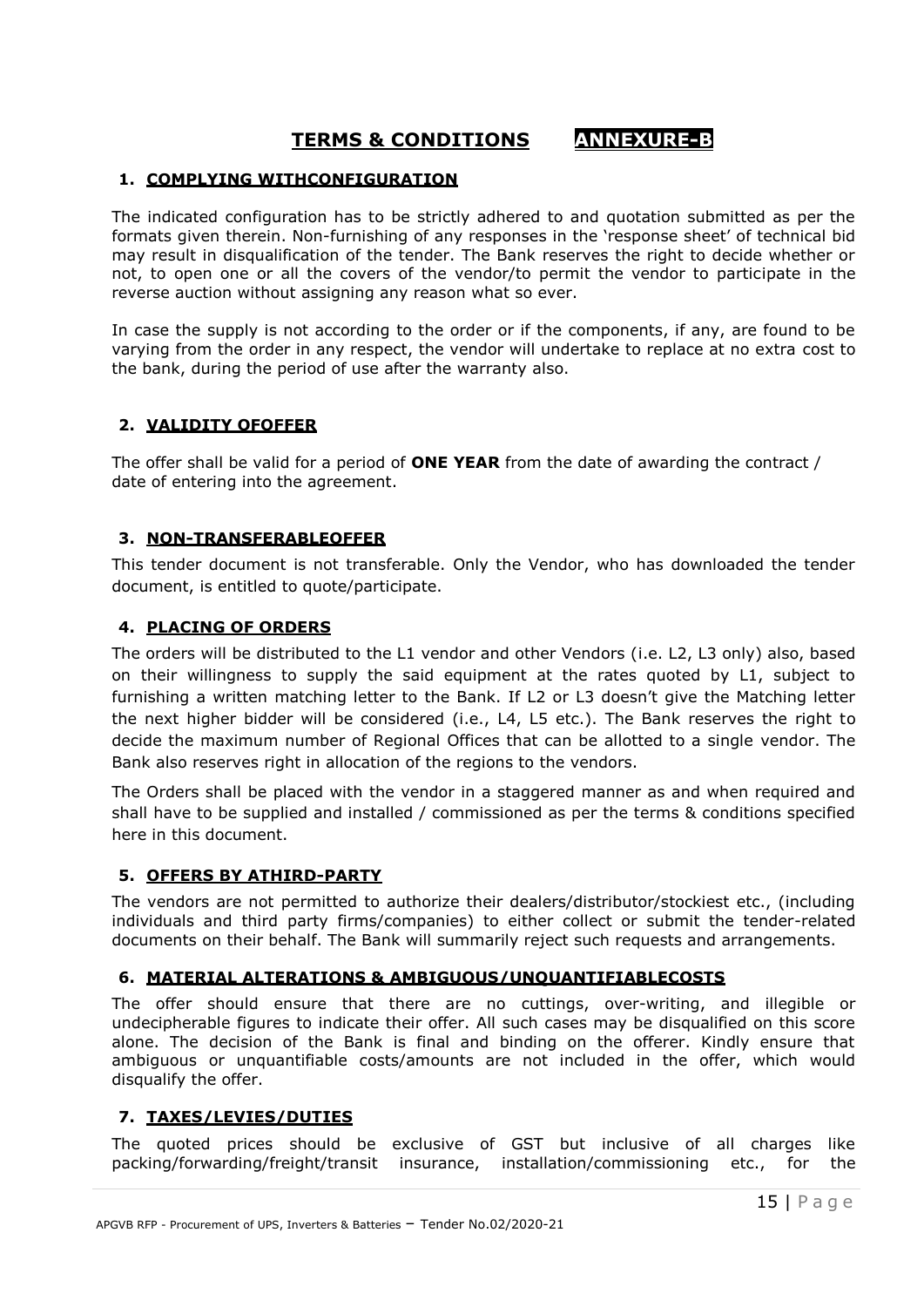equipment to be delivered, installed and commissioned at our specified site(s) **Annexure-C. 8. DELIVERY PERIOD**

The equipment (as per the specifications given) should be made ready for conducting the mandatory FAT (Factory Acceptance Test) within 2 (Two) weeks from the date of the LOI/PO. After the equipment is tested and accepted by the HO/CO Team at the factory, the same should be delivered within a week time thereafter to the Branches/sites of the Bank. **Finally, material should be supplied and installed in all the branches with in 4 (Four) Weeks from the date of Purchase Order.** Any delay will lead to cancellation of the LOI/PO itself and forfeiture of the EMD even though the FAT was successful and the equipment was approved by the testing Team.

#### **9. WARRANTY**

The warranty period shall expire 36/48 months from installation of UPS/Inverters and Batteries respectively, or 42/54 months from delivery, whichever is earlier. Date of installation of the ordered equipment will be decided by the Bank. The Warranty shall cover comprehensively all the UPS, Inverters, Batteries, Hardware and networking items and any software accompanying the Hardware and included in the cost thereof. The vendors should provide comprehensive and unconditional warranty to the goods they have supplied.

**During Warranty period service support should be provided within 24 hours of lodging complaint. In case the rectification delayed or part needs to be taken to the vendors lab for repair, the vendor should provide standby equipment within 72 hours from the date of complaint. The standby items should be replaced with the originals or new items (of the same make & model of the contract) with in a week duration. In cases of the replacements with new devices (either UPS/Inverter/Batteries), the new items should be of the same make & model of the damaged items.**

#### **10. EARNEST MONEY DEPOSIT FORFEITURE – PENALTY FORDELAYS**

In order to eliminate delays in the delivery schedules & support during warranty period, it has been decided that Earnest Money Deposit (EMD) @ **Rs.1,00,000/-**will be collected from the vendors who willing to quote for supply of UPS, Inverters & Batteries. No request from Vendors either for waiving the EMD or for recovery/retention of the EMD amount against future payments due to them or additional time for submission of the EMD will be entertained. The EMD would be returned to all unsuccessful bidders normally within 30 days after placing PO/LOI on the selected Vendors. No correspondence will be entertained on this account and the Bank's decision will be final and binding on all vendors

**Penalty for Delay in Supply:** In case of delay in delivery beyond the period of 4 Weeks, a penalty of 1% of the total cost of undelivered quantities during the first week of delay and 2% for each week for delay beyond one week subject to a maximum of 5% be levied. Failure to supply the goods within 6 Weeks from the date of P.O may lead to forfeiture of EMD.

Penalty for Delay in Service during Warranty Period: In case of failure in repairing or replacing (with standby) the faulty item during the warranty period within 3 days, a penalty of 1% of the total cost of goods Item during the first week of delay and 2% for each week for delay beyond one week subject to a maximum of 5% be levied. Failure to replace the goods with new one within 3 Weeks from the date of complaint may lead to forfeiture of EMD.

Note: For the purpose of calculation of liquidated damages / penalty, part of a Week will be considered as full week.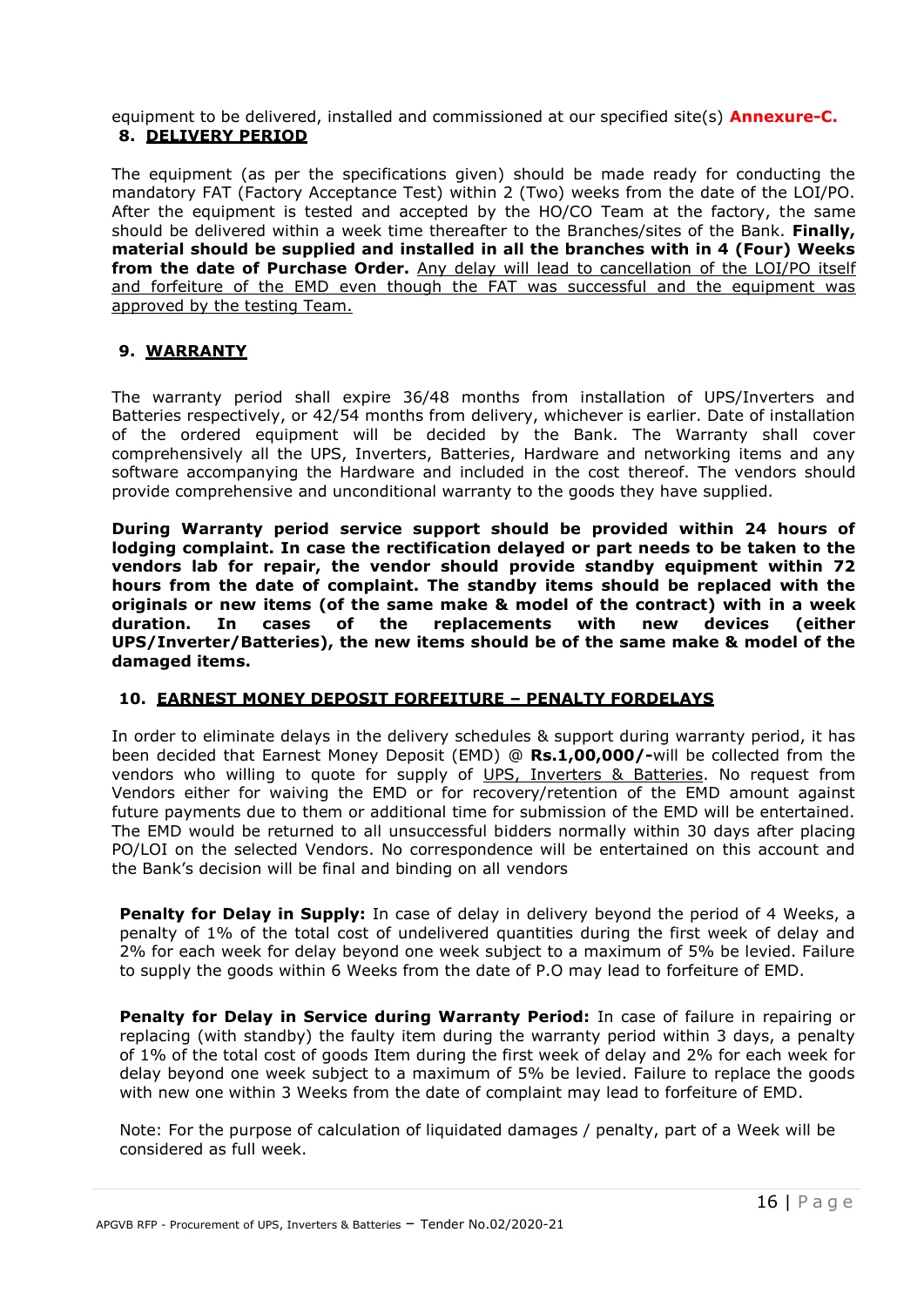#### **11. The EMD/Bid Security may be forfeited**

a) If bidder withdraws its Bid during the period of Bid Validity

b) In case of Successful Bidder fails to accept the Purchase Order

c) If vendor doesn't supply the goods within 6 Weeks from date of releasing PO.

d) In vendor doesn't replace the faulty item with new one within 3 Weeks from the date of complaint during Warranty Period.

e) If vendor fails to comply any terms of RFP or Purchase Order

#### **12. ENHANCEMENTS AT NO ADDITIONALCOST**

The configuration given is the minimum configuration that is/are required. Vendors may choose to supply higher/better/enhanced system but their financial quotes shall be treated as if they have been offered for the specified configuration only.

#### **13. SHORT-SHIPMENTS**

No short-shipments are permitted. In the unlikely event of such short-shipments, the EMD would be forfeited automatically. Moreover, the vendors should invariably seek the written consent of the Bank, before dispatching the ordered equipment with some short-shipments. In the event of very important or critical equipment (in the view of the bank) getting shortshipped, no payment will be released till the short-shipped items are delivered (this is in addition to the forfeiture of the EMD).

#### **14. COPYRIGHT/LICENSE VIOLATIONS & PROVISION OF LEGALCOPIES**

Vendors shall explicitly absolve the Bank of any responsibility and indemnify the Bank against any liability for the use of system software, with regard to copyright/license violations, if any. Wherever the hardware is supplied with pre-loaded Operating System software, appropriate LTU (License –To-Use)/ Paper License with recovery media for each of the systems shall be provided free of cost. If at any time after proper installation of the required hardware components like computers, printers, scanners, UPS, Inverters, Batteries etc. or kits, it is discovered that the software or hardware installed or used is not genuine and that of counterfeited one, the contract entered into between the parties stands terminated and the vendor or supplier, as the case may be, will be made liable directly for the consequences of using such counterfeit software and hardware components or programs and the damages arising there from including remote damages. In cases of such discovery, the bank is discharged from making payments due to such vendor/ supplier in addition to forfeiting EMD and is at liberty to take necessary action as per the law.

#### **15. DIVERSION OFEQUIPMENT**

In the event of the Bank deciding to install the ordered equipment, either the entire lot or a part thereof, at a different location/Branch, the vendors will have to provide the documentation (invoices, delivery Challans etc.,) accordingly. The Bank may, at its own discretion, pay the cost of transportation, on actual basis, only if the entire lot was delivered at the designed branch before the diversion of equipment is intimated to the vendors.

#### **16. TRAINING FOR BANK PERSONNEL**

Vendors shall provide free training to the Bank's personnel at the site in the operating UPS & cleaning & maintaining the Batteries.

### **17. SERVICE SUPPORT ON SATURDAYS/SUNDAYS AND HOLIDAYS**

During the entire warranty period it is incumbent on the vendors to provide complete and satisfactory technical support in the areas of installation of UPS & batteries. As most of these activities are carried out during holidays/Saturdays/Sundays, it is necessary for the engineers/technical support personnel from the vendor's side to work (along with then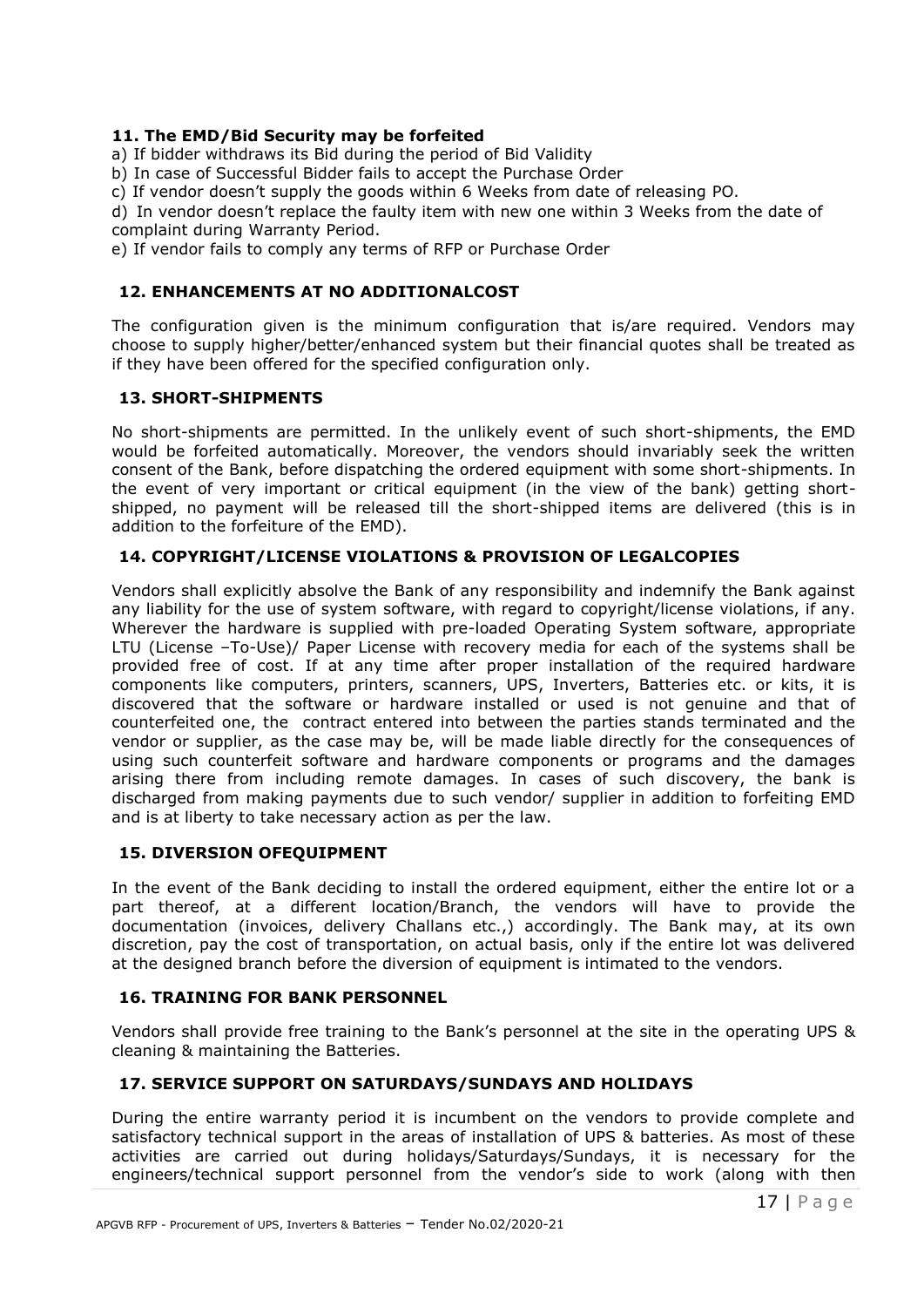technical staff/operating staff from the Bank's side) on these days as well, even though these may be holidays as per their service conditions. In addition to the 36/48 months (as the case may be) unconditional comprehensive warranty (42/54 months, as the case may be), the Bank may insist upon the selected vendors to assign one exclusive Engineer/Help Desk for a cluster/zone during the entire warranty period (or for that length of period as it may consider necessary) to ensure smooth implementation. All expenses incurred by the vendors in extending such support will be borne by the vendors only.

#### **18. INSPECTION AT FACTORY LOCATION(FAT/PDI)**

Vendors will intimate to the Bank the date of factory inspection, by which date the entire equipment should be kept ready for the Bank's inspection. The vendors have to ensure that all the equipment/components /peripherals (and all the sub-components thereof) are kept ready by the indicated date, failing which the EMD would be forfeited. Documentary evidence should be provided to the team to prove the validity of all such part numbers.

### **19. SITE ACCEPTANCE TEST (SAT) SCHEDULE**

In addition to the above tests/procedures which would be repeated at the site after installation of **UPS, Inverters & Batteries**

#### **20. PAYMENT TERMS**

No advance amount will be paid along with the Purchase Order/Letter of Intent. 90 % Payment will be made only after installation, successful acceptance tests (As detailed elsewhere), upon production of Bank Guarantee (From any of the Nationalized Banks, other than APGVB) for 10% of the total project cost, valid for a period of 36/48 months (as the case may be) form the date of Installation or for a period of 42/54 (as the case may be) months form the date of delivery, whichever is earlier.

Payment for UPS/BATTERIES/INVERTERS purchased at the Branch/site shall be made as per the under noted schedule (No representation will be entertained for releasing Ad-hoc payments, of any nature):

| <b>a.</b> Advances Payment with LOI/PO | : NIL |
|----------------------------------------|-------|
|                                        |       |

**b.** Against delivery and installation reports : **90% of the total Cost**

**c.** After completion of the warranty period : **10% of the total cost.**

or against production of Bank Guarantee before the end of the warranty period

or a Special Term Deposit of APGV Bank from any Branch. The fixed deposit receipt has to be duly discharged by the Vendor on the back side of the STDR and will be marked LIEN by the Branch concerned. A suitable undertaking letter will also be obtained apart from the usual lien undertaking letter.

### **21. ADDITIONAL INFORMATION**

The following aspects will also be taken into consideration and given weightage while finalizing the tenders:

- a) Past experience, for the supplies already made to the Bank.
- b) Commitment for storing critical spares/components at the branches/sites specified during warranty

#### **22. PRE- CONDITIONS BYVENDORS**

Please note that any other terms and conditions whether implicitly or explicitly stated in any of the responses by the vendors will be ignored.

Vendors may approach Information Technology Department of Andhra Pradesh Grameena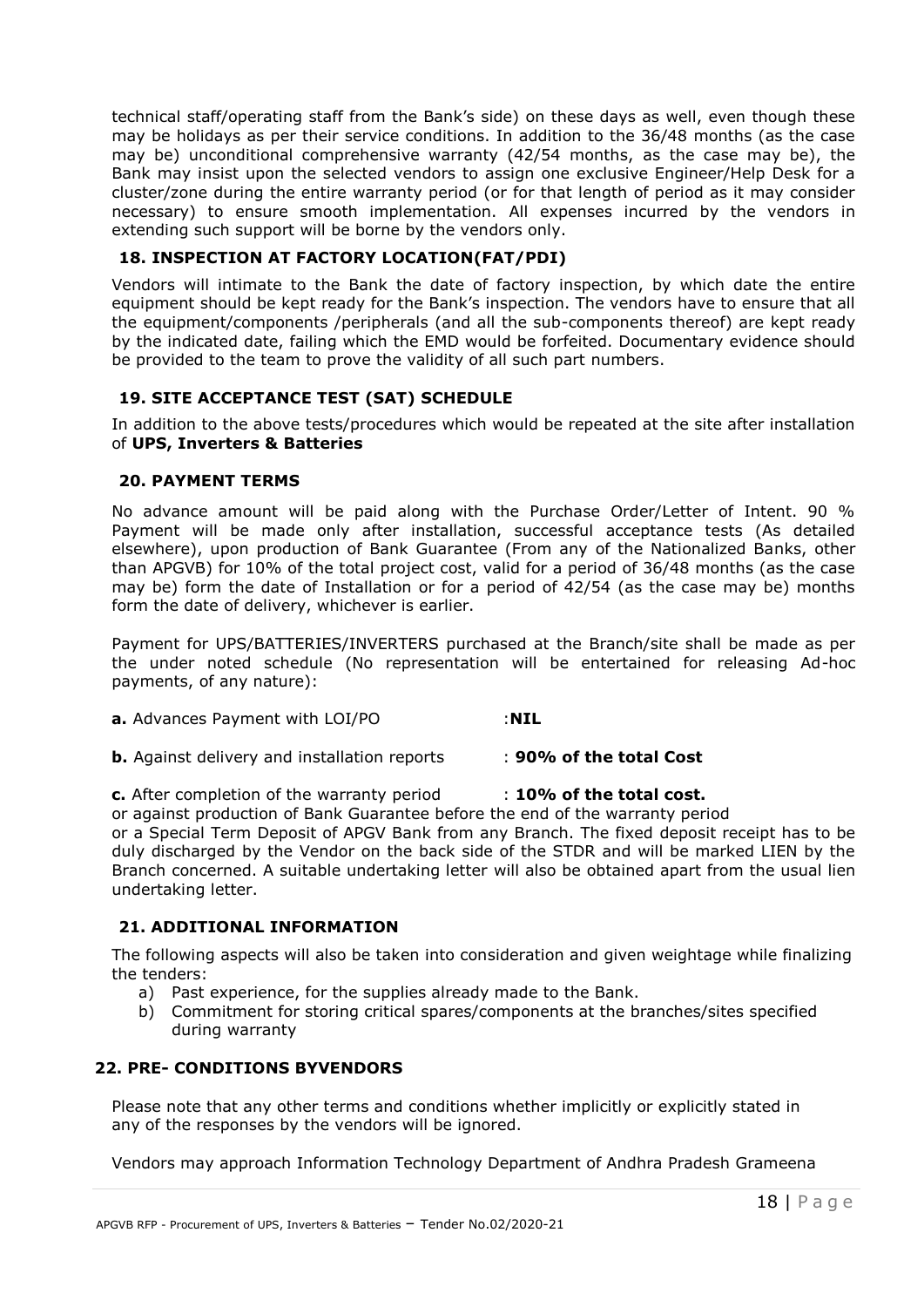Vikas Bank, Sangareddy for clarifications, if any, in this regard.

### **OTHER TERMS & CONDITIONS:**

#### **1. Indemnity**

The Vendor shall indemnify, protect and save the Bank against all claims, losses, costs, damages, expenses, action suits and other proceedings, resulting from infringement of any patent, trademarks, copyrights etc. or such other statutory infringements in respect of all the Security System supplied by Vendor.

#### **2. Limitation of Liability (Up to a maximum amount of 10% of order value)**

The liability of the successful Vendor arising out of any penalty and/or damages (on account of non-performance or inadequate performance or deficiency of services or breach of contract), which are resulting from any actions and/or deficient services of the Vendor or its employees or agents or the Service Provider shall be liable up to an amount equivalent to 10% of the order value. However this limitation shall not be applicable for the damages / claims / costs / losses arising out of any infringement by the successful Vendor. The Vendor shall indemnify in full without any limitation, protect and save the Bank against all claims, losses, costs, damages, expenses, action suits and other proceedings resulting from infringement of any law pertaining to patent, trademarks, copyrights, etc., or such other statutory infringements in respect of all the UPS, Inverters, Batteries supplied and /or used by them for the purpose of fulfilling the contractual obligations or while rendering the necessary services specified in this tender/contract/scope of services.

#### **3. Publicity**

Any publicity by the Vendor in which the name of the Bank is to be used should be done only with the explicit written permission of the Bank.

#### **4. Guarantee**

Vendor should guarantee that the **UPS, Inverters & Batteries** delivered to the Bank are brand new, including all accessories. Only latest batch (not less than 3 months) goods should be supplied to the Bank. In the case of software, the Vendor should guarantee that the software supplied to the Bank is licensed and legally obtained. All the goods must be supplied with their original and complete printed documents.

#### **5. Assurance**

The Vendor should provide an assurance, by accepting the Order and by complying with same during execution, that the application /software/ other item that is being supplied is free of malware, free of any obvious bugs and free of any covert channels in the code of the version of the application, at the time of delivery of programs/codes/items as well during as any subsequent versions/modifications done to the supplied programs/codes.

#### **6. Confidentiality**

The Parties shall observe the strictest confidentiality in respect of all matters relating to the implementation of this tender. All the information under this tender will be treated as confidential and shall not be disclosed to any third party unless otherwise agreed by the nondisclosing party. Nothing in this tender shall however be deemed to prohibit disclosure of any confidential information required under law, under a court order or by any regulatory or governmental authority. The obligation to maintain secrecy shall survive the termination of the agreement.

### **7. Information Security**

The Vendor shall represent and warrant that it has developed, implemented and will maintain effective information security policies and procedures that include administrative, technical and physical safeguards designed to (1) ensure the security and confidentiality of confidential information provided to the Vendor hereunder, (2) protect against anticipated threats or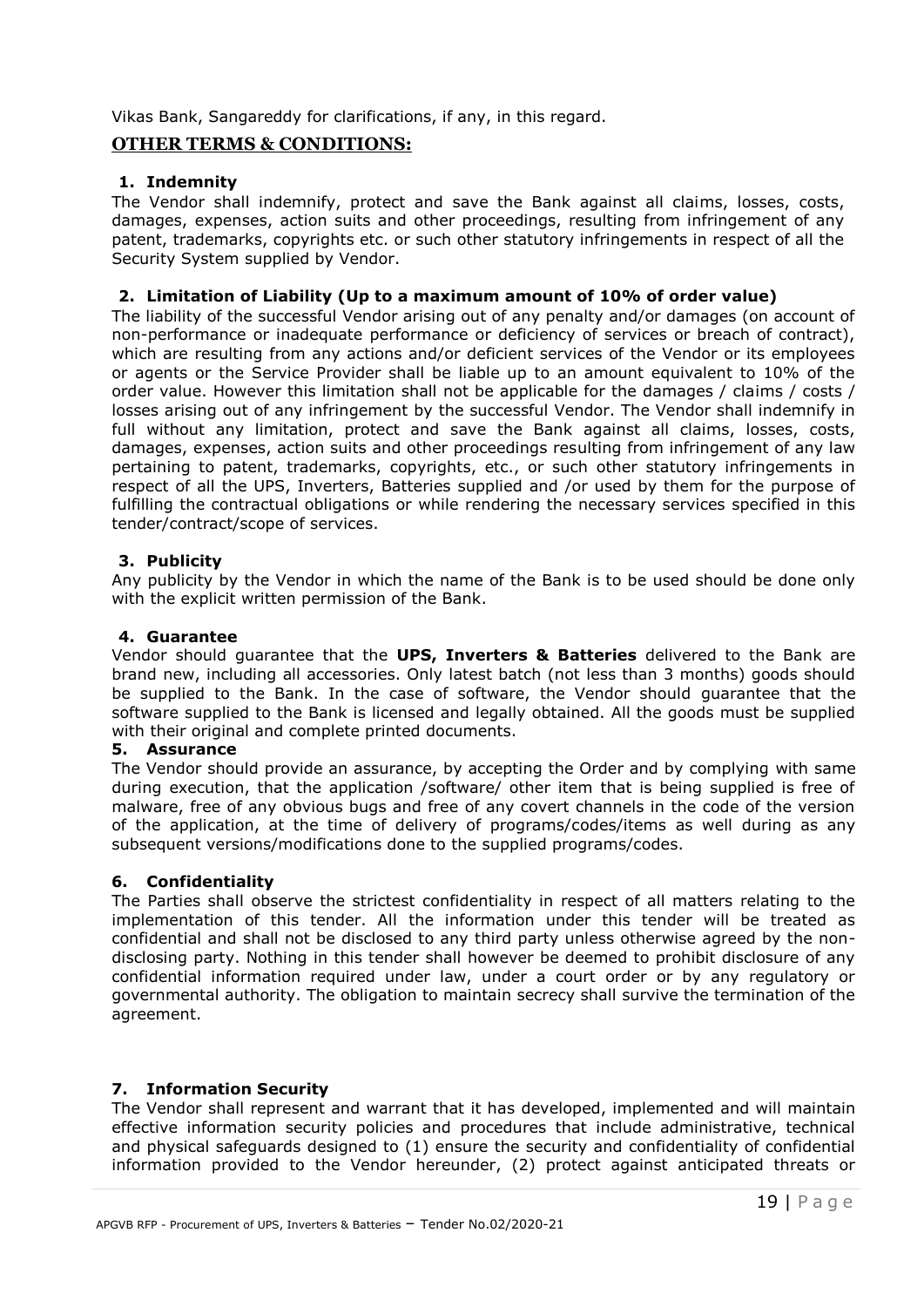hazards to the security or integrity of such confidential information; and (3) protect against unauthorized access or use of such confidential information. The Vendor represents and warrants that its collection, access, use, storage, disposal and disclosure of information does

And will comply with all applicable privacy and data protection laws, as well as all other applicable regulations and directives.

The Vendor shall agree to notify the Bank within two (2) business days in writing of any discovery by the Vendor of any breach or suspected breach of the provisions of this Tender or any loss or unauthorized use, disclosure, acquisition of or access to any Bank's Confidential Information and/or bank's business systems of which the Vendor becomes aware. The Vendor shall promptly take all appropriate or legally required corrective actions, and shall cooperate fully with Bank in all reasonable and lawful efforts to prevent, mitigate or rectify such Data Breach.

#### **8. Force Majeure**

The parties shall not be liable for default or non-performance of the obligations under the contract, if such default or non-performance of the obligations under this contract is caused by any reason or circumstances or occurrences beyond the control of the parties, i.e. Force Majeure.

For the purpose of this clause, Force Majeure shall mean an event beyond

the control of the parties, due to or as a result of or caused by acts of God, wars, insurrections, riots, earth quake and fire, events not foreseeable but does not include any fault or negligence or carelessness on the part of the parties, resulting in such a situation.

In the event of any such intervening Force Majeure, each party shall notify the other party in writing of such circumstances and the cause thereof immediately within five calendar days. Unless otherwise directed by the other party, the party pleading Force Majeure shall continue to perform/render/discharge other obligations as far as they can reasonably be attended/fulfilled and shall seek all reasonable alternative means for performance affected by the Event of Force Majeure.

In such a case, the time for performance shall be extended by a period/s not less than the duration of such delay. If the duration of delay continues beyond a period of three months, the parties shall hold consultations with each other in an endeavor to find a solution to the problem.

Notwithstanding above, the decision of the Bank shall be final and binding on the Vendor.

#### **9. Resolution of Disputes**

The Bank and the Vendor shall make every effort to resolve amicably, by direct informal negotiation, any disagreement or dispute arising between them under or in connection with the contract. If after thirty days from the commencement of such informal negotiations, the Bank and the Vendor have been unable to resolve amicably a contract dispute; either party may require that the dispute be referred for resolution by formal arbitration.

All questions, disputes or differences arising under and out of, or in connection with the contract, shall be referred to two Arbitrators: one Arbitrator to be nominated by the Bank and the other to be nominated by the Vendor. In the case of the said Arbitrators not agreeing, then the matter will be referred to an umpire to be appointed by the Arbitrators in writing before proceeding with the reference. The award of the Arbitrators, and in the event of their not agreeing, the award of the Umpire appointed by them shall be final and binding on the parties.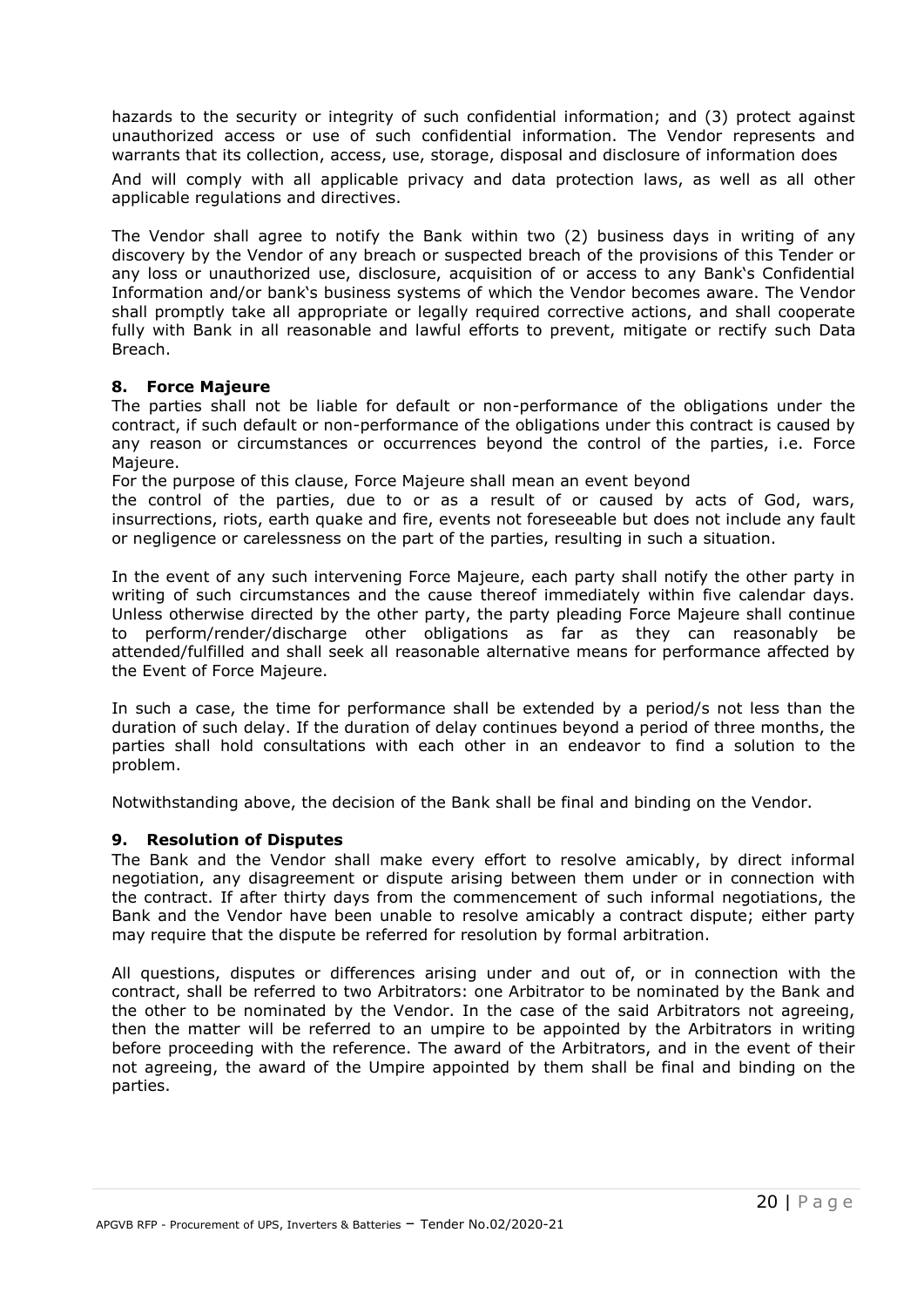The Arbitration and Reconciliation Act 1996 shall apply to the arbitration proceedings and the venue of the arbitration shall be Warangal or Hyderabad.

During the period of dispute each party shall continue its obligations under this tender.

#### **10. Black listed / Financial disputes with APGVBANK**

Vendors who are black listed by any organization or Bank or those vendors having financial disputes with APGV Bank are not eligible for participation in the tender process.

| 2002/<br>Date :<br>Place: | I/we have read and understood the RFP as detailed in the<br>above pages right from the Introduction, Scope of work,<br>Tentative requirements, Bidding Process, Terms &<br>Conditions, Payment Terms, EMD, Penalty, the Force<br>Majeure clause & Resolution of disputes. I/We submit the<br>technical bid and financial bid offers in the prescribed<br>formats for supply & installations of UPS, Inverters and<br>Batteries as per terms & conditions in the RFP. |
|---------------------------|----------------------------------------------------------------------------------------------------------------------------------------------------------------------------------------------------------------------------------------------------------------------------------------------------------------------------------------------------------------------------------------------------------------------------------------------------------------------|
|                           | Seal of the bidder Signature                                                                                                                                                                                                                                                                                                                                                                                                                                         |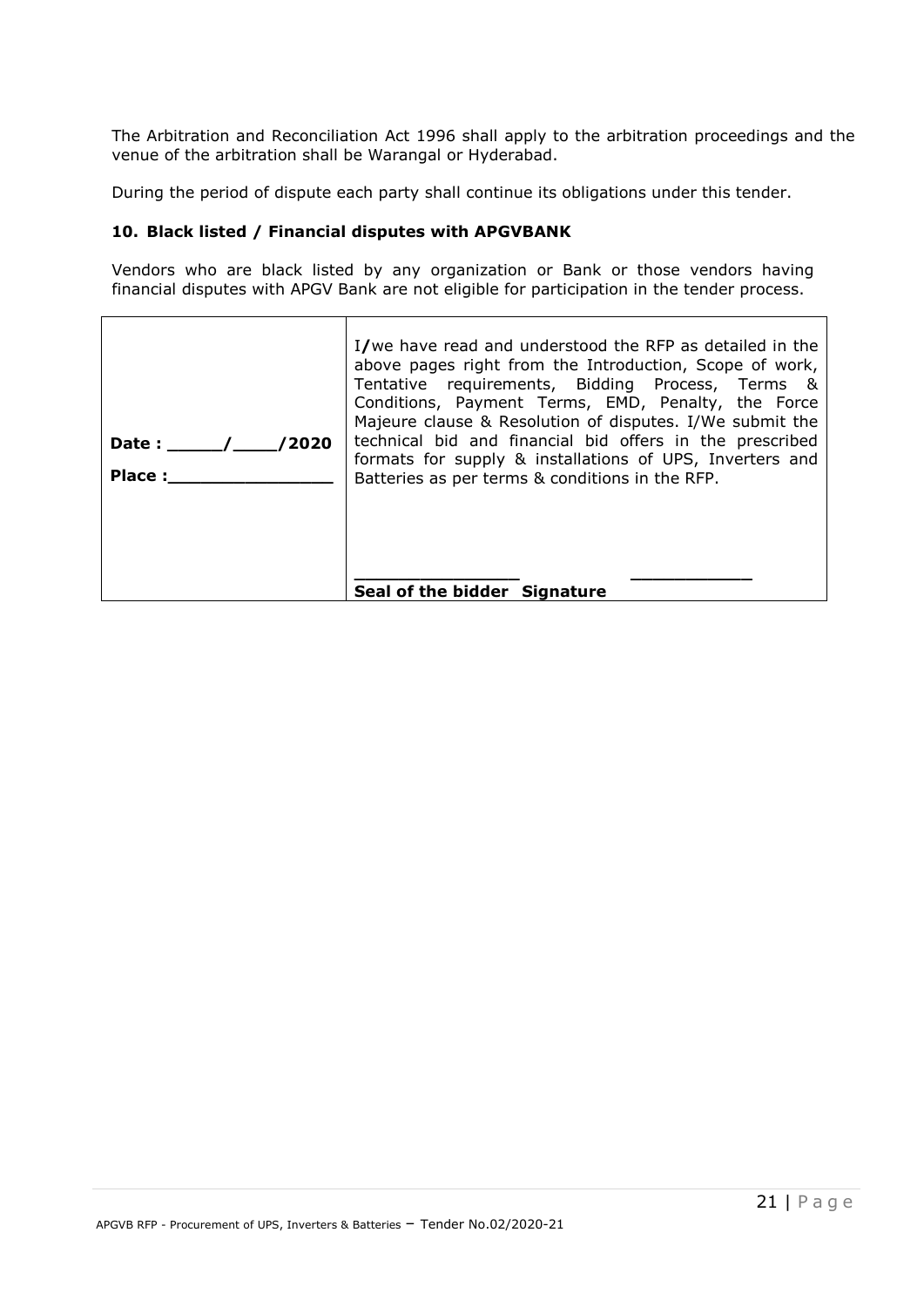# **ANNEXURE - C**

| S.<br>No.    | Name of the<br><b>Region</b> | <b>State</b> | <b>No of Branches</b><br>(Including Regional Office) |
|--------------|------------------------------|--------------|------------------------------------------------------|
| $\mathbf{1}$ | SRIKAKULAM                   | AP           | 71                                                   |
| 2            | VIZIANGARAM                  | AP           | 69                                                   |
| 3            | VISAKHAPATNAM@               | AP           | 79                                                   |
| 4            | PARVATHIPURAM                | AP           | 59                                                   |
| 5            | <b>KHAMMAM</b>               | <b>TS</b>    | 73                                                   |
| 6            | <b>BHADRACHALAM</b>          | <b>TS</b>    | 68                                                   |
| 7            | <b>NALGONDA</b>              | <b>TS</b>    | 80                                                   |
| 8            | WARANGAL#                    | <b>TS</b>    | 77                                                   |
| 9            | <b>MAHABUBNAGR</b>           | <b>TS</b>    | 74                                                   |
| 10           | SANGAREDDY^                  | <b>TS</b>    | 74                                                   |
| 11           | ASHOKNAGAR*@                 | <b>TS</b>    | 66                                                   |
|              |                              | <b>TOTAL</b> | 790                                                  |

# **REGION WISE BRANCHES COUNT FOR DELIVERY & INSTALLATION**

@ Including RASMECC # Including Head Office \*Including LCPC/FIC ^Including IT Dept& SLC

Please do visit our website [www.apgvbank.int](http://www.apgvbank.in/)o know about our branches information.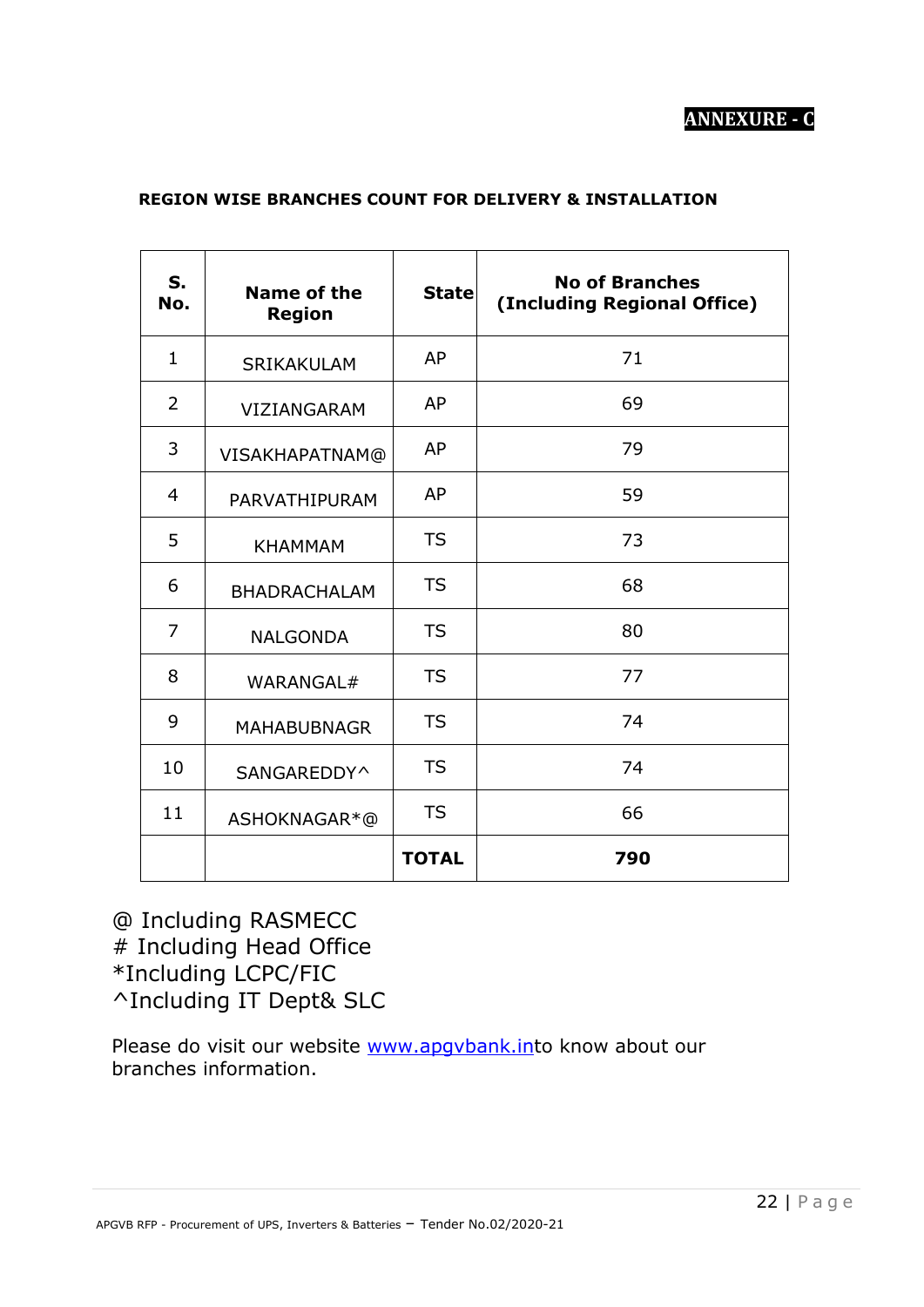# **VENDORS'RESPONSE ANNEXURE -D**

**(**Tender Offer Acceptance Letter (To be printed on Vendor's letter head**)**

Date: / /2020

Your Offer Reference No.:

To, General Manger (I) Andhra Pradesh Grameena Vikas Bank, Head Office:: Warangal

Dear Sir,

#### **Tender Ref. No: 02/2020-21 dated 28/08/2020**

Having examined the tender documents including all annexures, the receipt of which is hereby duly acknowledged. We, the undersigned, offer to supply and install UPS, Inverters & Batteries at various branches of the Bank in conformity with the said tender documents. We accept all the terms & conditions of this tender.

| S.<br><b>No</b> | <b>Parameter</b>                                                                                      | <b>Vendors'</b><br><b>Response</b><br>Yes/No |
|-----------------|-------------------------------------------------------------------------------------------------------|----------------------------------------------|
| 1               | We are agreeable to all the terms and conditions expressed by the Bank                                |                                              |
| $\mathcal{P}$   | We are agreeable to the payment norms of the Bank.                                                    |                                              |
| 3               | We are registered under GST Number                                                                    |                                              |
|                 | We are having a minimum 3 years of experience in this field having supplied UPS &                     |                                              |
| 4               | Batteries to public sector/private sector Banks/ Government Departments                               |                                              |
| 5               | We have the minimum turnover of Rupees 1.25 crores per year during last three<br>financial years.     |                                              |
| 6               | We have service outlets in the Bank's area of operation.                                              |                                              |
| $\overline{ }$  | We are agreeable to supply and install the goods within 4 weeks after receiving<br>the purchase order |                                              |
| 8               | We are agreeable to the penalty clause & EMD forfeiture clause expressed by bank                      |                                              |
| 9               | We are agreeable to provide Warranty as per the terms specified in the tender                         |                                              |
| 10              | We are agreeable to compile and supply the material as per technical<br>specifications                |                                              |

We agree to abide by this tender offer till One year from the date of opening of Technical Bid/Offer or from the date of agreement and our offer shall remain binding upon us.

Until a formal contract is prepared and executed, this tender offer, together with the Bank's written offer thereof and the Bank's notification of award, shall constitute a binding contract between us.

We confirm that, we have **not** made any changes in the tender documents downloaded, except for filling in appropriate columns.

We understand that the Bank is not bound to accept the lowest or any offer the Bank may receive.

Dated this day of \_2020

Email ID:

Signature: (In the Capacity of)

Name:

Duly authorized to sign the offer for and on behalf of M/s

Contact No: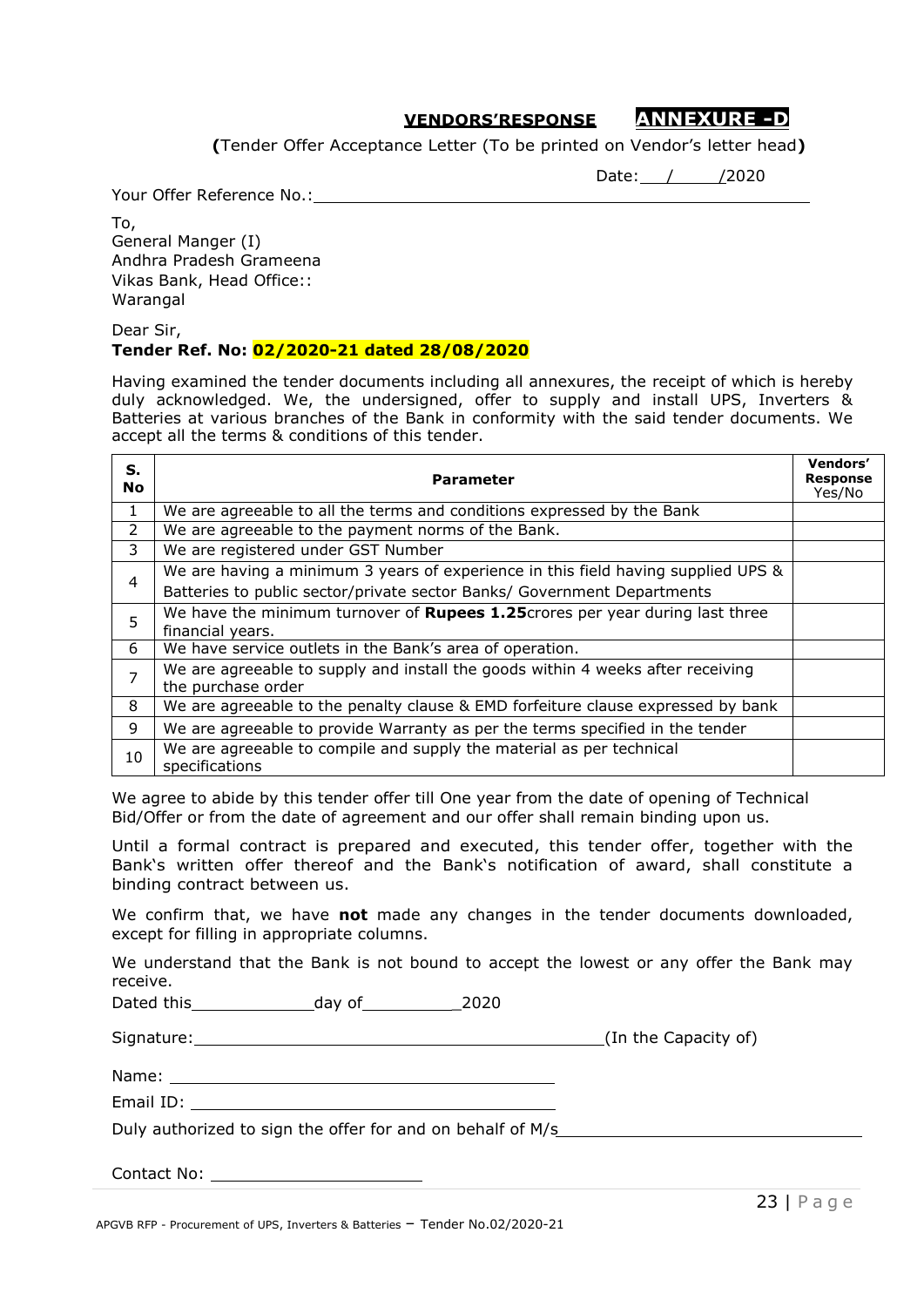# **ANNEXURE – E**

# **VENDORS' PARTICULARS**

#### **TENDER FOR PROCUREMENT OF UPS, INVERTERS & BATTERIES**

(Ref: Tender NoticeNo.02/2020-21 dated 28/08/2020

# (PLEASE FILL UP ALL THE COLUMNSLEGIBLY)

| S.<br><b>No</b> | <b>Specifications</b>                                                                                                                                                  | <b>Particulars</b>                                                                                           |
|-----------------|------------------------------------------------------------------------------------------------------------------------------------------------------------------------|--------------------------------------------------------------------------------------------------------------|
|                 | Name of the Unit/Firm with full<br>address with Telephone / Mobile/<br>FAX. No's /Email Address etc.,                                                                  |                                                                                                              |
| $\mathbf{1}$    | Administrative Office:                                                                                                                                                 | Email:<br>Mobile:                                                                                            |
|                 | Factory Address:                                                                                                                                                       |                                                                                                              |
|                 | Whether ISO certified /<br>IBA/RBI/SBI/approved Unit<br>(if so, enclose copy ofrelative<br>certificateissued)                                                          |                                                                                                              |
| $\overline{2}$  | <b>CONSTITUTION</b><br>(Enclose evidence like Certificate<br>of Commencement of Business /<br>memorandum of Articles of                                                | a) Proprietary /Partnership /Private/ Limited/<br>Public Itd. Company/Co-op Society (Delete<br>inapplicable) |
|                 | Association/ Partnership Deed<br>$Etc.$ )                                                                                                                              | b) SSI Registration No./Trade License No.<br>(Enclose Copy of Certificate)<br>Date valid upto: $\sqrt{2\pi}$ |
| 3               | Year of Establishment/<br>Experience in line of activity:<br>(Please see Form-I<br>Eligibility criteria for category<br>wise minimum length if<br>experience required) | Year of establishment:<br>Experience in years of the Proprietor / partner/                                   |
| 4               | Name of the Proprietor/ Mg.<br>Partner / Mg. Director etc.                                                                                                             |                                                                                                              |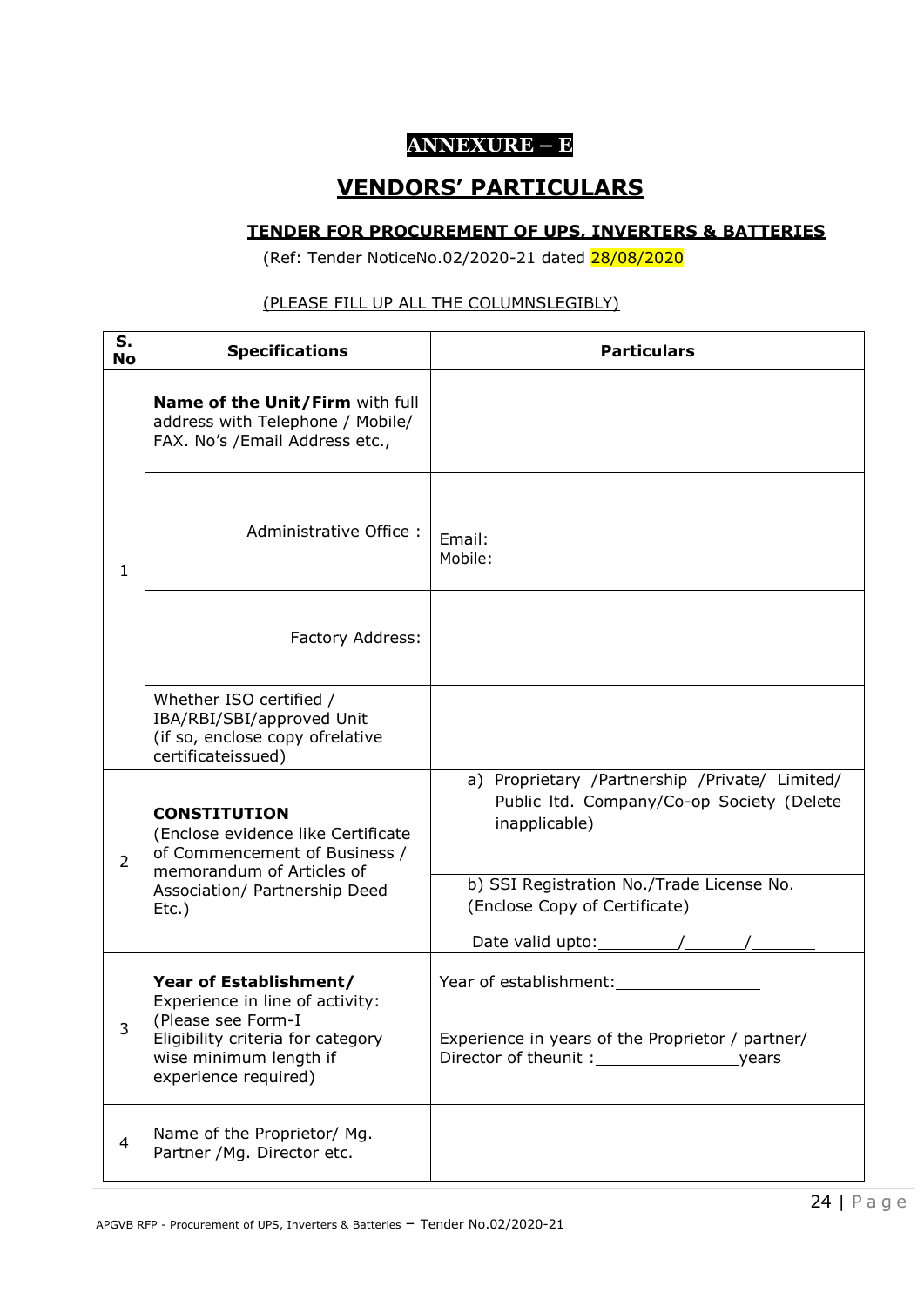| 5              | Name and addresses of the<br>Bankers / Phone Numbers                                                                                                                                                                     | BANK:<br><b>BRANCH:</b><br>A/c No:<br>IFSCode:                         |
|----------------|--------------------------------------------------------------------------------------------------------------------------------------------------------------------------------------------------------------------------|------------------------------------------------------------------------|
| 6              | Whether registered for GST<br>purposes (Mention No. & Date<br>and furnish copies)                                                                                                                                        | GSTNo: ___________________________                                     |
| $\overline{7}$ | Whether an Assesse of Income<br>Tax (Enclose copies of IT Return for<br>the last 3 years with all enclosures)                                                                                                            | PAN No: ____________________________                                   |
| 8              | <b>Annual Turnover</b><br>for the last 3 years<br>(Balance Sheets to be enclosed)<br>If 2019-20 is not audited, then<br>they need to provide previous 3<br>Years Financial Statements i.e,<br>2016-17, 2017-18 & 2018-19 | Rs. in lakhs<br>Financial Year 2016-17Rs.<br>Financial Year 2019-20Rs. |
| 9              | Names of Institutions/ Govt,<br>Agencies / Banks, reputed<br>companies etc., to whom your<br>unit is executing works and<br>maintained their against the<br>turnover in the last year                                    | You may submit EMPANELMENT LETTER / AGREEMENT<br><b>COPY</b>           |
| 10             | Were you removed / blacklisted<br>at any time in any Bank / Govt.<br>organization?<br>If yes mention details                                                                                                             | YES /NO_______________________                                         |

#### **COMPLIANCE STATEMENT**

#### **Declaration:**

We hereby undertake and agree by all the terms and conditions stipulated by the Bank in the **RFP/Tender Document (and Annexures)**, and those specified in the Bank's website, [www.apgvbank.in.](http://www.apgvbank.in/)

| PLACE:             |            |                                                     |
|--------------------|------------|-----------------------------------------------------|
| $DATE:$ /<br>/2020 |            |                                                     |
|                    | Stamp/Seal | Signature of the Authorized person<br>& Designation |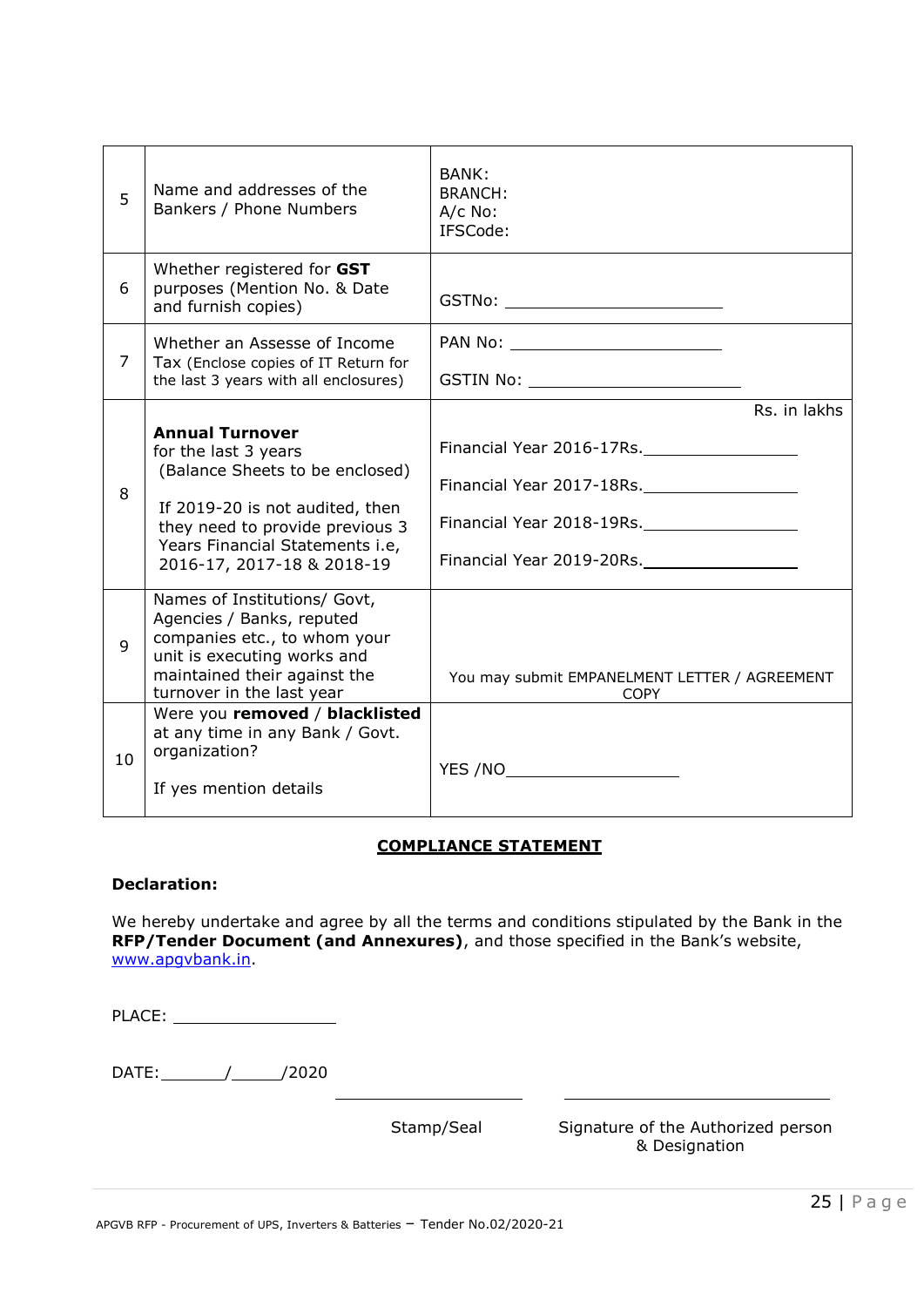| <b>Online 3 and 5 KVA UPS</b>                                                          |                                                                                                                                       |                                                         |  |
|----------------------------------------------------------------------------------------|---------------------------------------------------------------------------------------------------------------------------------------|---------------------------------------------------------|--|
| <b>Components/Specifications</b>                                                       |                                                                                                                                       | 3 and 5 KVA UPS SYSTEMS, warranty-3 years               |  |
| 1.CAPACITY                                                                             | 3 & 5KVA                                                                                                                              |                                                         |  |
| 2. MODEL NAME & NO.                                                                    |                                                                                                                                       |                                                         |  |
| <b>3.GENERAL</b>                                                                       | UPS with Inbuilt Isolation Transformer                                                                                                |                                                         |  |
| <b>INVERTER TECHNOLOGY</b>                                                             |                                                                                                                                       | True On-line IGBT based-Double Conversion UPS with      |  |
|                                                                                        | DSP (Digital Signal Processing) Technology.                                                                                           |                                                         |  |
| Noise Level                                                                            | Less than 50 dB                                                                                                                       |                                                         |  |
| <b>Operating Temperature</b>                                                           | 0 - 45 degrees centigrade                                                                                                             |                                                         |  |
| Humidity                                                                               | 10 to 70% non-condensing                                                                                                              |                                                         |  |
| <b>Total Harmonic Distortion</b>                                                       | <3% for 100% linear load                                                                                                              |                                                         |  |
|                                                                                        | <5% for 100% non-linear load                                                                                                          |                                                         |  |
| Crest Factor                                                                           | Minimum 3:1 at full load                                                                                                              |                                                         |  |
| Output Wave Form                                                                       | Sinusoidal                                                                                                                            |                                                         |  |
| Cold Start feature                                                                     | Should be provided                                                                                                                    |                                                         |  |
| Active input PF correction                                                             | $> 0.94$ (equal to 0.94)                                                                                                              |                                                         |  |
| <b>Neutral &amp; Earth Points</b>                                                      | Neutral & Earth output points should not be<br>clubbed/joined. If required to be joined, suitable<br>resistance must be incorporated. |                                                         |  |
| 4.INPUT                                                                                | for 3 KVA and 5 KVA                                                                                                                   |                                                         |  |
| Input                                                                                  | 3 KVA<br>Single Phase 3 Wire                                                                                                          |                                                         |  |
| Input Voltage Range                                                                    | 170 V to 253 V                                                                                                                        | Single Phase 3 Wire or 4 wire                           |  |
| Input FrequencyRange                                                                   | 47 to 53 Hz                                                                                                                           |                                                         |  |
| Input power at full load<br>(At minimum rated power factor)                            | As provided in technical specs                                                                                                        |                                                         |  |
| Input Voltage at which mains fail<br>is sensed at full load and battery<br>takes over. | 184 VAC and 253 VAC for Single Phase                                                                                                  |                                                         |  |
| Input Power factor                                                                     |                                                                                                                                       | To be better than 0.95 for all load and line conditions |  |
| 5.OUTPUT                                                                               |                                                                                                                                       |                                                         |  |
| Output Voltage                                                                         |                                                                                                                                       | 230 VAC Single Phase, +/- 1.5% at full load             |  |
| <b>Output Frequency</b>                                                                | 50 Hz +/- 0.5% (free running)                                                                                                         |                                                         |  |
| <b>6.EFFICIENCY</b>                                                                    |                                                                                                                                       |                                                         |  |
| Overall Efficiency                                                                     | 80% or better                                                                                                                         |                                                         |  |
| Inverter Efficiency                                                                    | 90% or better                                                                                                                         |                                                         |  |
| <b>7. LOAD POWER FACTOR</b>                                                            | Should not be less than 0.8 lagging                                                                                                   |                                                         |  |
| 8. OVERLOAD CAPACITY                                                                   | 130% overload for 60 seconds.                                                                                                         |                                                         |  |
|                                                                                        | 125% overload for 10 Minutes.                                                                                                         |                                                         |  |
| 9. UPS SHUT DOWN                                                                       |                                                                                                                                       |                                                         |  |
| UPS should shut down with an<br>Alarm and indication on.                               |                                                                                                                                       |                                                         |  |
| 1. Output over voltage                                                                 | 250 VAC adjustable                                                                                                                    |                                                         |  |
| 2. Output under voltage                                                                | 200 VAC adjustable                                                                                                                    |                                                         |  |
| 3. Battery low                                                                         | 1.75 v / cell                                                                                                                         |                                                         |  |

# **Technical Specifications of UPS -** Annexure - F

Date: // /2020

Place:

Signature of the authorized signatory of the Company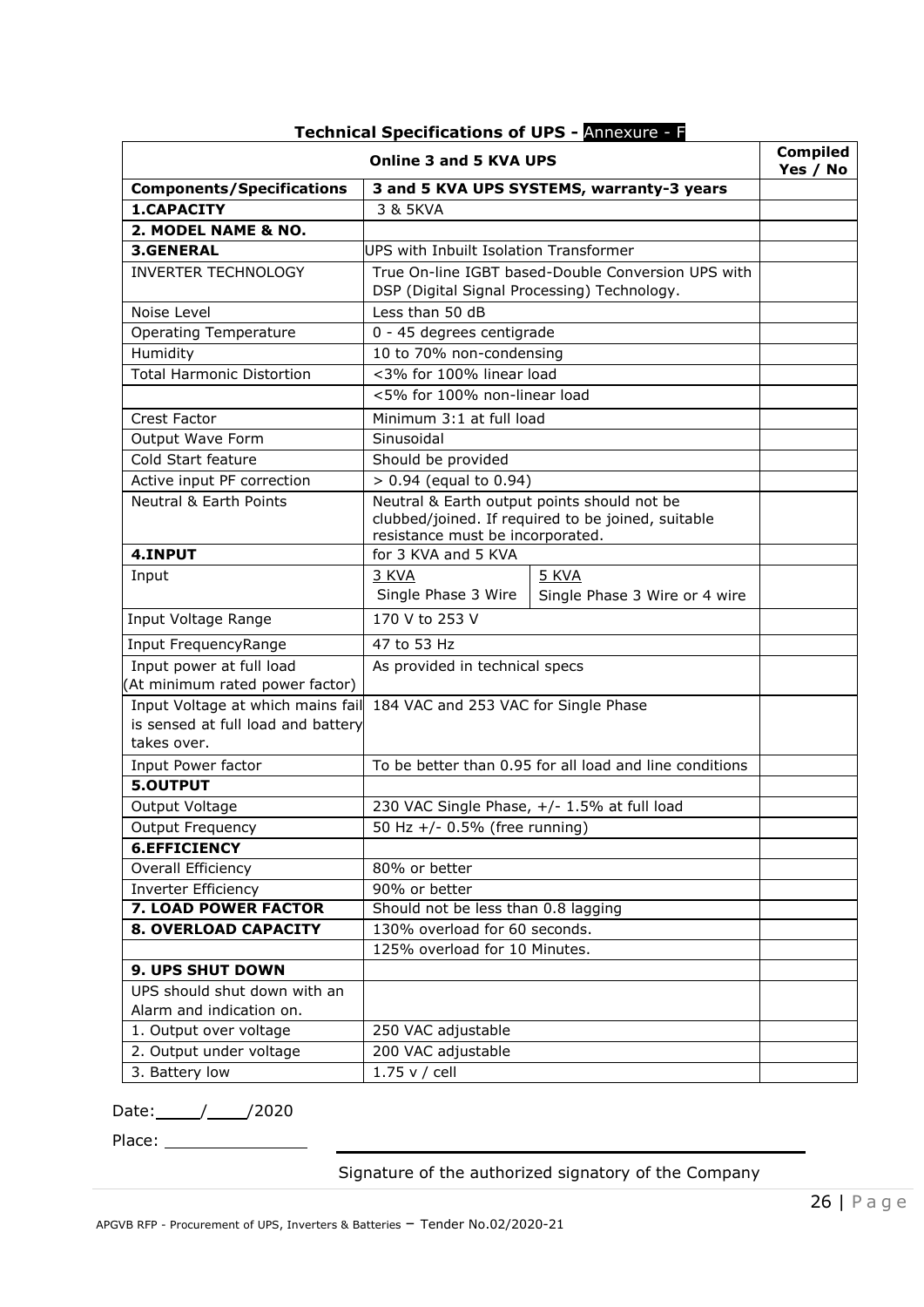# **Technical Specifications of Inverters Annexure – G**

|                                      | 1 KVA, 1.5 KVA & 2 KVA Inverters          |  |  |
|--------------------------------------|-------------------------------------------|--|--|
| Components/Specifications            | 1, 1.5 & 2 KVA INVERTER SYSTEMS           |  |  |
| Input Voltage Range                  | $110V - 280V \pm 10V$ AC                  |  |  |
| Output Voltage                       | $230V \pm 10V$ AC                         |  |  |
| <b>Output Frequency</b>              | $50$ Hz $\pm$ 5%                          |  |  |
| Output Wave Form                     | Pure Sine Wave                            |  |  |
| <b>Output Efficiency</b>             | 80-90%                                    |  |  |
| Inverter Transformer Type            | Copper                                    |  |  |
| Normal Battery Voltage               | 12V DC/24V DC                             |  |  |
| Battery Low Cut Off                  | 10.5V± 0.2 V DC/15.75±0.3V DC/21V±0.4V DC |  |  |
| Change Over Time Mains to<br>Back-up | $\leq 10$ mSec                            |  |  |
| Change Over Time Back-up to<br>Mains | $\leq 10$ mSec                            |  |  |
| <b>Inverter Cooling</b>              | Air Cooling With Fans                     |  |  |
| <b>Display</b>                       | Digital                                   |  |  |
| Input/Out Protection                 | Suitable MCB                              |  |  |

Date: // /2020

Place: \_\_\_

Signature of the authorized Signatory of the company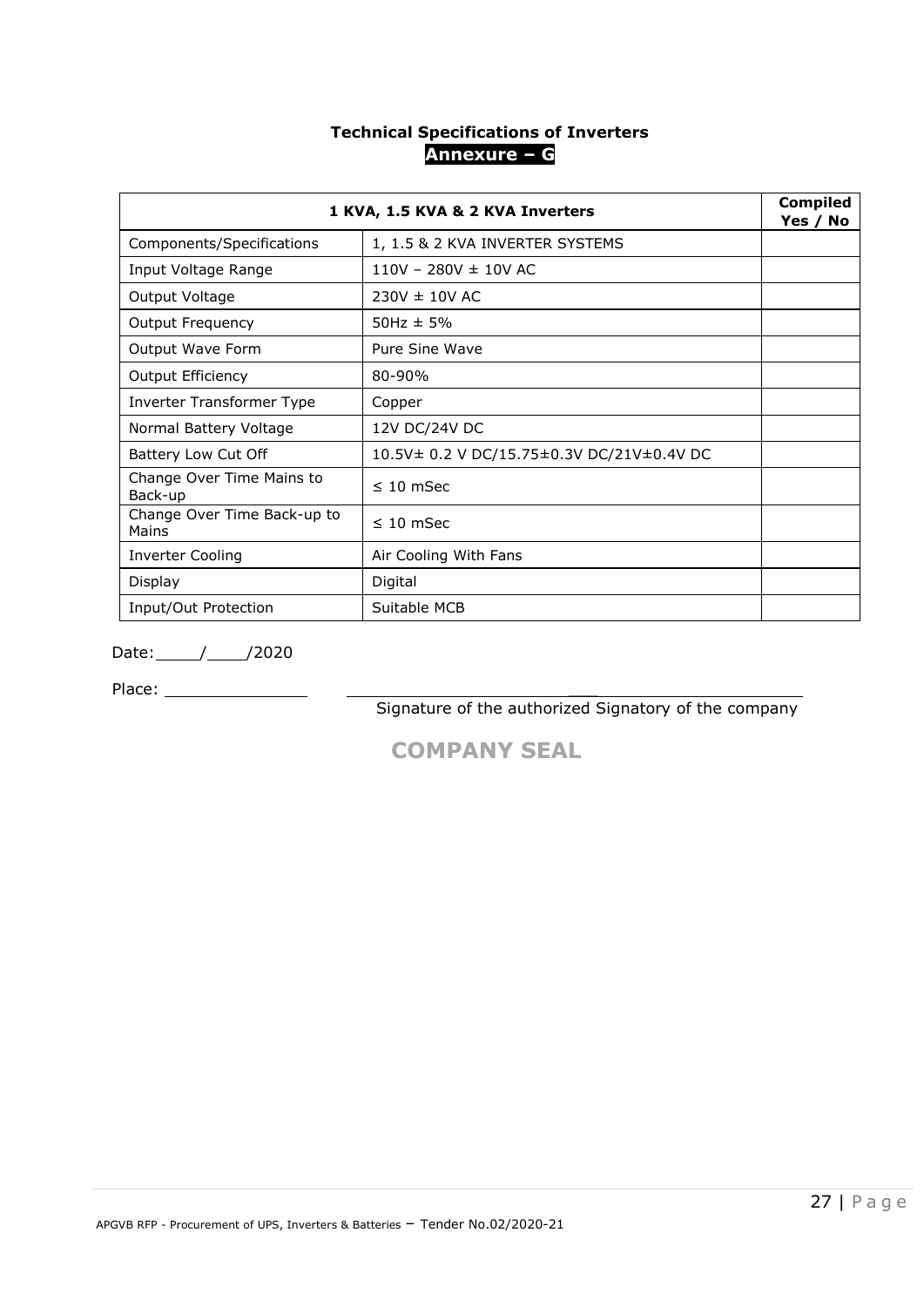**FINANCIALBID ANNEXURE – H**

#### **Tender for supply of BATTERIES for UPS**

**WITHOUT BUY-BACK**

Andhra Pradesh Grameena Vikas Bank Head Office: Warangal

Sir,

I/We have read the RFP and fully understood the Specifications, Terms & Conditions and quote the rates for UPS, INVERTERS & BATTERIES as required in the Tender No.:02/2020-21 dated 28/08/2020.

#### **Make & Model (Choose from the below two): 1) AMARON S-XEL 100 2) EXIDE 6 EL 100**

| S.<br><b>No</b> | A: Make & Model                                                                        | <b>B</b> :<br><b>Battery</b><br><b>Price</b><br>in<br><b>Rs</b> | <b>C: Price</b><br>of 8<br><b>Battery</b><br>Set in Rs.<br>$(=B \times 8)$ | D: Stand<br><b>Price (for</b><br>8-Battery<br>set) in Rs | E: Net<br>Price. $($ =<br>$C + D$ |
|-----------------|----------------------------------------------------------------------------------------|-----------------------------------------------------------------|----------------------------------------------------------------------------|----------------------------------------------------------|-----------------------------------|
|                 | 100 AH Tubular Batteries for UPS With 4 Years Warranty<br>without Buyback & with Stand |                                                                 |                                                                            |                                                          |                                   |
| 1               |                                                                                        |                                                                 |                                                                            |                                                          |                                   |
|                 |                                                                                        |                                                                 |                                                                            |                                                          |                                   |

Note:

- 1) Purchase Order can be released with stand or without stand. Stand price will not be included when PO is released without stand.
- 2) Stand height should be 2 times the height of the batteries.

\*The rates quoted for the above items are **exclusive of GST**, but **inclusive of** all other charges like packing/forwarding/freight/transit insurance, installation/commissioning etc.

We agree that:

- 1) Orders shall be placed for individual items as per requirement at the contracted rate.
- 2) The items are to be supplied to the branches/offices spread over Telangana and Andhra Pradesh.
- 3) All other terms and conditions as well as technical details as set out in this tender document.

Date: / /2020

Place:  $\blacksquare$ 

Signature of the authorized Signatory of the company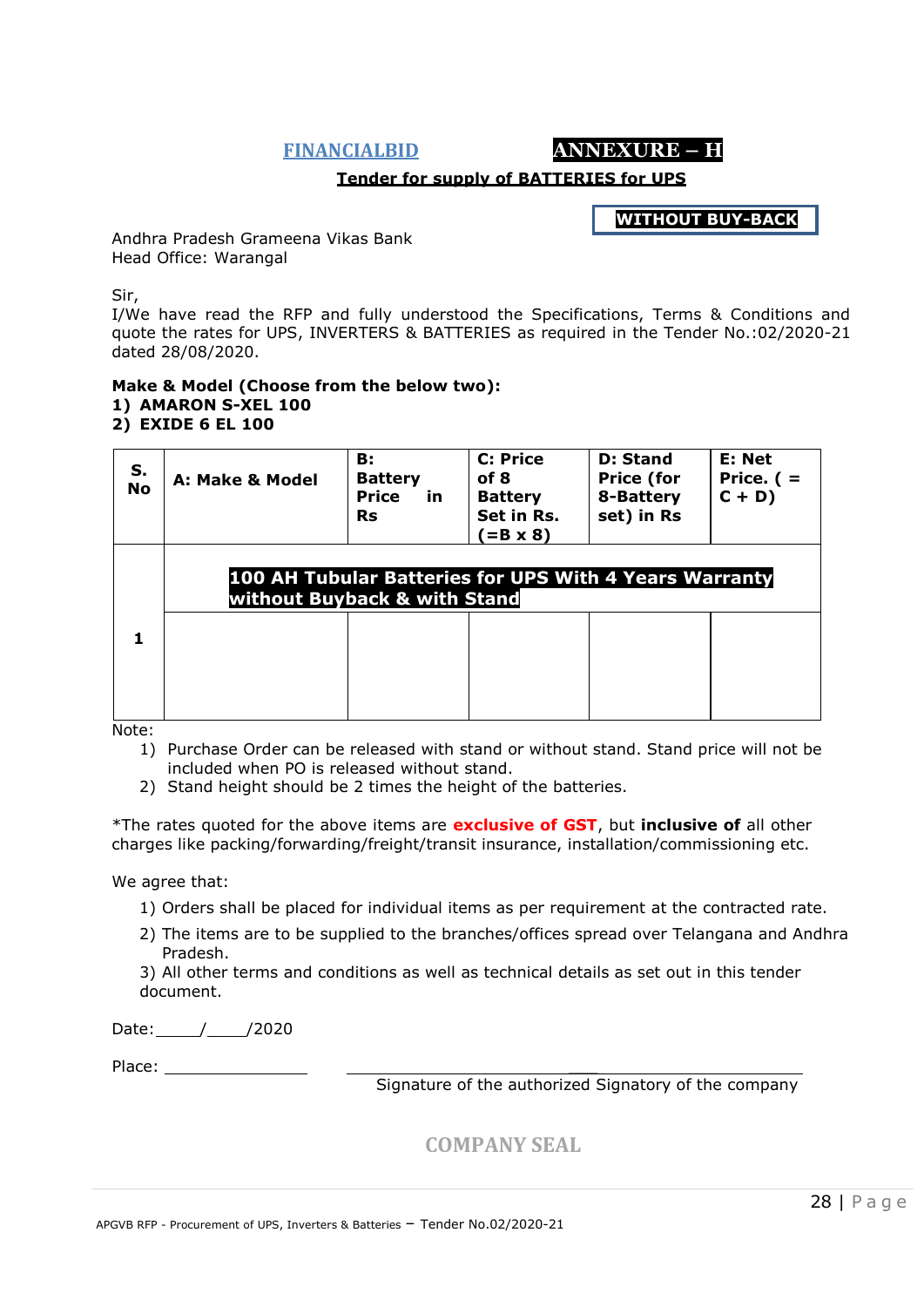# **ANNEXURE –I**

#### **FINANCIAL BID**

#### **Tender for supply of BATTERIES for UPS**

To,

The General Manager-I Andhra Pradesh Grameena Vikas Bank Head Office: Warangal

**WITH BUY-BACK**

Sir,

I/We have read the RFP and fully understood the Specifications, Terms & Conditions and quote the rates for UPS, INVERTERS & BATTERIES as required in the Tender No.:02/2020-21 dated 28.08.2020.

#### **Make & Model:**

**1) AMARON S-XEL 100**

**2) EXIDE 6 EL 100**

| S.<br><b>No</b> | A:Make &<br>Model | <b>B:Battery</b><br><b>Price</b><br>in<br><b>Rs</b><br>100 AH Tubular Batteries for UPS With 4 Years Warranty | <b>C: Price</b><br>for $8-$<br><b>Battery</b><br>Set in<br>Rs.<br>$=$ Bx8) | <b>D: Stand</b><br><b>Price</b> (for<br>8 set<br><b>batterie</b><br>s) in Rs<br><b>With Buy back &amp; With Stand</b> | E: Buy<br><b>Back Price</b><br>for 8<br>battery<br>units in<br>Rs. | F: Net<br><b>Price</b><br>$(C+D-E)$ |
|-----------------|-------------------|---------------------------------------------------------------------------------------------------------------|----------------------------------------------------------------------------|-----------------------------------------------------------------------------------------------------------------------|--------------------------------------------------------------------|-------------------------------------|
| 1               |                   |                                                                                                               |                                                                            |                                                                                                                       |                                                                    |                                     |

Note:

1) Purchase Order can be released with stand or without stand. Stand price will not be included when PO is released without stand.

2) Stand height should be 2 times the height of the batteries.

\*The rates quoted for the above items are **exclusive of GST**, but **inclusive of** all other charges like packing/forwarding/freight/transit insurance, installation/commissioning etc.

We agree that:

- 1) Orders shall be placed for individual items as per requirement at the contracted rate.
- 2) The items are to be supplied to the branches/offices spread over Telangana and Andhra Pradesh.

3) All other terms and conditions as well as technical details as set out in this tender document.

Date: / /2020

Place: \_\_\_

Signature of the authorized Signatory of the company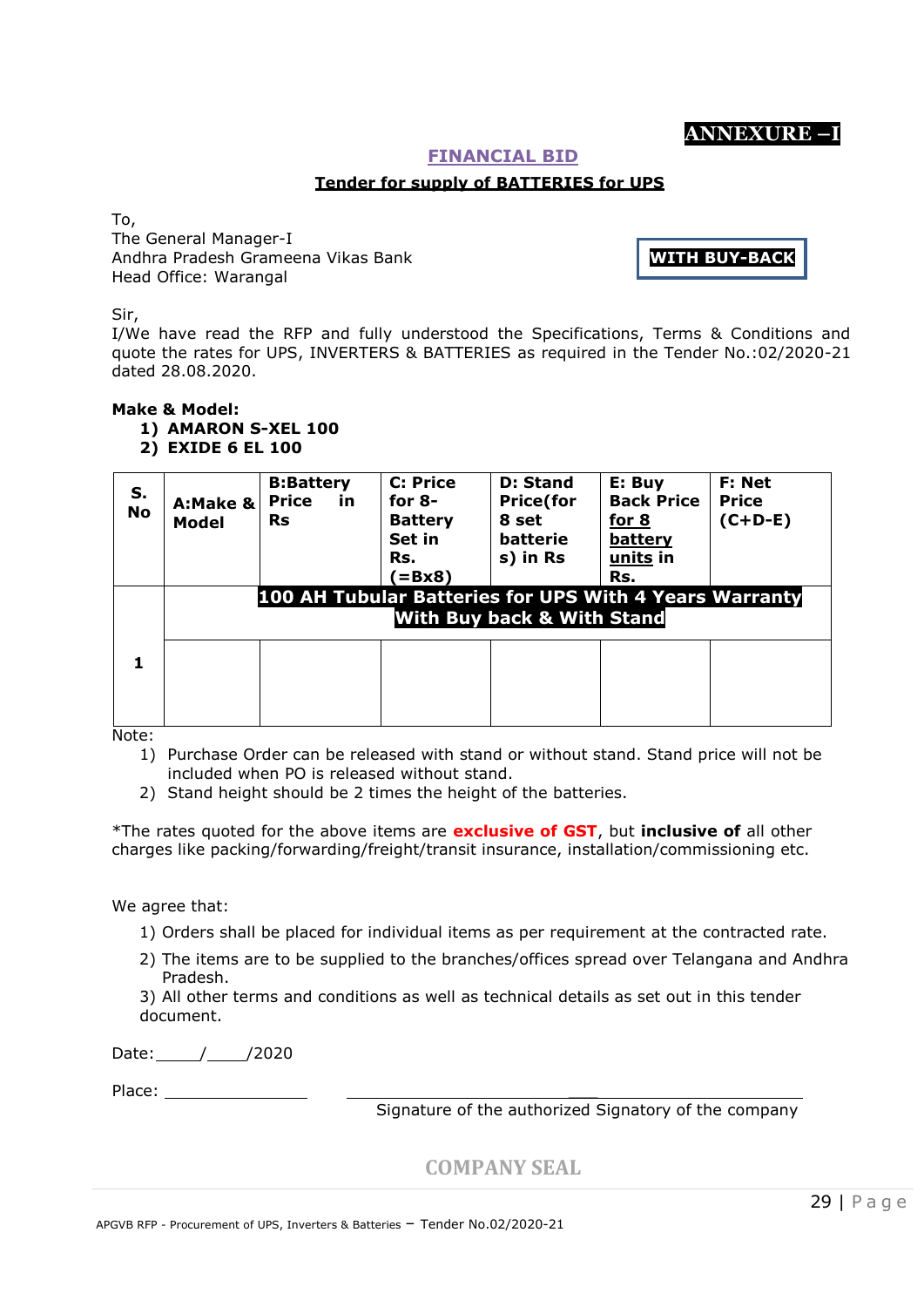# **FINANCIALBID ANNEXURE – J**

### **Tender for supply of BATTERIES for UPS**

Andhra Pradesh Grameena Vikas Bank Head Office: Warangal



Sir,

I/We have read the RFP and fully understood the Specifications, Terms & Conditions and quote the rates for UPS, INVERTERS & BATTERIES as required in the Tender No.:02/2020-21 dated 28.08.2020.

#### **Make & Model (Choose from the below two): 1. AMARON S-XEL 100 2. EXIDE 6 EL 100**

| S.<br><b>No</b> | A: Make & Model | <b>B</b> :<br><b>Battery</b><br><b>Price</b><br>in<br><b>Rs</b> | <b>C: Price</b><br>of 8<br><b>Battery</b><br>Set in Rs.<br>$(=B \times 8)$                             | D: Net<br>Price. $($ =<br>C) |
|-----------------|-----------------|-----------------------------------------------------------------|--------------------------------------------------------------------------------------------------------|------------------------------|
|                 |                 |                                                                 | 100 AH Tubular Batteries for UPS With 4 Years<br><b>Warranty, Without Buy Back &amp; Without Stand</b> |                              |
|                 |                 |                                                                 |                                                                                                        |                              |

\*The rates quoted for the above items are **exclusive of GST**, but **inclusive of** all other charges like packing/forwarding/freight/transit insurance, installation/commissioning etc.

We agree that:

- 4) Orders shall be placed for individual items as per requirement at the contracted rate.
- 5) The items are to be supplied to the branches/offices spread over Telangana and Andhra Pradesh.

6) All other terms and conditions as well as technical details as set out in this tender document.

Date: / /2020

Place:

Signature of the authorized Signatory of the company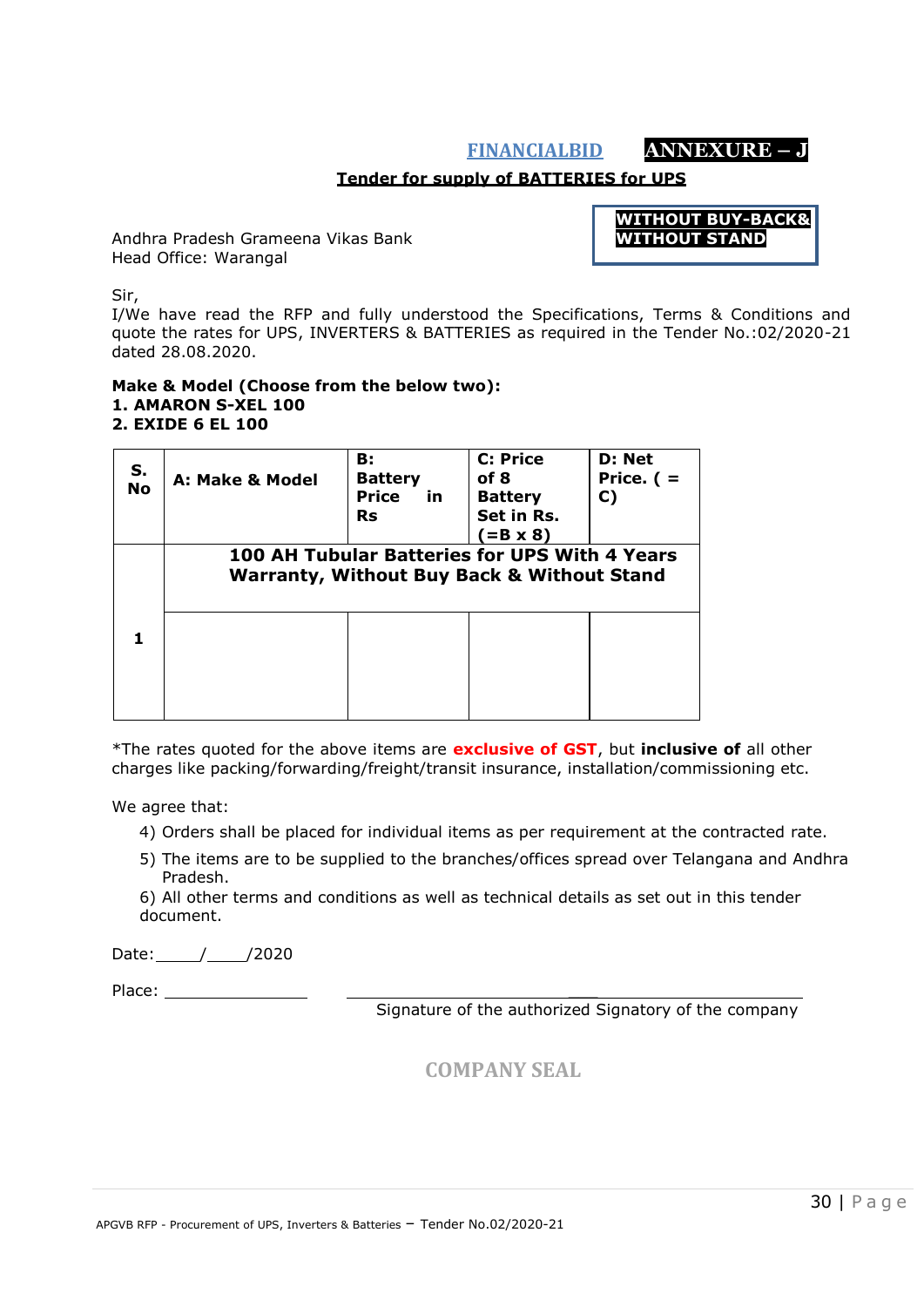# **ANNEXURE –K**

#### **FINANCIAL BID**

#### **Tender for supply of BATTERIES for UPS**

To,

The General Manager-I Andhra Pradesh Grameena Vikas Bank Head Office: Warangal

**WITH BUY-BACK& WITHOUT STAND**

Sir,

I/We have read the RFP and fully understood the Specifications, Terms & Conditions and quote the rates for UPS, INVERTERS & BATTERIES as required in the Tender No.:02/2020-21 dated 28.08.2020.

#### **Make & Model: 1. AMARON S-XEL 100 2. EXIDE 6 EL 100**

| S.<br><b>No</b> | A:Make &<br>Model                                                                                   | <b>B:Battery</b><br><b>Price</b><br><u>in</u><br><b>Rs</b> | <b>C: Price</b><br>for $8-$<br><b>Battery</b><br>Set in<br>Rs.<br>$(=\mathbf{B}\mathbf{x}\mathbf{8})$ | D: Buy<br><b>Back Price</b><br><u>for 8</u><br>battery<br>units in<br>Rs. | E: Net<br><b>Price</b><br>$(C-D)$ |  |
|-----------------|-----------------------------------------------------------------------------------------------------|------------------------------------------------------------|-------------------------------------------------------------------------------------------------------|---------------------------------------------------------------------------|-----------------------------------|--|
|                 | 100 AH Tubular Batteries for UPS With 4 Years<br><b>Warranty, With Buy Back &amp; Without Stand</b> |                                                            |                                                                                                       |                                                                           |                                   |  |
|                 |                                                                                                     |                                                            |                                                                                                       |                                                                           |                                   |  |
|                 |                                                                                                     |                                                            |                                                                                                       |                                                                           |                                   |  |

\*The rates quoted for the above items are **exclusive of GST**, but **inclusive of** all other charges like packing/forwarding/freight/transit insurance, installation/commissioning etc.

We agree that:

- 4) Orders shall be placed for individual items as per requirement at the contracted rate.
- 5) The items are to be supplied to the branches/offices spread over Telangana and Andhra Pradesh.

6) All other terms and conditions as well as technical details as set out in this tender document.

Date: // /2020

Place:  $\Box$ 

Signature of the authorized Signatory of the company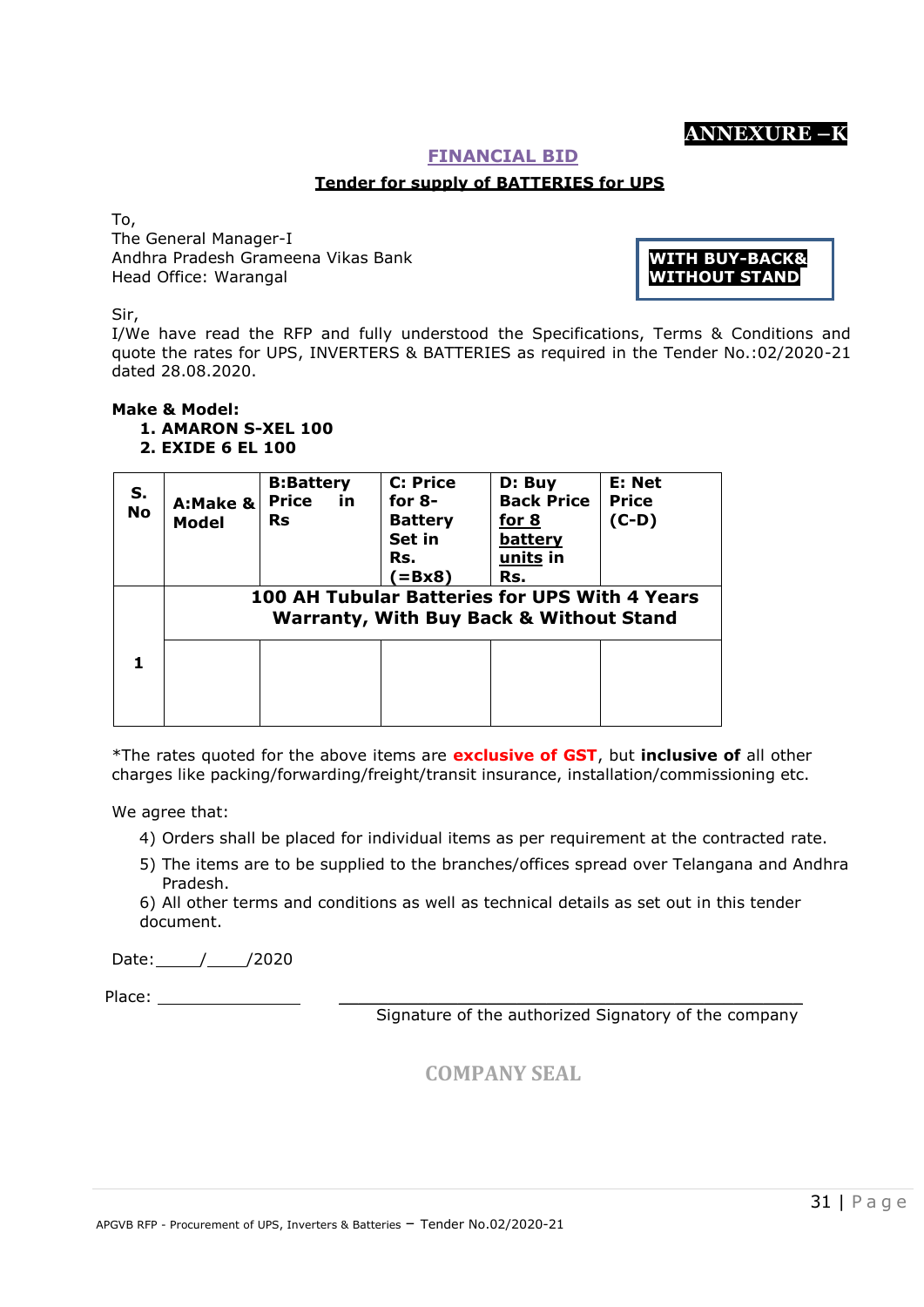# **ANNEXURE –L**

#### **FINANCIAL BID**

#### **Tender for supply of UPS**

**WITHOUT BUY-BACK**

To, The General Manager-I Andhra Pradesh Grameena Vikas Bank Head Office: Warangal

Sir,

I/We have read the RFP and fully understood the Specifications, Terms & Conditions and quote the rates for UPS, INVERTERS & BATTERIES as required in the Tender No.:02/2020-21 dated 28.08.2020.

| S.<br><b>No</b> | <b>Specifications of UPS</b> | <b>Make &amp; Model</b>                                                                      | <b>Unit Price in Rs</b> |  |  |  |  |
|-----------------|------------------------------|----------------------------------------------------------------------------------------------|-------------------------|--|--|--|--|
|                 |                              | <b>UPS With 3 Years Warranty, without buyback</b><br>Technical Specification in Annexure - F |                         |  |  |  |  |
| 1               | 3KVA/96V ON LINE UPS         |                                                                                              |                         |  |  |  |  |
|                 | 5KVA/192V ON LINE UPS        |                                                                                              |                         |  |  |  |  |

\*The rates quoted for the above items are **exclusive of GST**, but **inclusive of** all other charges like packing/forwarding/freight/transit insurance, installation/commissioning etc. We agree that:

- 1) Orders can be placed for individual items as per requirement at the contracted rate.
- 2) The items are to be supplied to the branches/offices spread over Telangana and Andhra Pradesh.

3) All other terms and conditions as well as technical details as set out in this tender document.

Date: // /2020

Place:  $\Box$ 

Signature of the authorized Signatory of the company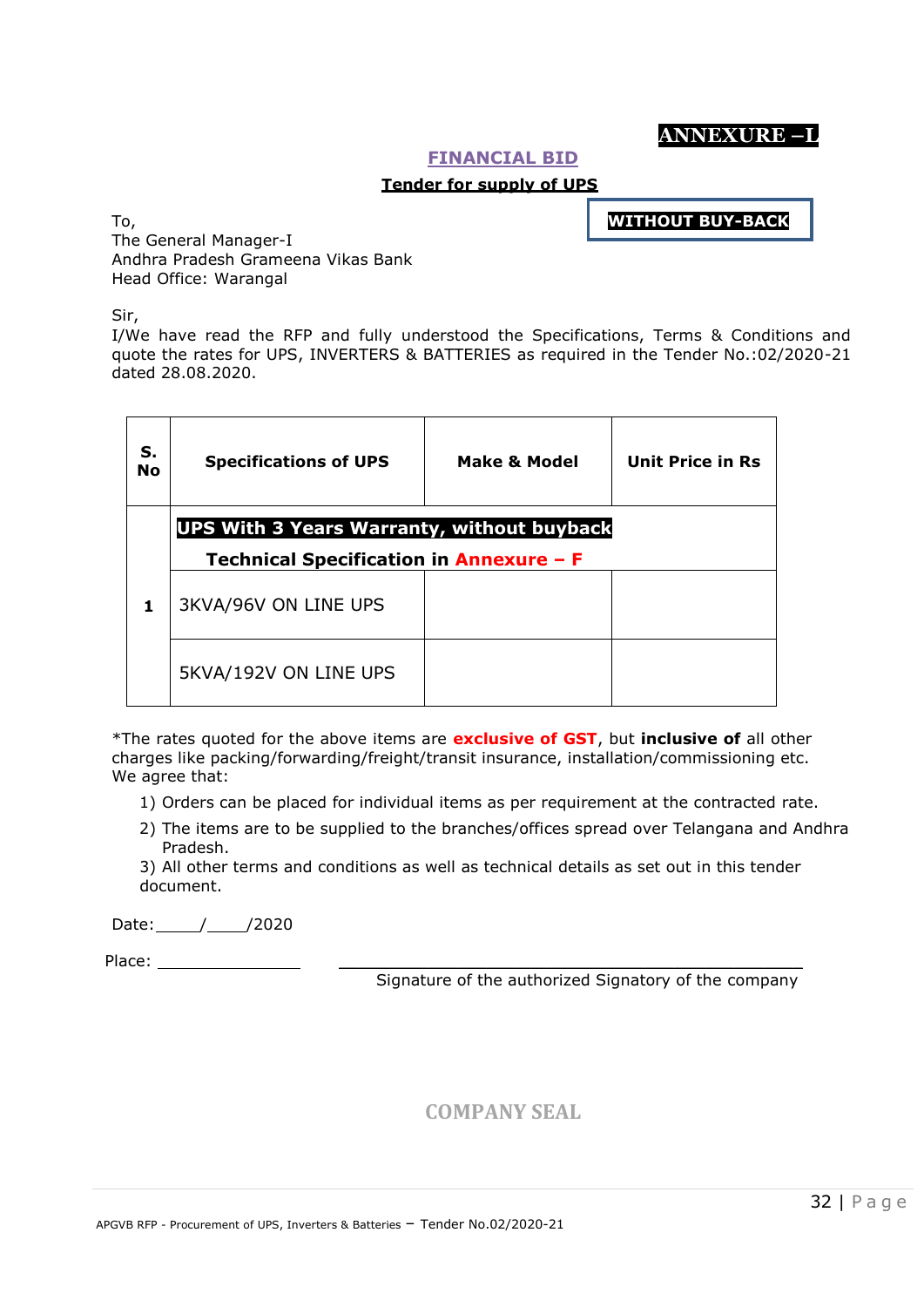**FINANCIALBID ANNEXURE –M**

#### **Tender for supply of UPS**

To, The General Manager-I Andhra Pradesh Grameena Vikas Bank Head Office: Warangal

**WITH BUY-BACK**

Sir,

I/We have read the RFP and fully understood the Specifications, Terms & Conditions and quote the rates for UPS, INVERTERS & BATTERIES as required in the Tender No.:02/2020-21 dated 28.08.2020.

| S.<br><b>No</b> | <b>Specifications of UPS</b>                                                               | A: Make &<br>Model | <b>B: Unit</b><br><b>Price in Rs I</b> |  | C: Buy Back D: Net Price in<br>Price in Rs.   Rs. $( = B - C)$ |  |
|-----------------|--------------------------------------------------------------------------------------------|--------------------|----------------------------------------|--|----------------------------------------------------------------|--|
|                 | <b>UPS With 3 Years Warranty, With buy back</b><br>Technical Specification in Annexure - F |                    |                                        |  |                                                                |  |
|                 | 3KVA/96V ON LINE<br><b>UPS</b>                                                             |                    |                                        |  |                                                                |  |
|                 | 5KVA/192V ON LINE<br><b>UPS</b>                                                            |                    |                                        |  |                                                                |  |

\*The rates quoted for the above items are **exclusive of GST**, but **inclusive of** all other charges like packing/forwarding/freight/transit insurance, installation/commissioning etc.

We agree that:

- 1) Orders can be placed for individual items as per requirement at the contracted rate.
- 2) The items are to be supplied to the branches/offices spread over Telangana and Andhra Pradesh.
- 3) All other terms and conditions as well as technical details as set out in this tender document.

Date: // /2020

Place:  $\Box$ 

Signature of the authorized Signatory of the company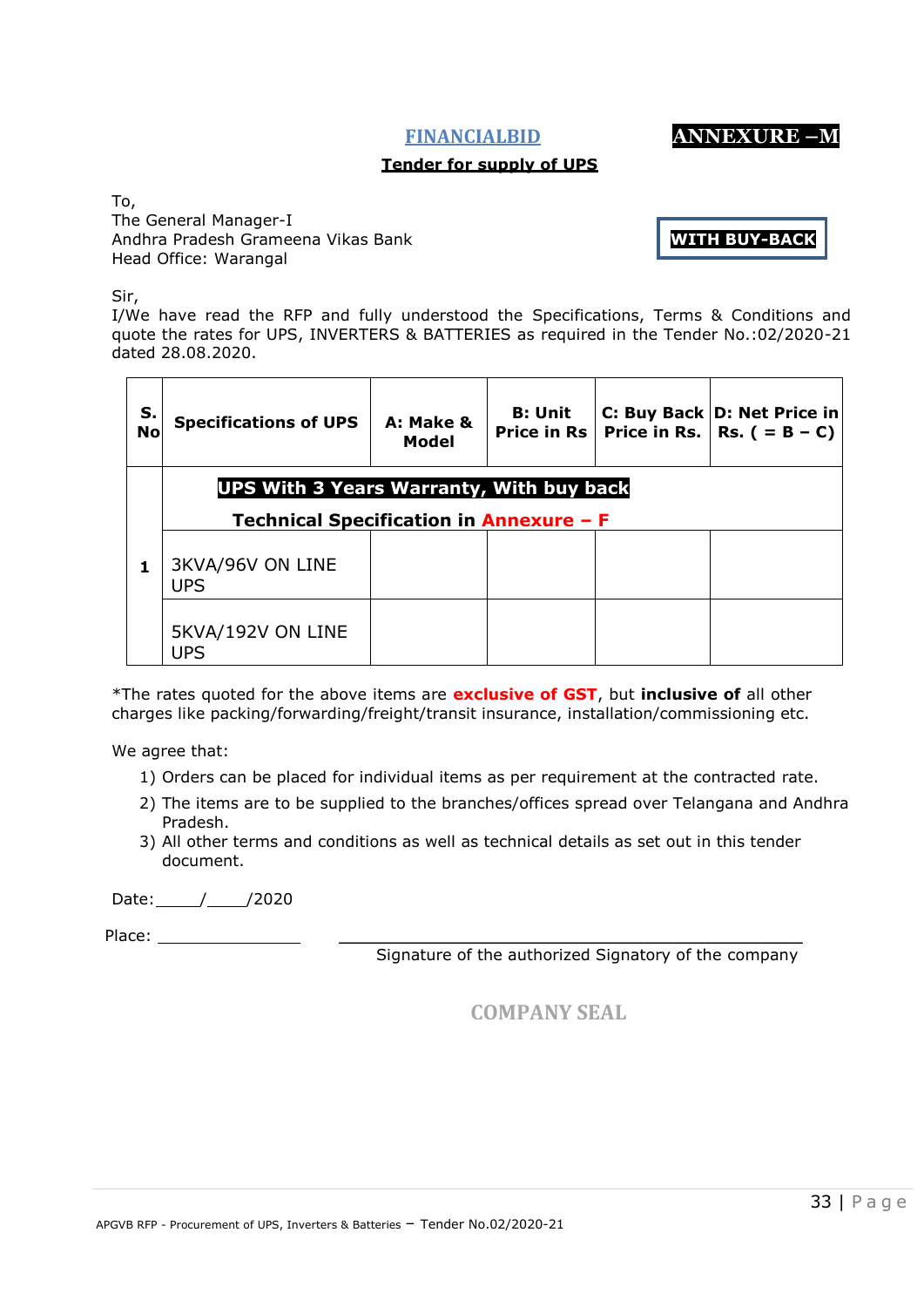**FINANCIALBID ANNEXURE –N**

#### **Tender for supply of BATTERIES for Inverters**

To, The General Manager-I Andhra Pradesh Grameena Vikas Bank

Head Office: Warangal

**WITHOUT BUY-BACK**

Sir,

I/We have read the RFP and fully understood the Specifications, Terms & Conditions and quote the rates for UPS, INVERTERS & BATTERIES as required in the Tender No.:02/2020-21 dated 28.08.2020.

# **Make & Model:**

- **1) AMARON**
- **2) EXIDE**

| Make &<br>Model                                                                                                 | А:<br><b>Batte</b><br>ry<br><b>Price</b><br>in Rs | <b>B: Price for</b><br>Set of 2<br><b>Batteries</b><br>in Rs.<br>(sax2) = | C: Stand<br>Price (for 2<br><b>batteries</b><br>set) in Rs. | D: Net<br>Price.<br>$(=B+C)$ |  |
|-----------------------------------------------------------------------------------------------------------------|---------------------------------------------------|---------------------------------------------------------------------------|-------------------------------------------------------------|------------------------------|--|
| <b>150 AH Tubular Batteries for Inverters With 4 Years</b><br><b>Warranty, without buyback &amp; with stand</b> |                                                   |                                                                           |                                                             |                              |  |
|                                                                                                                 |                                                   |                                                                           |                                                             |                              |  |
|                                                                                                                 |                                                   |                                                                           |                                                             |                              |  |

Note:

- 1) Purchase Order can be released with stand or without stand. Stand price will not be included when PO is releases without stand.
- 2) Stand height should be 2 times the height of the batteries.

\*The rates quoted for the above items are **exclusive of GST**, but **inclusive of** all other charges like packing/forwarding/freight/transit insurance, installation/commissioning etc.

We agree that:

- 1) Orders shall be placed for individual items as per requirement at the contracted rate.
- 2) The items are to be supplied to the branches/offices spread over Telangana and Andhra Pradesh.

3) All other terms and conditions as well as technical details as set out in this tender document.

Date: // /2020

Place: \_

Signature of the authorized Signatory of the company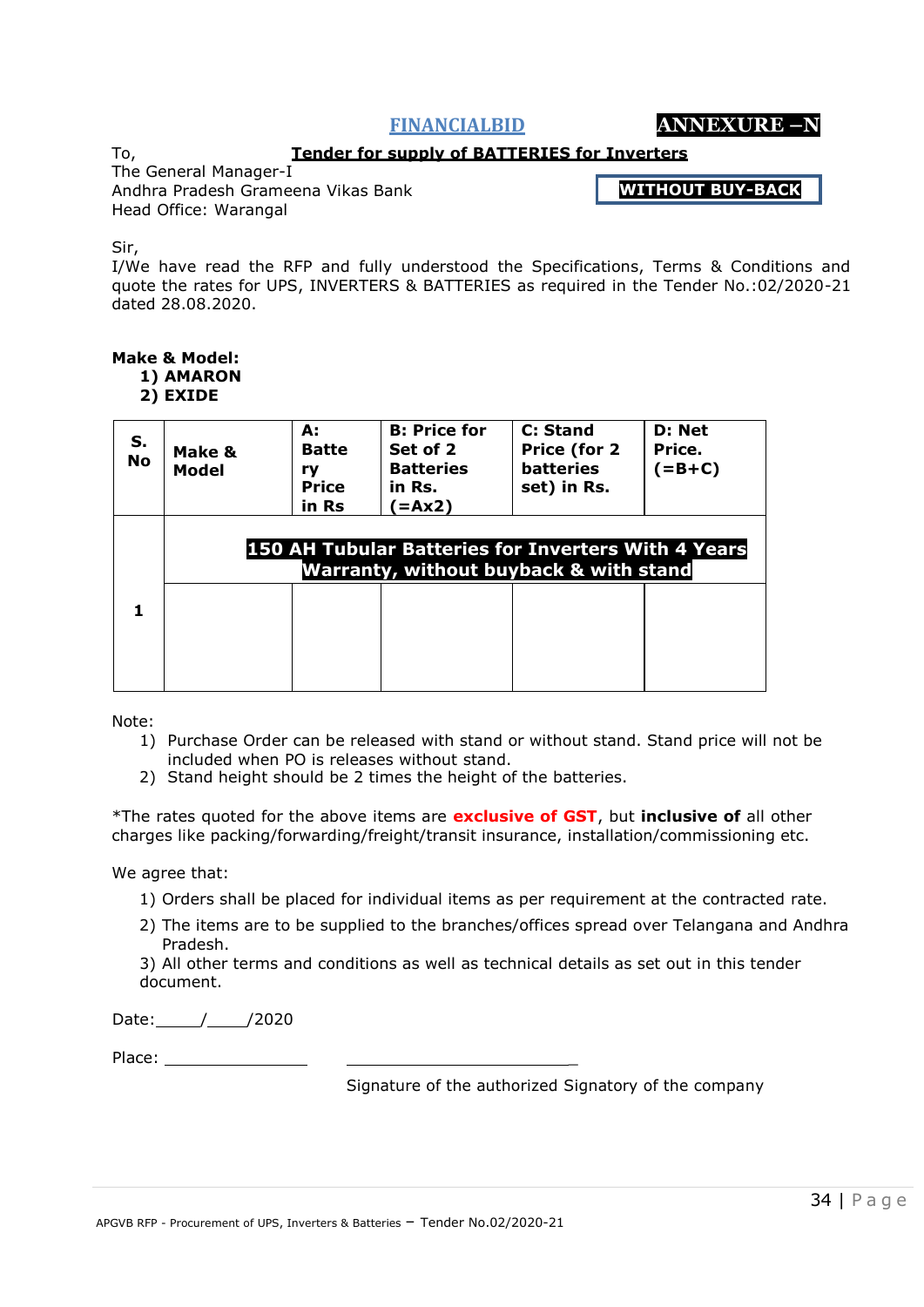APGVB RFP - Procurement of UPS, Inverters & Batteries – Tender No.02/2020-21

#### **Tender for supply of BATTERIES for Inverters**

To,

The General Manager-I Andhra Pradesh Grameena Vikas Bank Head Office: Warangal

Sir,

I/We have read the RFP and fully understood the Specifications, Terms & Conditions and quote the rates for UPS, INVERTERS & BATTERIES as required in the Tender No.:02/2020-21 dated 28.08.2020.

### **Make & Model:**

- **1) AMARON** 
	- **2) Exide**

| S.<br><b>No</b> | <b>Make &amp; Model</b> | А:<br><b>Battery</b><br><b>Price in</b><br><b>Rs</b> | <b>B: Price for</b><br>2 Battery<br>set $( = A x)$<br>2)                                                      | C: Stand<br><b>Price</b><br>(for set<br>of $2$<br>batterie<br>s) in Rs | D: Buy<br><b>Back</b><br><b>Pricefor</b><br><b>Battery</b><br>units in<br>Rs. | E: Net<br>Price.<br>$( = B + C - )$<br>D) |
|-----------------|-------------------------|------------------------------------------------------|---------------------------------------------------------------------------------------------------------------|------------------------------------------------------------------------|-------------------------------------------------------------------------------|-------------------------------------------|
| 1               |                         |                                                      | <b>150 AH Tubular Batteries for Inverters With 4 Years Warranty,</b><br><b>With buy back &amp; With Stand</b> |                                                                        |                                                                               |                                           |

Note:

- 1) Purchase Order can be released with stand or without stand. Stand price will not be included when PO is releases without stand.
- 2) Stand height should be 2 times the height of the batteries.

\*The rates quoted for the above items are **exclusive of GST**, but **inclusive of** all other charges like packing/forwarding/freight/transit insurance, installation/commissioning etc.

We agree that:

- 1) Orders shall be placed for individual items as per requirement at the contracted rate.
- 2) The items are to be supplied to the branches/offices spread over Telangana and Andhra Pradesh.

3) All other terms and conditions as well as technical details as set out in this tender document.

Date: / /2020

Place: National Place: National Place: National Place Place Place Place Place Place Place Place Place Place Place Place Place Place Place Place Place Place Place Place Place Place Place Place Place Place Place Place Place

Signature of the authorized Signatory of the company



**WITH BUY-BACK**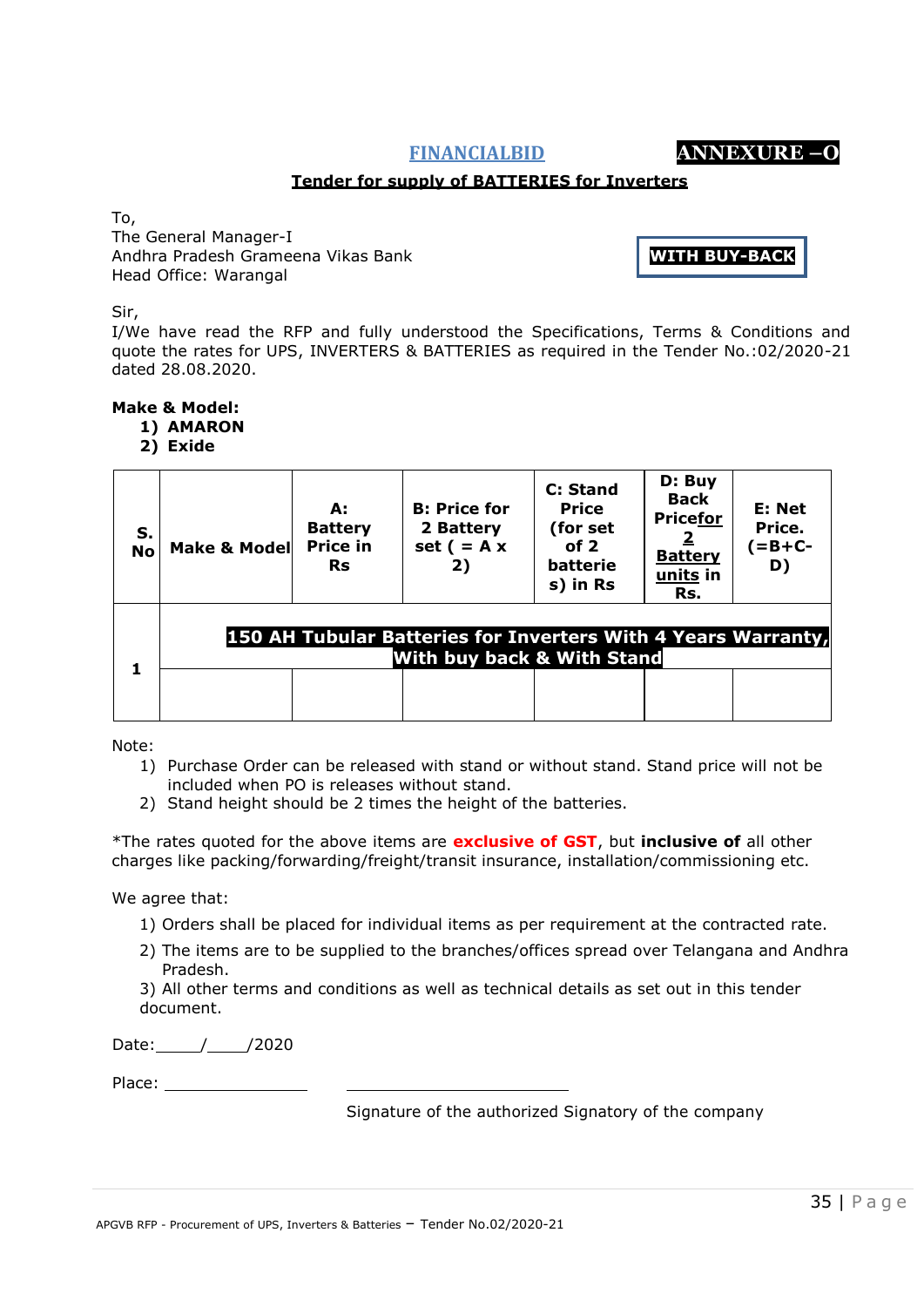**FINANCIALBID ANNEXURE –P**

#### **Tender for supply of INVERTER**

**WITHOUT BUY-BACK**

To, The General Manager-I Andhra Pradesh Grameena Vikas Bank Head Office: Warangal

Sir,

I/We have read the RFP and fully understood the Specifications, Terms & Conditions and quote the rates for UPS, INVERTERS & BATTERIES as required in the Tender No.:02/2020-21 dated 28.08.2020.

| S.<br><b>No</b> | Requirement<br>Technical Specification in Annexure - G | <b>Unit Price in Rs</b><br><b>INVERTER With 3 Years Warranty, without buy back</b> |
|-----------------|--------------------------------------------------------|------------------------------------------------------------------------------------|
|                 | 1 KVA                                                  |                                                                                    |
|                 | <b>1.5 KVA</b>                                         |                                                                                    |
|                 | 2 KVA                                                  |                                                                                    |

\*The rates quoted for the above items are **exclusive of GST**, but **inclusive of** all other charges like packing/forwarding/freight/transit insurance, installation/commissioning etc.

We agree that:

- 1) Orders can be placed for individual items as per requirement at the contracted rate.
- 2) The items are to be supplied to the branches/offices spread over Telangana and Andhra Pradesh.
- 3) All other terms and conditions as well as technical details as set out in this tender document.

Date: // /2020

Place: \_\_\_\_\_\_

Signature of the authorized signatory of the company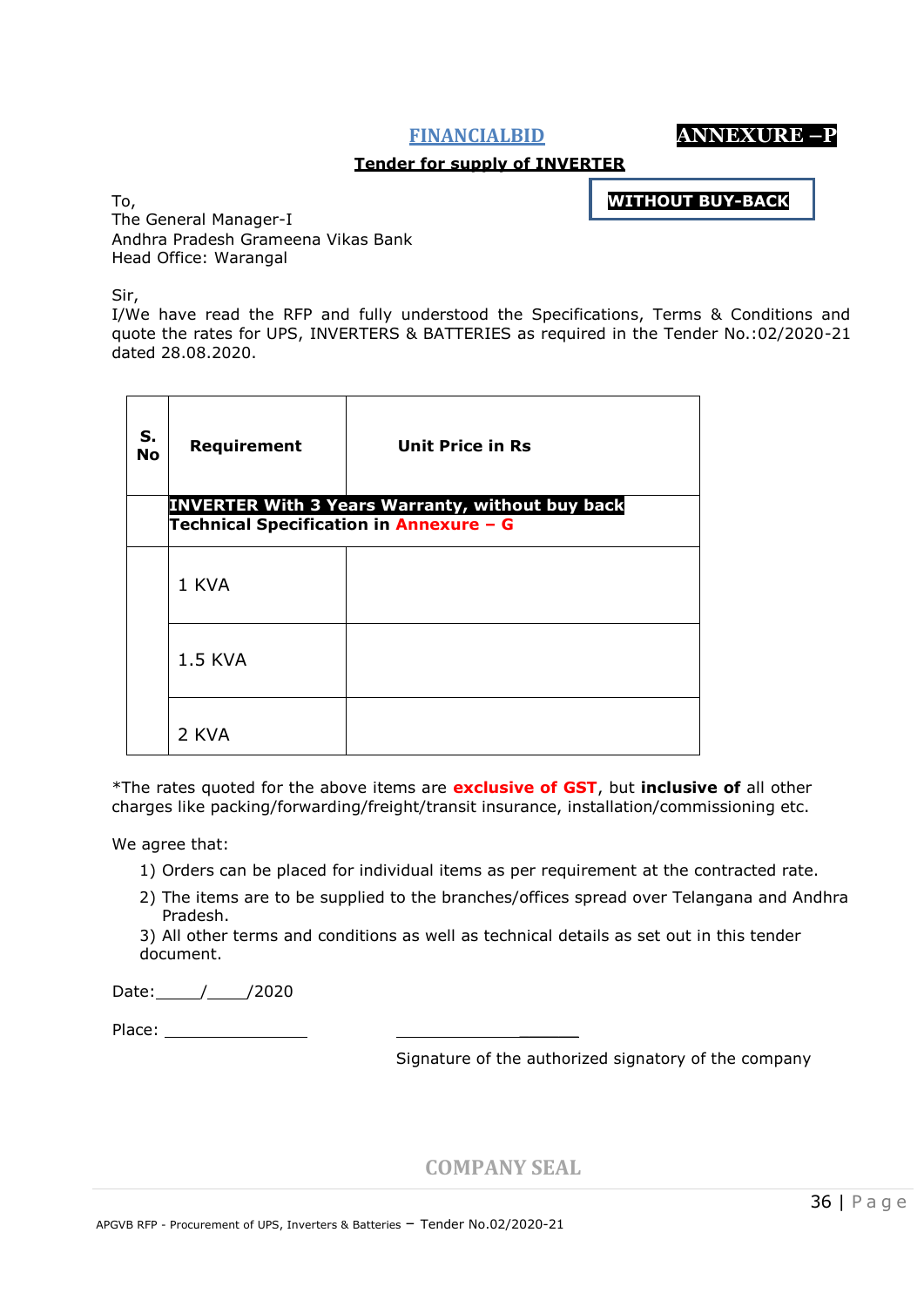# **Tender for supply of INVERTER**

To, The General Manager-I Andhra Pradesh Grameena Vikas Bank Head Office: Warangal

Sir,

I/We have read the RFP and fully understood the Specifications, Terms & Conditions and quote the rates for UPS, INVERTERS & BATTERIES as required in the Tender No.:02/2020-21 dated 28.08.2020.

| S.<br>No | Requirement                                                                                                               | <b>A: Unit Price</b><br>in Rs | <b>B: Buy Back Amt</b> | <b>C: Net Price in</b><br>$Rs (= A - B)$ |  |
|----------|---------------------------------------------------------------------------------------------------------------------------|-------------------------------|------------------------|------------------------------------------|--|
|          | <b>INVERTER With 3 Years Warranty,</b><br><b>With Buy Back</b><br><b>Technical Specification in</b><br><b>Annexure- G</b> |                               |                        |                                          |  |
| 1        | 1 KVA                                                                                                                     |                               |                        |                                          |  |
|          | <b>1.5 KVA</b>                                                                                                            |                               |                        |                                          |  |
|          | 2 KVA                                                                                                                     |                               |                        |                                          |  |

\*The rates quoted for the above items are **exclusive of GST**, but **inclusive of** all other charges like packing/forwarding/freight/transit insurance, installation/commissioning etc.

We agree that:

1) Orders can be placed for individual items as per requirement at the contracted rate.

2) The items are to be supplied to the branches/offices spread over Telangana and Andhra Pradesh.

3) All other terms and conditions as well as technical details as set out in this tender document.

Date: / /2020

Place: \_\_\_\_\_

Signature of the authorized signatory of the company

|  | <b>COMPANY SEAL</b> |
|--|---------------------|
|  |                     |



**WITH BUY-BACK**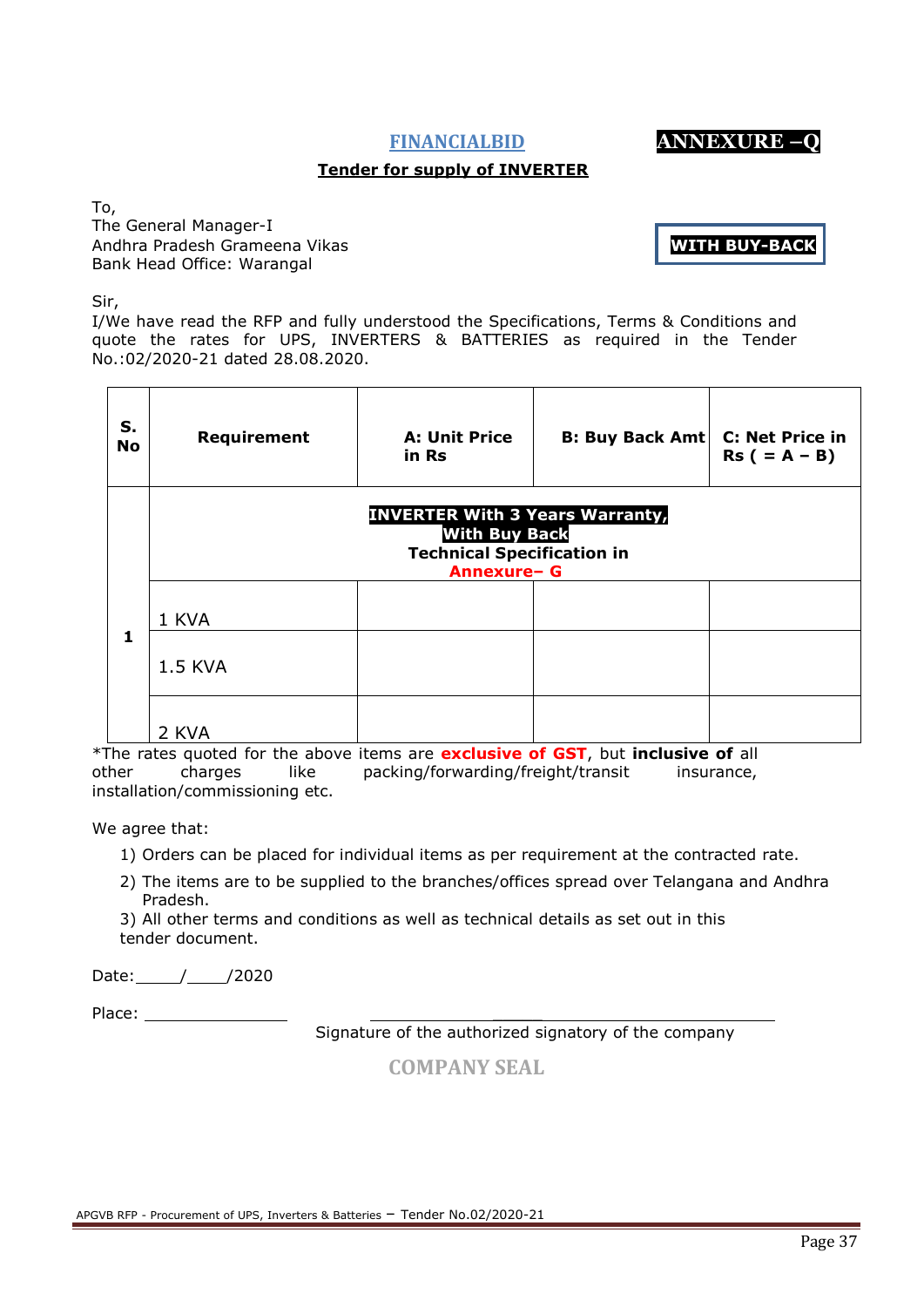To, Date: 1, 2020 The General Manager-I, Andhra Pradesh Grameena Vikas Bank, Head Office :: WARANGAL

# **LETTER OF INTENT /ACCEPTANCE**

Dear Sir,

# **EMPANELMENT OF VENDORS FOR SUPPLY & INSTALLATION OF UPS, INVERTERS & BATTERIES**

Ref: Tender Notice No. 02 /2020-21 dated 28/08/2020 for Empanelment of Vendors

With reference to the above Tender, I/We accept to supply and install all the items mentioned therein, at the L-1 rates approved by the Bank.

I/We intend to sign the AGREEMENT with the terms and conditions mentioned in the tender document and accept all Terms & Conditions contained therein. The agreement shall be valid for a period of one year after execution.

I/We undertake to continuously honour all the purchase orders placed on me/us for any of the items noted in the Commercial Bid and as per specifications mentioned in the tender document, time of supply, etc., mentioned in the RFP, without giving scope for compromise in quality / quantity or delay during the currency of the agreement or beyond with mutual consent.

I/We honour the condition of EMD to be retained till the expiry of the agreement and/or till the end of all supplies against the orders placed even beyond the agreement date.

I/We shall bear the expenditure for purchase of Rs.100/- Stamp(s) to be affixed on the Agreement.

Yours faithfully,

Proprietor(s)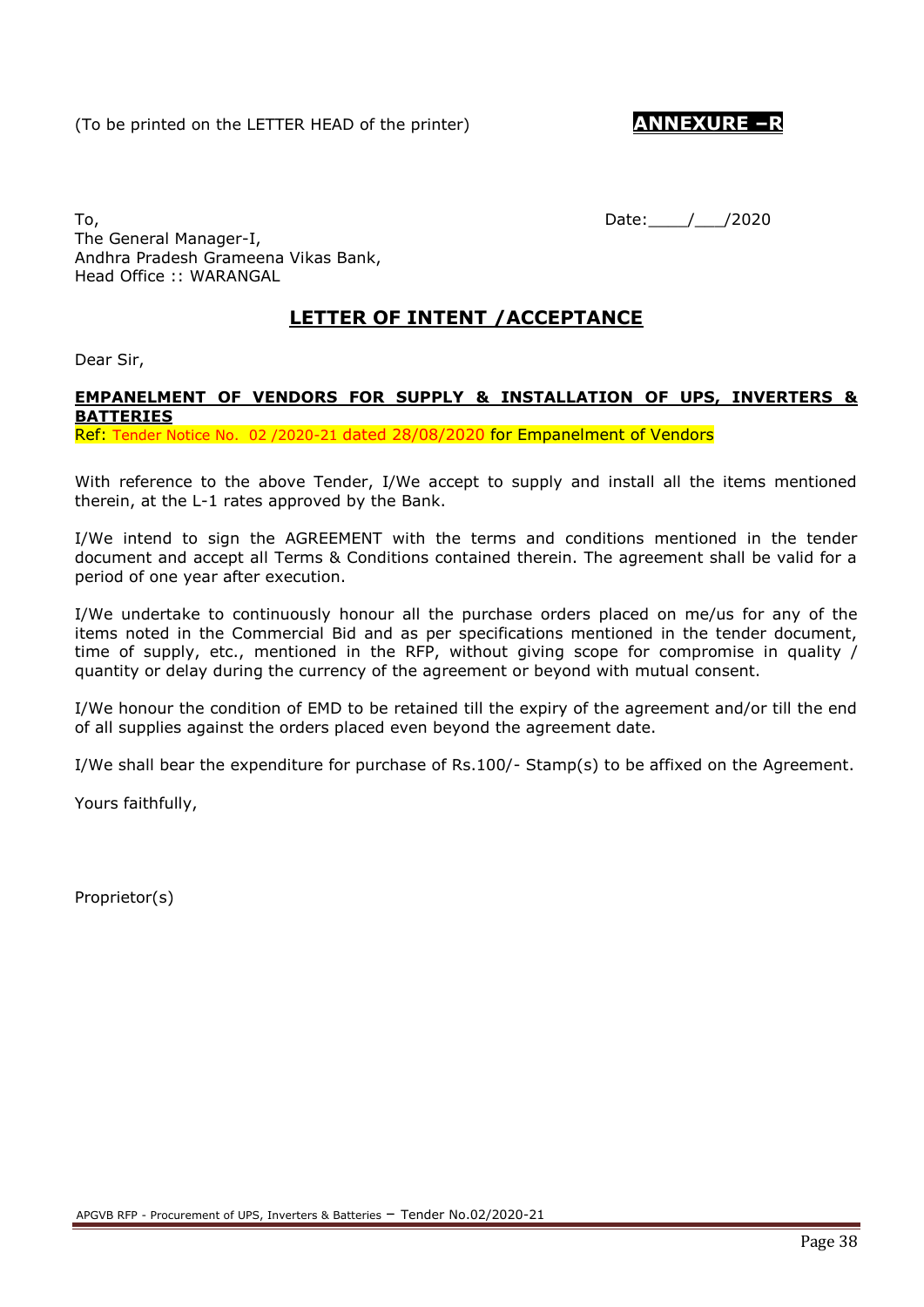# **MODEL IMAGE OF THE STAND FOR PLACING BATTERIES ANNEXURE –S**

**Model of Batteries Stand for UPS**: Batteries stand should be 2 times the height of the Battery at both the blocks (lower block and upper block), so that it will easy for filling distilled water. There must be a provision for installing UPS on top of the battery stand.



**Model of Batteries Stand for Inverter**: Similar to the above image, the stand for batteries for inverter should have a provision for accommodate two batteries. On top of the stand, there should be provision for placing inverter.

Yours faithfully,

GENERAL MANAGER(I)